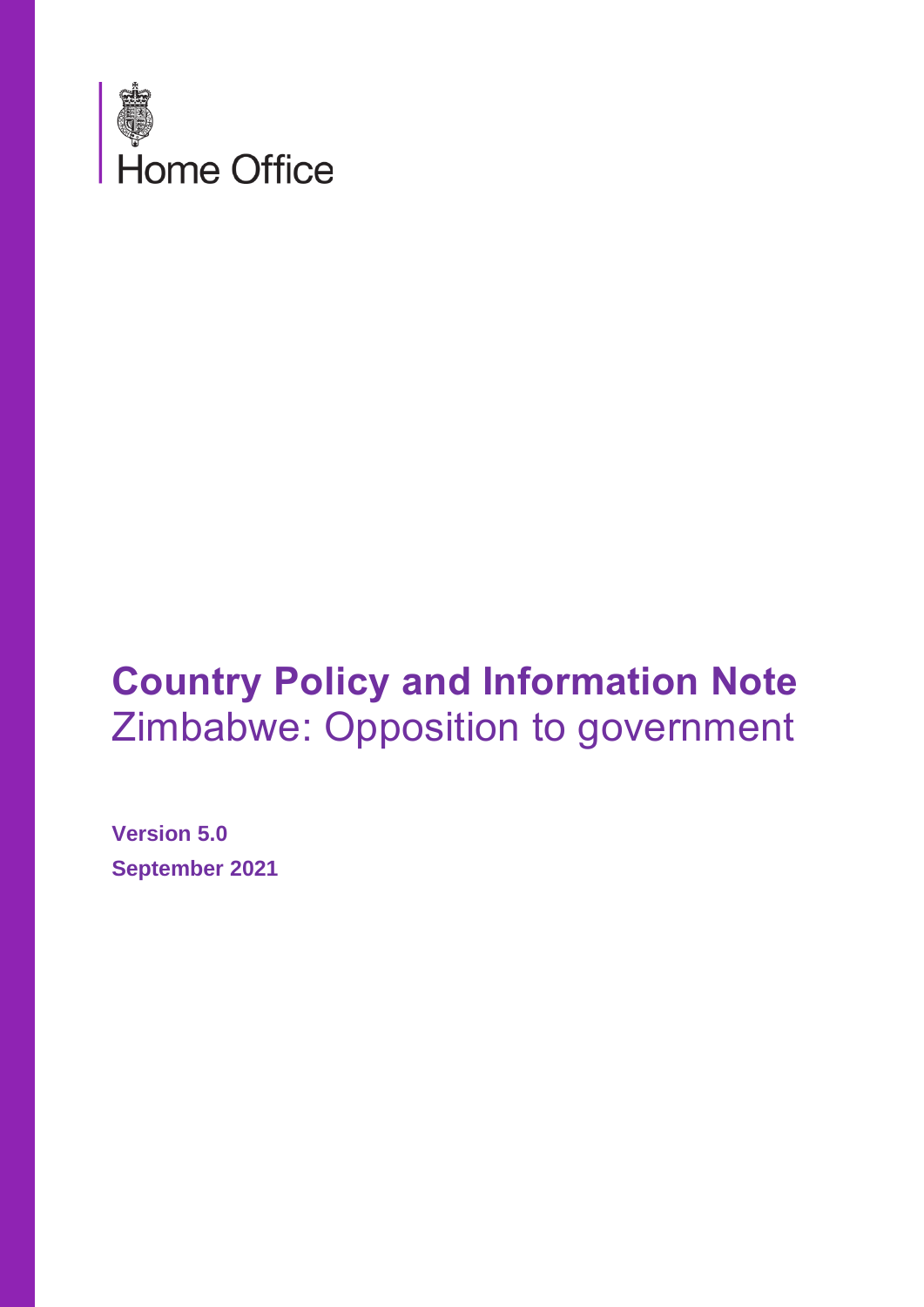# Preface

### **Purpose**

This note provides country of origin information (COI) and analysis of COI for use by Home Office decision makers handling particular types of protection and human rights claims (as set out in the [Introduction](#page-5-0) section). It is not intended to be an exhaustive survey of a particular subject or theme.

It is split into 2 parts: (1) analysis and assessment of COI and other evidence; and (2) COI. These are explained in more detail below.

### **Assessment**

This section analyses the evidence relevant to this note - that is information in the COI section; refugee/human rights laws and policies; and applicable caselaw - by describing this and its inter-relationships, and provides an assessment of, in general, whether one or more of the following applies**:**

- a person is reasonably likely to face a real risk of persecution or serious harm
- that the general humanitarian situation is so severe that there are substantial grounds for believing that there is a real risk of serious harm because conditions amount to inhuman or degrading treatment as within [paragraphs 339C and](https://www.gov.uk/guidance/immigration-rules/immigration-rules-part-11-asylum)  [339CA\(iii\) of the Immigration Rules](https://www.gov.uk/guidance/immigration-rules/immigration-rules-part-11-asylum) / Article 3 of the [European Convention on](https://www.echr.coe.int/Pages/home.aspx?p=basictexts&c=)  [Human Rights \(ECHR\)](https://www.echr.coe.int/Pages/home.aspx?p=basictexts&c=)
- that the security situation is such that there are substantial grounds for believing there is a real risk of serious harm because there exists a serious and individual threat to a civilian's life or person by reason of indiscriminate violence in a situation of international or internal armed conflict as within [paragraphs 339C](https://www.gov.uk/guidance/immigration-rules/immigration-rules-part-11-asylum)  [and 339CA\(iv\) of the Immigration Rules](https://www.gov.uk/guidance/immigration-rules/immigration-rules-part-11-asylum)
- a person is able to obtain protection from the state (or quasi state bodies)
- a person is reasonably able to relocate within a country or territory
- a claim is likely to justify granting asylum, humanitarian protection or other form of leave, and
- if a claim is refused, it is likely or unlikely to be certifiable as 'clearly unfounded' under [section 94 of the Nationality, Immigration and Asylum Act 2002.](https://www.legislation.gov.uk/ukpga/2002/41/section/94)

Decision makers **must**, however, still consider all claims on an individual basis, taking into account each case's specific facts.

### **Country of origin information**

The country information in this note has been carefully selected in accordance with the general principles of COI research as set out in the [Common EU \[European](http://www.refworld.org/docid/48493f7f2.html)  [Union\] Guidelines for Processing Country of Origin Information \(COI\),](http://www.refworld.org/docid/48493f7f2.html) April 2008, and the Austrian Centre for Country of Origin and Asylum Research and Documentation's (ACCORD), [Researching Country Origin Information –](https://www.coi-training.net/researching-coi/) Training [Manual,](https://www.coi-training.net/researching-coi/) 2013. Namely, taking into account the COI's relevance, reliability, accuracy, balance, currency, transparency and traceability.

The structure and content of the country information section follows a [terms of](#page-51-0) [reference](#page-51-0) which sets out the general and specific topics relevant to this note.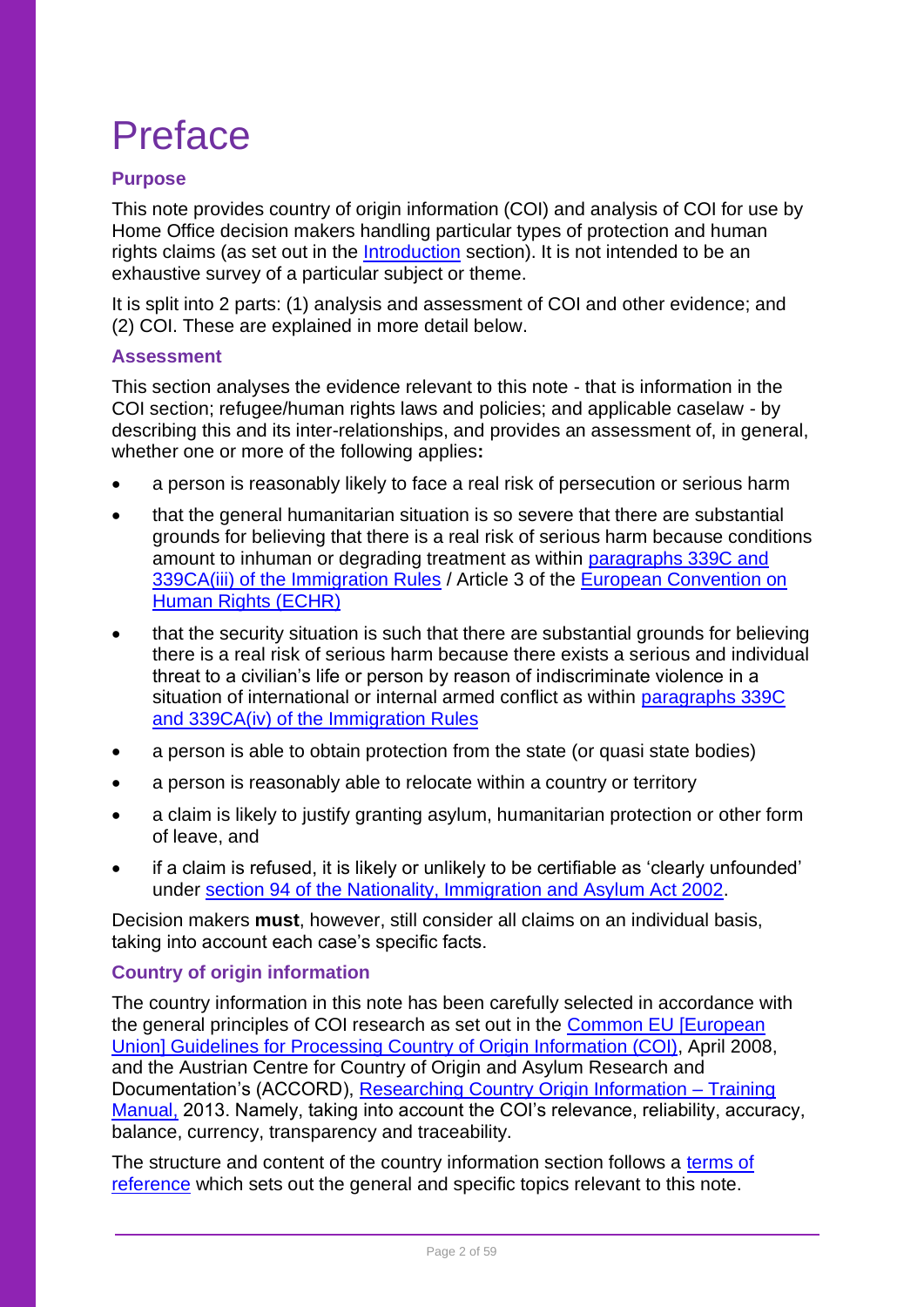All information included in the note was published or made publicly available on or before the 'cut-off' date(s) in the country information section. Any event taking place or report/article published after these date(s) is not included.

All information is publicly accessible or can be made publicly available. Sources and the information they provide are carefully considered before inclusion. Factors relevant to the assessment of the reliability of sources and information include:

- the motivation, purpose, knowledge and experience of the source
- how the information was obtained, including specific methodologies used
- the currency and detail of information
- whether the COI is consistent with and/or corroborated by other sources.

Multiple sourcing is used to ensure that the information is accurate and balanced, and to provide a range of views and opinions which are compared and contrasted where possible, so that a comprehensive and up-to-date picture at the time of publication is provided of the issues relevant to this note.

The inclusion of a source, however, is not an endorsement of it or any view(s) expressed.

Each piece of information is referenced in a footnote. Full details of all sources cited and consulted in compiling the note are listed alphabetically in the [bibliography.](https://ukhomeoffice.sharepoint.com/sites/PROC975/SharedDocuments/Countries/Bangladesh/CPINs/Bangladesh-Actors%20of%20protection-CPIN-v1.0(draft).docx#_Bibliography)

### **Feedback**

Our goal is to provide accurate, reliable and up-to-date COI and clear guidance and welcome feedback on how to improve our products. If you would like to comment on this note, please email the [Country Policy and Information Team.](mailto:cipu@homeoffice.gov.uk)

### **Independent Advisory Group on Country Information**

The [Independent Advisory Group on Country Information](https://www.gov.uk/government/organisations/independent-chief-inspector-of-borders-and-immigration/about/research) (IAGCI) was set up in March 2009 by the Independent Chief Inspector of Borders and Immigration to support him in reviewing the efficiency, effectiveness and consistency of approach of COI produced by the Home Office.

The IAGCI welcomes feedback on the Home Office's COI material. It is not the function of the IAGCI to endorse any Home Office material, procedures or policy. The IAGCI may be contacted at:

### **Independent Advisory Group on Country Information**

Independent Chief Inspector of Borders and Immigration 5th Floor Globe House 89 Eccleston Square London, SW1V 1PN Email: [chiefinspector@icibi.gov.uk](mailto:chiefinspector@icibi.gov.uk)

<span id="page-2-0"></span>Information about the IAGCI's work and a list of the documents which have been reviewed by the IAGCI can be found on the Independent Chief Inspector's pages of the [gov.uk website.](https://www.gov.uk/government/organisations/independent-chief-inspector-of-borders-and-immigration/about/research#reviews)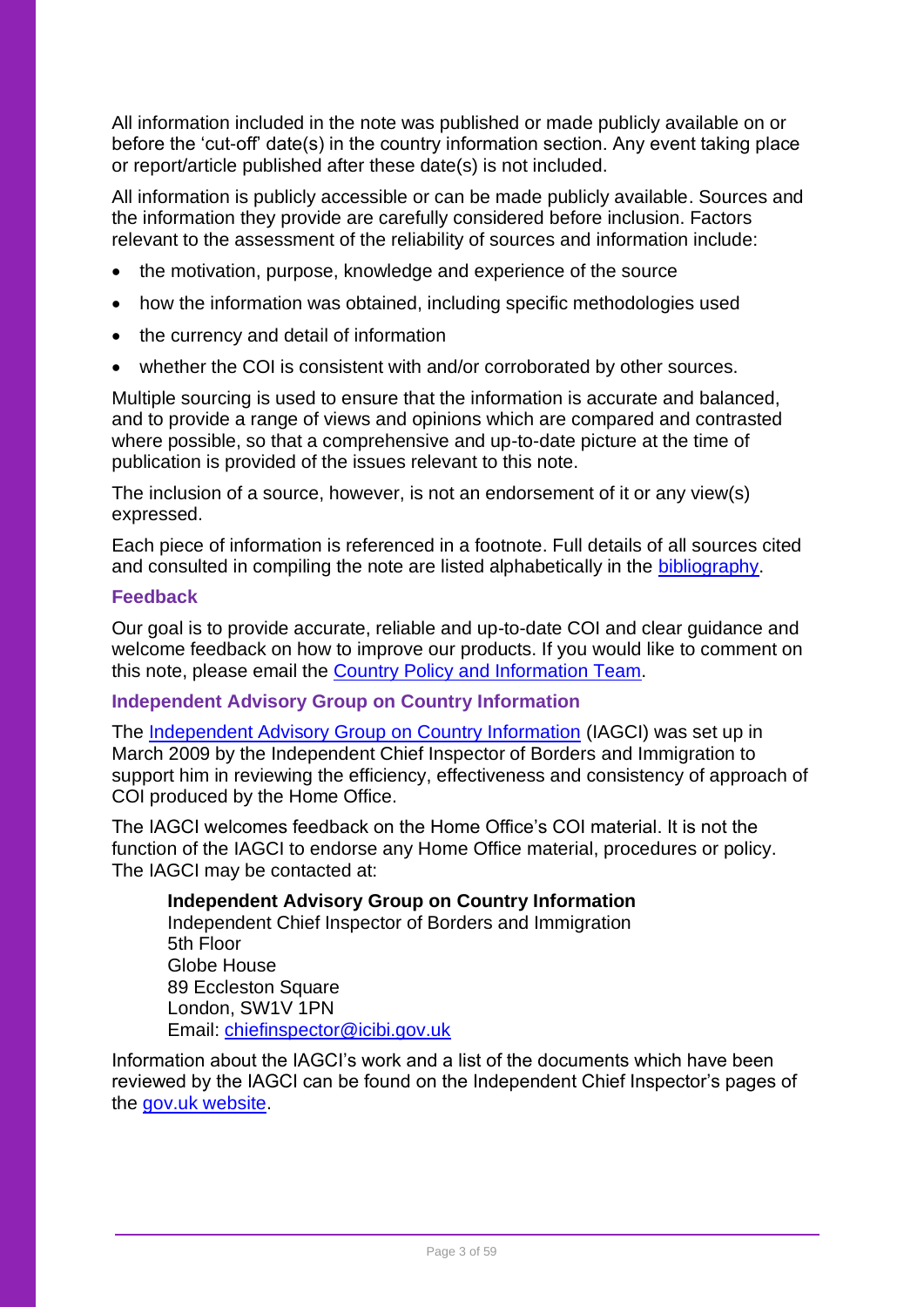# **Contents**

| 1. |  |
|----|--|
|    |  |
| 2. |  |
|    |  |
|    |  |
|    |  |
|    |  |
|    |  |
|    |  |
|    |  |
|    |  |
| 3. |  |
|    |  |
|    |  |
| 4. |  |
|    |  |
|    |  |
| 5. |  |
|    |  |
|    |  |
|    |  |
| 6. |  |
| 7. |  |
| 8. |  |
| 9. |  |
|    |  |
|    |  |
|    |  |
|    |  |
|    |  |
|    |  |
|    |  |
|    |  |
|    |  |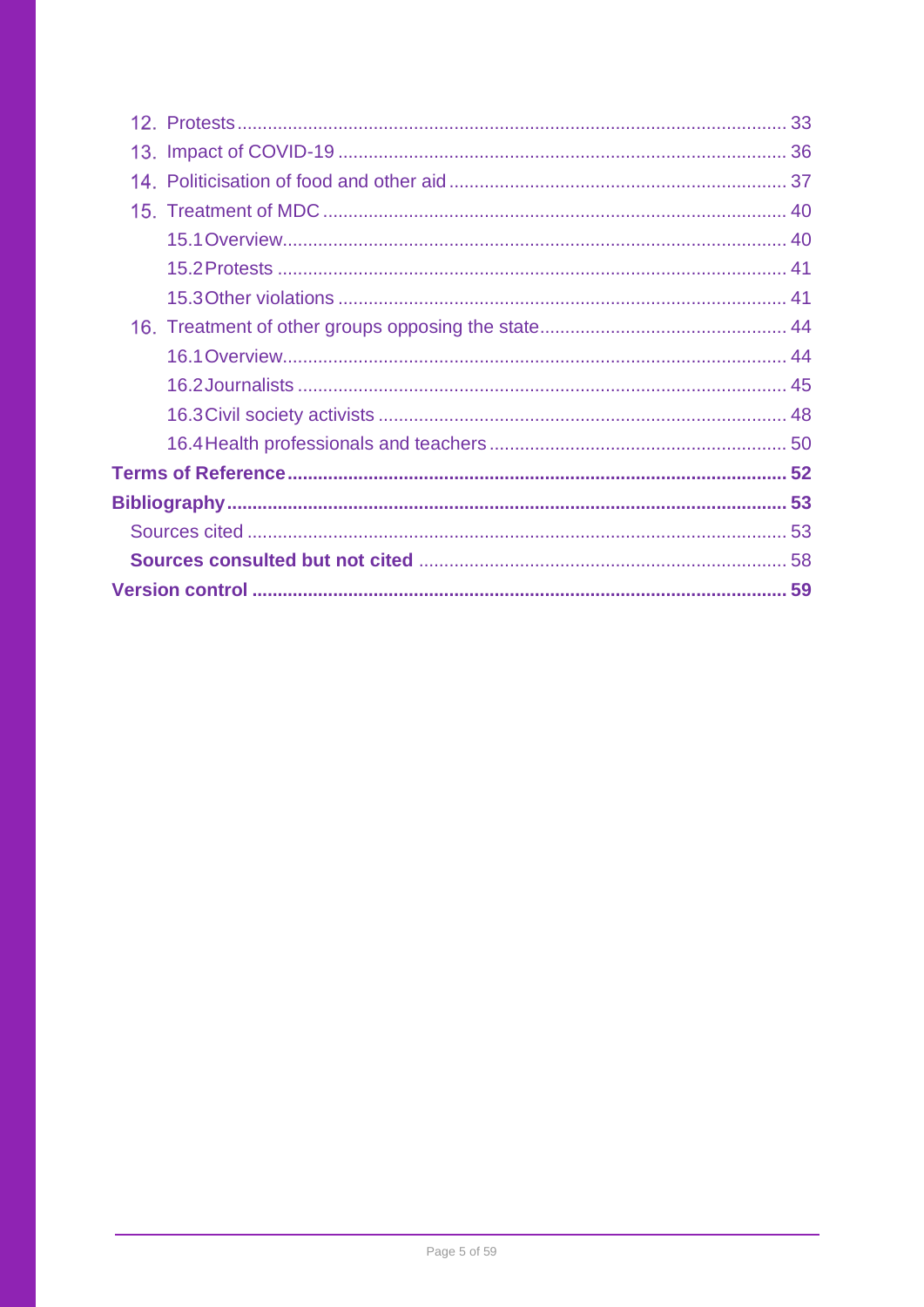## <span id="page-5-1"></span>Assessment

Updated: 13 Sept 2021

#### <span id="page-5-0"></span> $1<sub>1</sub>$ **Introduction**

- <span id="page-5-2"></span>1.1 Basis of claim
- 1.1.1 Fear of persecution or serious harm by the state and/or proxies of the state because of a person's actual or perceived opposition to the government (see [State agents and proxies\)](#page-16-1).

**[Back to Contents](#page-2-0)** 

#### <span id="page-5-3"></span> $2.$ **Consideration of issues**

### <span id="page-5-4"></span>2.1 Credibility

- 2.1.1 For information on assessing credibility, see the instruction on Assessing [Credibility and Refugee Status.](https://www.gov.uk/government/publications/considering-asylum-claims-and-assessing-credibility-instruction)
- 2.1.2 Decision makers must also check if there has been a previous application for a UK visa or another form of leave. Asylum applications matched to visas should be investigated prior to the asylum interview (see the Asylum [Instruction on Visa Matches, Asylum Claims from UK Visa Applicants\)](https://www.gov.uk/government/publications/visa-matches-handling-asylum-claims-from-uk-visa-applicants-instruction).
- 2.1.3 Decision makers should also consider the need to conduct language analysis testing (see the **Asylum Instruction on Language Analysis**).

### **Official – sensitive: Start of section**

The information on this page has been removed as it is restricted for internal Home Office use.

The information on this page has been removed as it is restricted for internal Home Office use.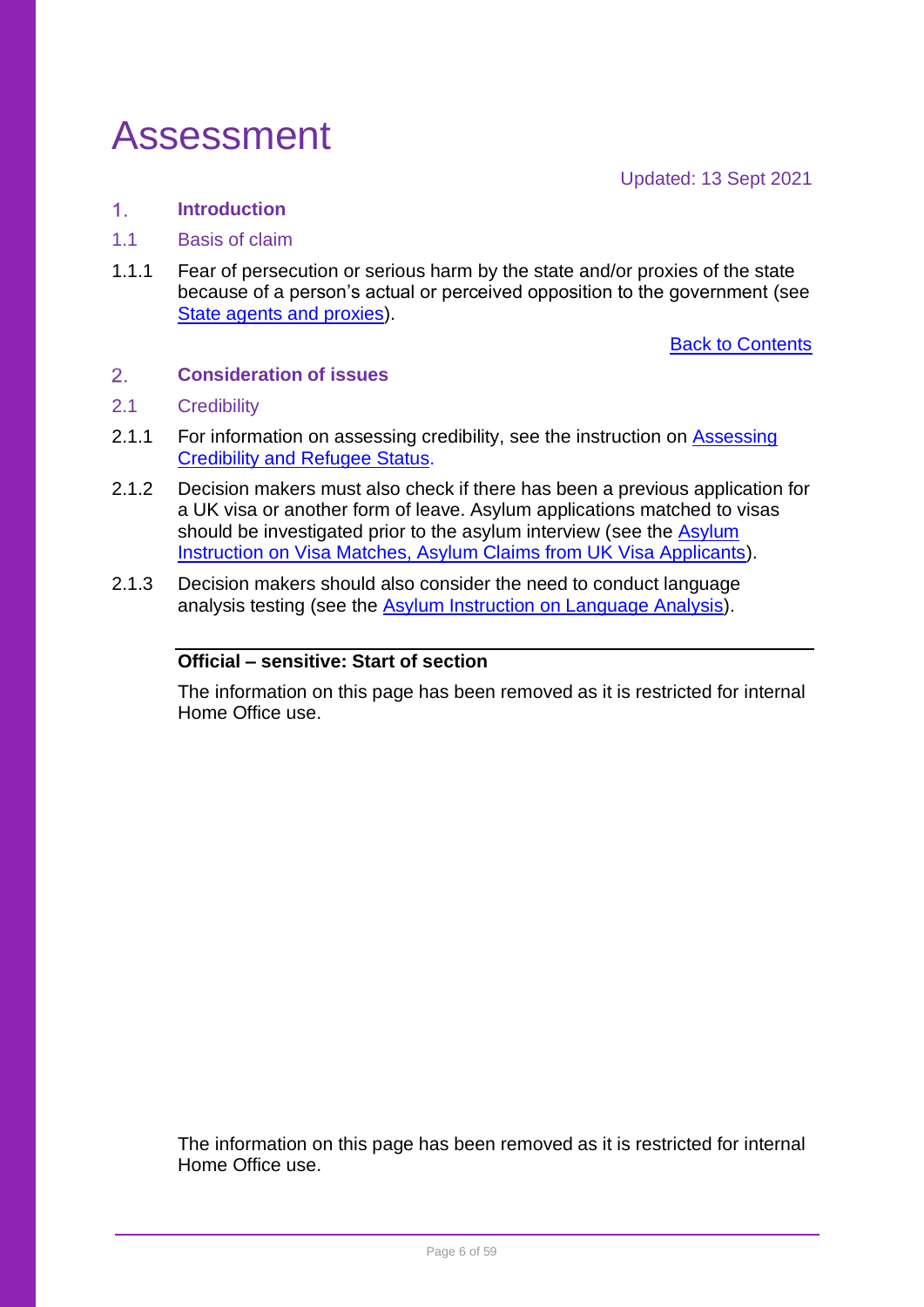The information on this page has been removed as it is restricted for internal Home Office use.

The information on this page has been removed as it is restricted for internal Home Office use.

### **Official – sensitive: End of section**

[Back to Contents](#page-2-0)

### <span id="page-6-0"></span>2.2 Exclusion

- 2.2.1 Decision makers must consider whether there are serious reasons for considering whether one (or more) of the exclusion clauses is applicable. Each case must be considered on its individual facts and merits.
- 2.2.2 If the person is excluded from the Refugee Convention, they will also be excluded from a grant of humanitarian protection.
- 2.2.3 For further guidance on the exclusion clauses and restricted leave, see the Asylum Instructions on [Exclusion under Articles 1F and 33\(2\) of the Refugee](https://www.gov.uk/government/publications/asylum-instruction-exclusion-article-1f-of-the-refugee-convention)  [Convention,](https://www.gov.uk/government/publications/asylum-instruction-exclusion-article-1f-of-the-refugee-convention) [Humanitarian Protection](https://www.gov.uk/government/publications/humanitarian-protection-instruction) and [Restricted Leave.](https://www.gov.uk/government/publications/restricted-leave-asylum-casework-instruction)

### **Official – sensitive: Start of section**

The information on this page has been removed as it is restricted for internal Home Office use.

### **Official – sensitive: End of section**

[Back to Contents](#page-2-0)

### <span id="page-6-1"></span>2.3 Convention reason(s)

- 2.3.1 Actual or imputed political opinion.
- 2.3.2 Establishing a convention reason is not sufficient to be recognised as a refugee. The question is whether the person has a well-founded fear of persecution on account of an actual or imputed Refugee Convention reason.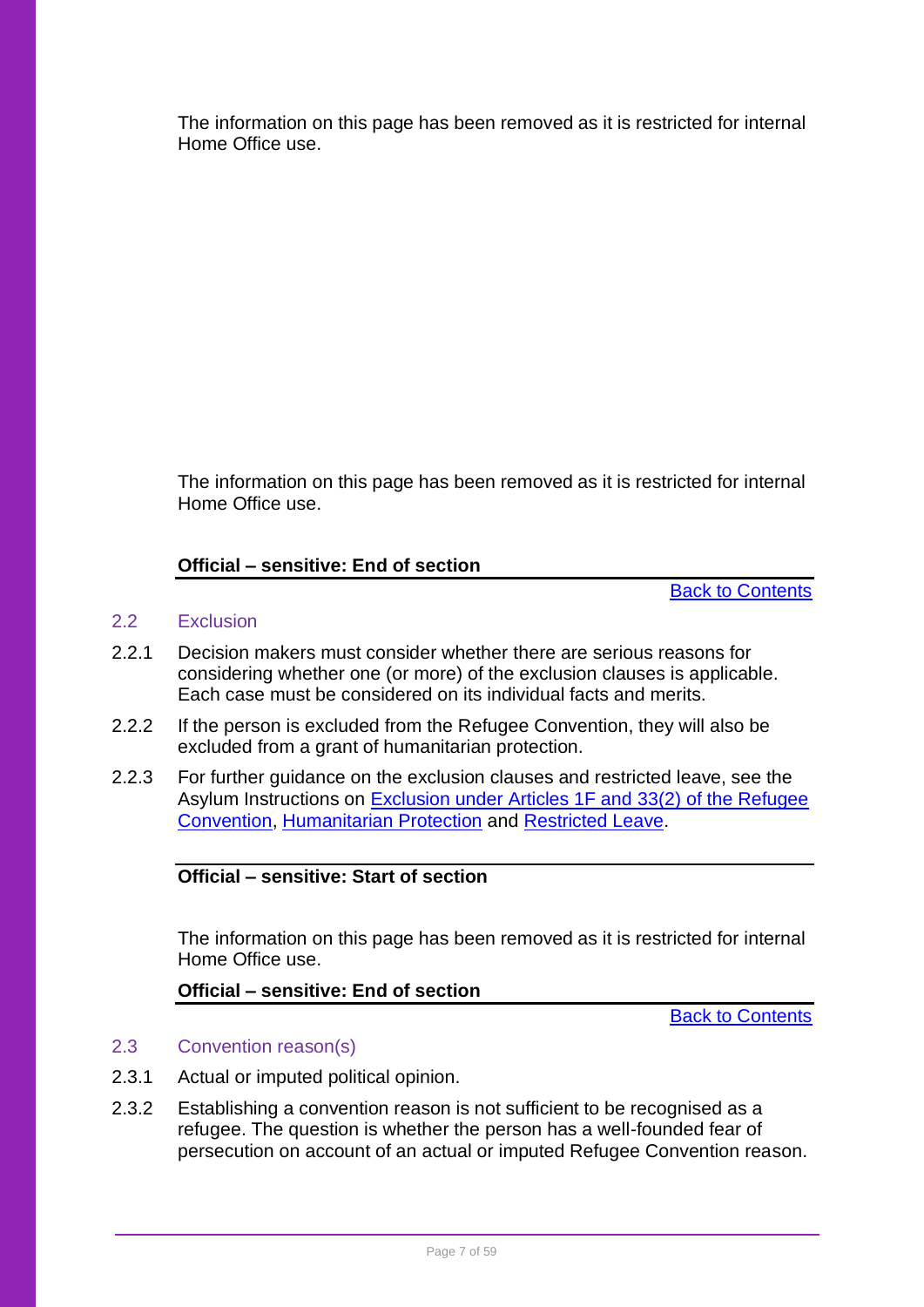2.3.3 For further guidance on the five Refugee Convention grounds see the Asylum Instruction, [Assessing Credibility and Refugee Status.](https://www.gov.uk/government/publications/considering-asylum-claims-and-assessing-credibility-instruction)

[Back to Contents](#page-2-0)

### <span id="page-7-0"></span>2.4 Risk

### a. Overview

- 2.4.1 Zimbabwe's economic and political situation is fragile. The ruling party, the Zimbabwe African National Union–Patriotic Front (ZANU-PF) ousted its leader of 37 years – Robert Mugabe – in November 2017 and replaced him with his former Vice President, Emmerson Mnangagwa (see Political [context\)](#page-14-1).
- 2.4.2 The main opposition political party, the Movement for Democratic Change (MDC) has undergone a series of internal splits which began before the death of its leader Morgan Tsvangirai (in February 2018) and which continued after his death. The 2 current factions, the MDC-A and MDC-T, have engaged in infighting (see [Movement for Democratic Change\)](#page-29-2).
- 2.4.3 The ruling party is intolerant of organisations or persons who speak out against the government. Members of opposition political parties, such as the MDC, and other opposition groups, including civil society activists, journalists and health professionals, have been arrested or assaulted (see [Treatment of](#page-39-0)  [MDC](#page-39-0) and [Treatment of other groups opposing the state\)](#page-43-0).
- 2.4.4 The majority of human rights violations are carried out by state agents (police and army) and state proxies (ZANU-PF), although a significant minority of violations involve unknown perpetrators. During 2020 and the first half of 2021, the police were the main perpetrators of recorded violations. The median proportion of violations committed by the police has increased from 29% in 2019 to 51% at the mid-point of 2021. Over the same period, the proportion of violations attributed to ZANU-PF has fallen from 35% to 19%. It is likely that COVID-19 lockdown restrictions, combined with the role of the police in enforcing the restrictions, has contributed to this trend (see [Perpetrators of human rights violations](#page-19-1) and [Impact of COVID-19\)](#page-35-0).
- 2.4.5 The level of human rights violations across Zimbabwe has remained relatively constant throughout 2019, 2020 and 2021. The Zimbabwe Peace Project (ZPP), a local NGO, recorded 2,790 violations in 2019, 2,825 violations in 2020 and 1,264 violations during the first 6 months of 2021, which is less than half of the 2019 and 2020 totals. Recorded violations range from harassment/intimidation (the large majority) to assault, unlawful detention and unlawful killing (see [Trends in type of human rights violation](#page-25-0) and [Location of human rights violations\)](#page-21-0).
- 2.4.6 The violations recorded by ZPP are not evenly distributed across Zimbabwe. In the last full year for which data is available (2020), 30% of all recorded violations took place in Harare. The next highest proportion of violations was recorded in Mashonaland Central (14%) and Mashonaland East (12%). By contrast, the proportion of violations recorded in Bulawayo is lower (4% in 2020) and is in decline, accounting for 6% of violations in 2019 and 3% in the first half of 2021. Spikes in violations coincided with major incidents such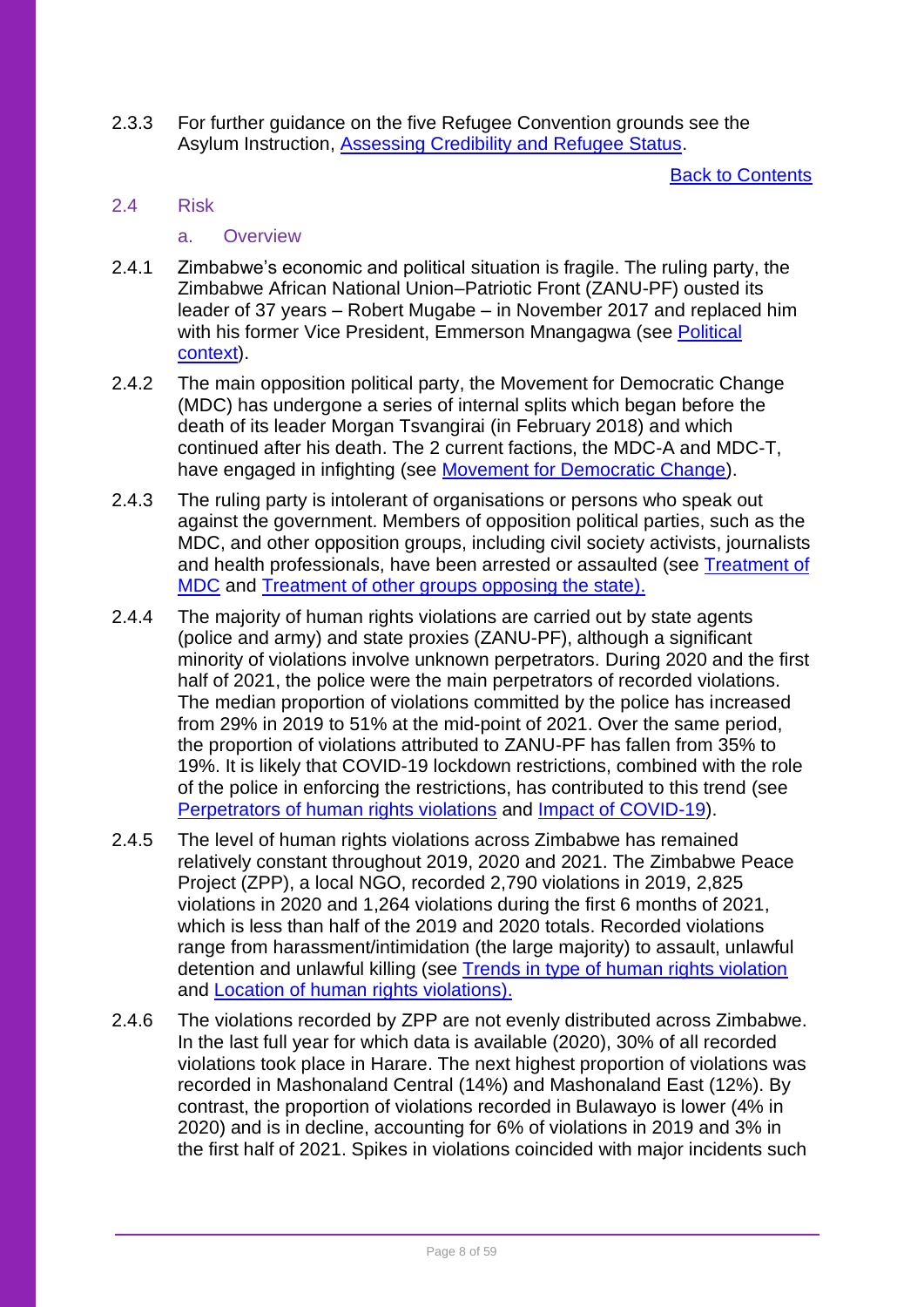as the January 2019 fuel protests and the July 2020 attempted protests (see [Location of human rights violations\)](#page-21-0).

- 2.4.7 Many of the incidents in 2019 and 2020 occurred in the context of demonstrations and planned demonstrations, which were sometimes, but not always, organised, promoted or attended by the MDC or other opposition political parties such as Transform Zimbabwe. Demonstrations have also been organised by other groups, including teachers and health professionals, to protest against pay and working conditions. The majority of politically-motivated protests between 2019 and the mid-point of 2021 took place in Harare (see [Protests,](#page-32-0) [Treatment of MDC](#page-39-0) and [Treatment of other](#page-43-0)  [groups opposing the state\)](#page-43-0)
- 2.4.8 Following widespread unrest in January 2019 in response to fuel price rises – attempts to organise protests later in the year, specifically in July and August 2019, were often blocked by the authorities. Restrictions on protests continued throughout 2020 and 2021 and were often enforced under COVID-19 regulations, with a number of planned protests prevented from taking place (see [Political context,](#page-14-1) [Treatment of MDC,](#page-39-0) [Treatment of other groups](#page-43-0)  [opposing the state](#page-43-0), [Protests,](#page-32-0) [Impact of COVID-19](#page-35-0) and [State intervention in](#page-27-0)  [protests\)](#page-27-0).
- 2.4.9 While the majority of the public approve of the government's response to COVID-19, state security forces, including the police and the army, have been accused of heavy-handed and partisan enforcement of COVID regulations. Among the Armed Conflict Location & Event Data Project (ACLED)-recorded protests which did take place in 2019, 2020 and during the first half of 2021, there are no recorded cases of excessive use of force against protesters (see [Political context,](#page-14-1) [Treatment of MDC,](#page-39-0) [Treatment of](#page-43-0)  [other groups opposing the state](#page-43-0), [Protests,](#page-32-0) [Impact of COVID-19\)](#page-35-0) and [State](#page-27-0)  [intervention in protests\)](#page-27-0).

[Back to Contents](#page-2-0)

### b. Trends in politically-motivated violence since 2008

- 2.4.10 In the case of [CM \(EM country guidance; disclosure\) Zimbabwe CG \[2013\]](https://www.bailii.org/uk/cases/UKUT/IAC/2013/00059_ukut_iac_cm_zimbabwe_cg.html)  [UKUT 00059](https://www.bailii.org/uk/cases/UKUT/IAC/2013/00059_ukut_iac_cm_zimbabwe_cg.html) (IAC), heard in October 2012 and promulgated in January 2013, (which modified the Country Guidance in [EM and Others \(Returnees\)](https://www.bailii.org/uk/cases/UKUT/IAC/2011/00098_ukut_iac_2011_em_ors_zimbabwe_cg.html)  [Zimbabwe CG \[2011\] UKUT 98 \(IAC\),](https://www.bailii.org/uk/cases/UKUT/IAC/2011/00098_ukut_iac_2011_em_ors_zimbabwe_cg.html) heard in October 2010/January 2011 and promulgated in March 2011), the Upper Tribunal found that there was significantly less politically-motivated violence in Zimbabwe than had been described in the earlier country guidance case of [RN \(Returnees\) Zimbabwe](http://www.bailii.org/cgi-bin/markup.cgi?doc=/uk/cases/UKIAT/2008/00083.html&query=rn&method=boolean)  [CG \[2008\] UKAIT 00083,](http://www.bailii.org/cgi-bin/markup.cgi?doc=/uk/cases/UKIAT/2008/00083.html&query=rn&method=boolean) heard by the Asylum Immigration Tribunal in September/October 2008 and promulgated in November 2008, which followed the violently contested 2008 national elections.
- 2.4.11 ZPP data indicates that the recorded level of human rights violations in 2020 and 2021 is significantly lower than the level recorded in 2008 (when [RN](http://www.bailii.org/cgi-bin/markup.cgi?doc=/uk/cases/UKIAT/2008/00083.html&query=rn&method=boolean) was heard), lower than 2010 (when [EM](https://www.bailii.org/uk/cases/UKUT/IAC/2011/00098_ukut_iac_2011_em_ors_zimbabwe_cg.html) was heard) and lower than 2012 (when [CM](https://www.bailii.org/uk/cases/UKUT/IAC/2013/00059_ukut_iac_cm_zimbabwe_cg.html) was heard). The ZPP recorded a total of 2,825 human rights violations in the most recent full year for which data is available (2020). This is just over a quarter of the 10,703 incidents in 2010 and just over half of the figure of 5,096 in 2012. The 2020 figures are also much lower than the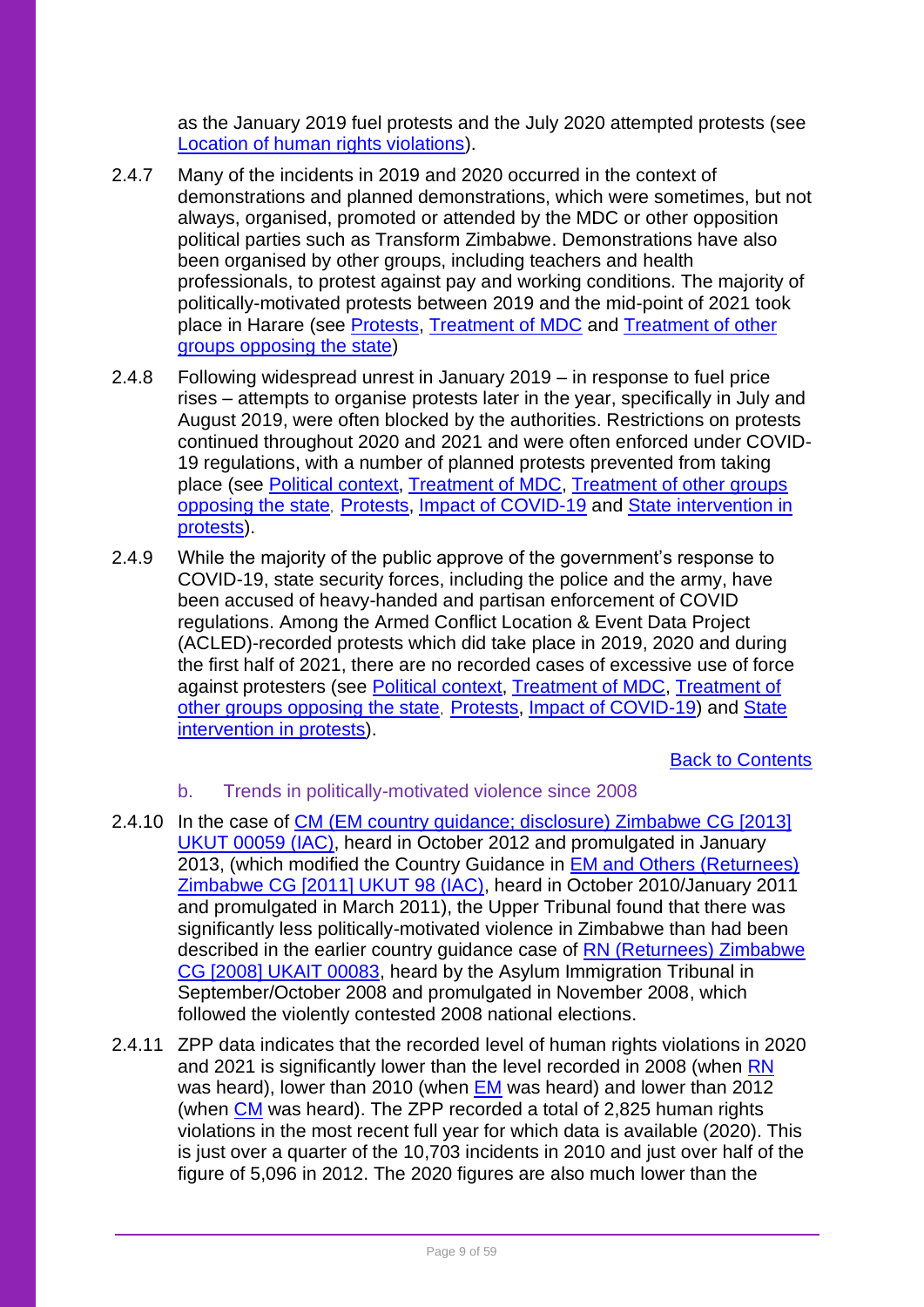23,755 incidents recorded in 2008. During the first half of 2021, the ZPP recorded 1,264 violations, which is less than half of the 2020 total of 2,825 (see [Total human rights violations\)](#page-24-1).

- 2.4.12 The overall trend of human rights violations documented by ZPP is broadly consistent with information from ACLED. The number of events recorded by ACLED during the same 4 years noted above (2008, 2010, 2012 and 2020) are 775, 194, 202 and 162, respectively. Whilst neither ZPP nor ACLED are likely to record every human rights violation or every event in any particular year, the data provides an indication of the scale and nature of violence annually and is comparable against itself year-on-year, so provides an indication of trends over time. The general trend is of a steep decline in incidents after 2008, followed by a more gradual decline or plateauing of incidents between 2009 and 2020. While spikes in violence do take place – such as during the fuel protests in 2019 – this has not affected the overall trend (see [Trends in human rights violations 2008 to 2021\)](#page-24-0).
- 2.4.13 Since 2012 there has also been a shift in the nature of recorded events. When compared against all events recorded in any particular year, the proportion of events categorised as 'violence against civilians' has fallen, while the proportion of events categorised as 'protest' and 'riot' has increased. As a result, recorded incidents after 2012 are more likely to be associated with a protest or riot than incidents before 2012 (see [Trends in](#page-24-0)  [human rights violations 2008 to 2021\)](#page-24-0).
- 2.4.14 For each year in the 11-year period 2010 to 2020, the majority of protests were peaceful and the percentage of protests in which the state intervened remained relatively constant at about 30% (see [State intervention in](#page-27-0)  [protests\)](#page-27-0).

### **[Back to Contents](#page-2-0)**

### c. Political party opposition

- 2.4.15 The nature of the opposition to the government is wider than political party affiliation alone and reflects a general frustration among Zimbabweans with the government's economic mismanagement and corruption. While MDC activists are involved in events such as protests, and members with a significant profile may be subject to arrest, events specifically linked to the MDC form a minority of the overall number of recorded incidents documented by sources. ACLED data for 2020 shows that 16% of events which involved an interaction between state agents and protesters or civilians contained a specific reference to MDC participation (see [Political](#page-14-1)  [context,](#page-14-1) [Protests](#page-32-0) and [Treatment of MDC\)](#page-39-0).
- 2.4.16 Over the 2-year period betwen August 2019 and July 2021, the median percentage of victims of human rights violations recorded as having a known MDC-affiliation was 3.1%. Given that approximately 10% of Zimbabweans are members of the MDC and the MDC presidential candidate received 44% of votes cast in the 2018 election, the figure of 3.1% is likely to be an underestimate. The low proportion of recorded MDC-affiliated victims may be explained by a reluctance of victims to be identified as linked to the MDC (see [Victims of human rights violations\)](#page-20-0).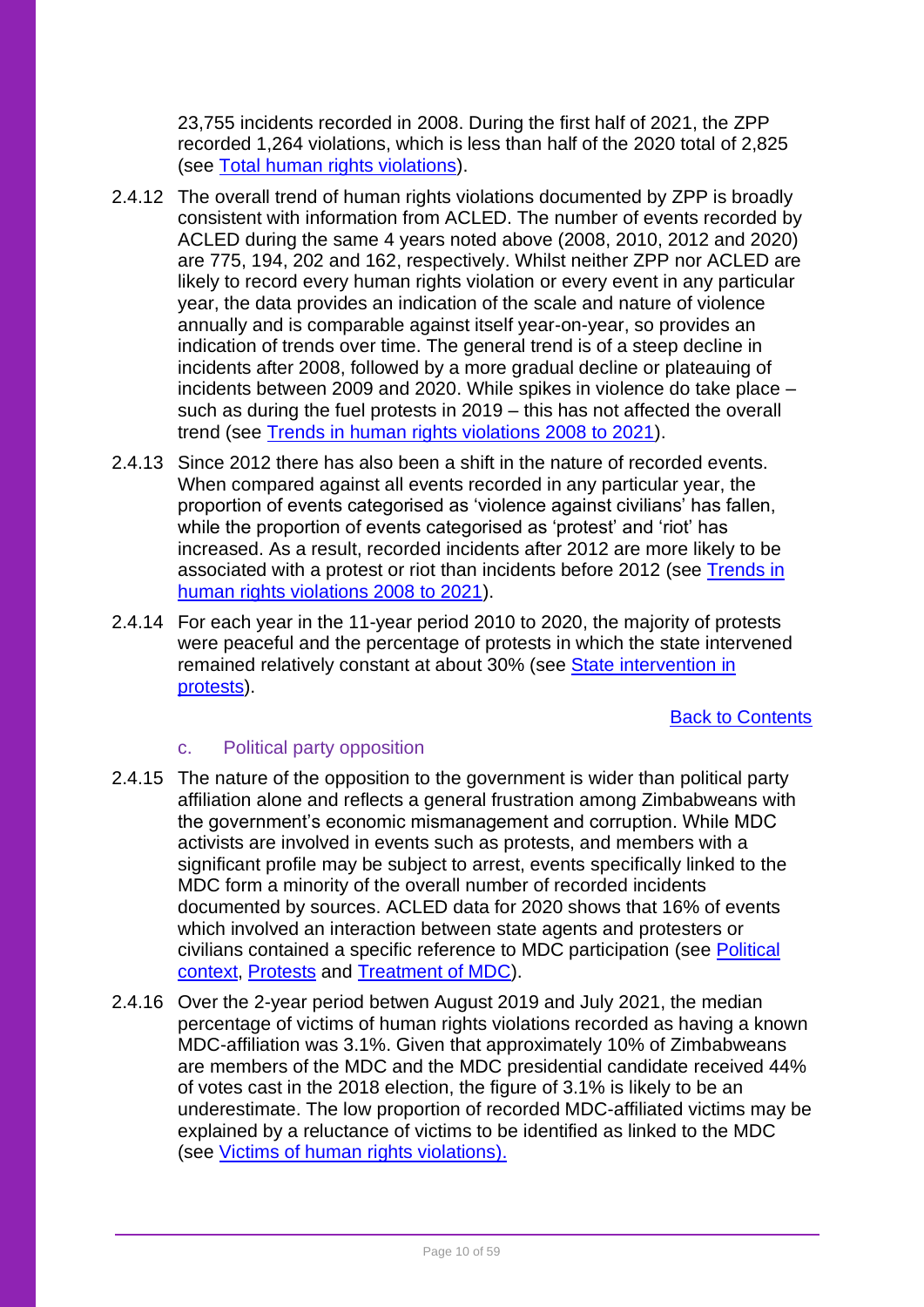- 2.4.17 The MDC has a large membership, estimated at 1.5 million (out of a population – including children – of 15.7 million). The 2018 election results showed that over 2 million people voted for the MDC presidential candidate (with 44% of all votes cast). Support for the MDC is highest in Harare and Bulawayo (72% of all votes cast in Harare were for the MDC, 67% in Bulawayo) (see [Members](#page-31-0) and [Supporters\)](#page-31-1).
- 2.4.18 In 2020, ZPP recorded 2,825 human rights violations. Given the large numbers of MDC supporters and members, compared against the relatively low number of recorded violations, the risk of being a victim of a violation based solely upon being a supporter or member of the MDC is very low (see [Movement for Democratic Change](#page-29-2) and [Treatment of MDC\)](#page-39-0).
- 2.4.19 However, violations against persons who are affiliated with the MDC do take place. Many of the reported arrests, abductions and assaults involve MDC leaders and activists with a significant profile (see [Treatment of MDC\)](#page-39-0).
- 2.4.20 Given the absence of 'very strong grounds supported by cogent evidence' to depart from existing country guidance, (as per paragraph 47 of [SG \(Iraq\) v](https://www.bailii.org/ew/cases/EWCA/Civ/2012/940.html)  [Secretary of State for the Home Department \[2012\] EWCA Civ 940 \(13 July](https://www.bailii.org/ew/cases/EWCA/Civ/2012/940.html)  [2012\)\)](https://www.bailii.org/ew/cases/EWCA/Civ/2012/940.html) the findings of [CM \(Zimbabwe\)](https://www.bailii.org/uk/cases/UKUT/IAC/2013/00059_ukut_iac_cm_zimbabwe_cg.html) continue to apply:
	- In general, a person returning to Zimbabwe from the UK who has no significant MDC profile, would not face a real risk of having to demonstrate his loyalty to ZANU PF (para 3(1)).
	- A person with no ZANU-PF connections who returned after a significant absence in the UK to a rural area of Zimbabwe (other than Matabeleland North or South) and is unable to demonstrate loyalty to ZANU-PF may attract adverse attention from ZANU-PF or the security forces which amounts to persecution. However, the situation is not uniform across all rural areas and there may be cases where an individual's home is in an area where ZANU-PF is weak or absent (paras 3(2) and (3)).
	- In general, a person returning to rural Matabeleland North or South is highly unlikely to face significant difficulty from ZANU-PF or the security forces, even if the person is a MDC member or supporter. An exception to this is if a person can show that his home area is under the control of ZANU-PF (para 3(4)).
	- In general, a person can return to a low-density or medium-density area of Harare and face no significant difficulties (para 3(5)).
	- In general, a person with no ZANU-PF connections can also return to a high-density area of Harare and not face significant problems unless he has a significant MDC profile. A person with a significant MDC profile in a high-density area, may attract the adverse attention of ZANU-PF or the security forces (para 3(5)).
	- In general, a person returning to Bulawayo even a person with a significant MDC profile – will not attract the adverse attention of ZANU-PF or the security forces (para 3(6)).

[Back to Contents](#page-2-0)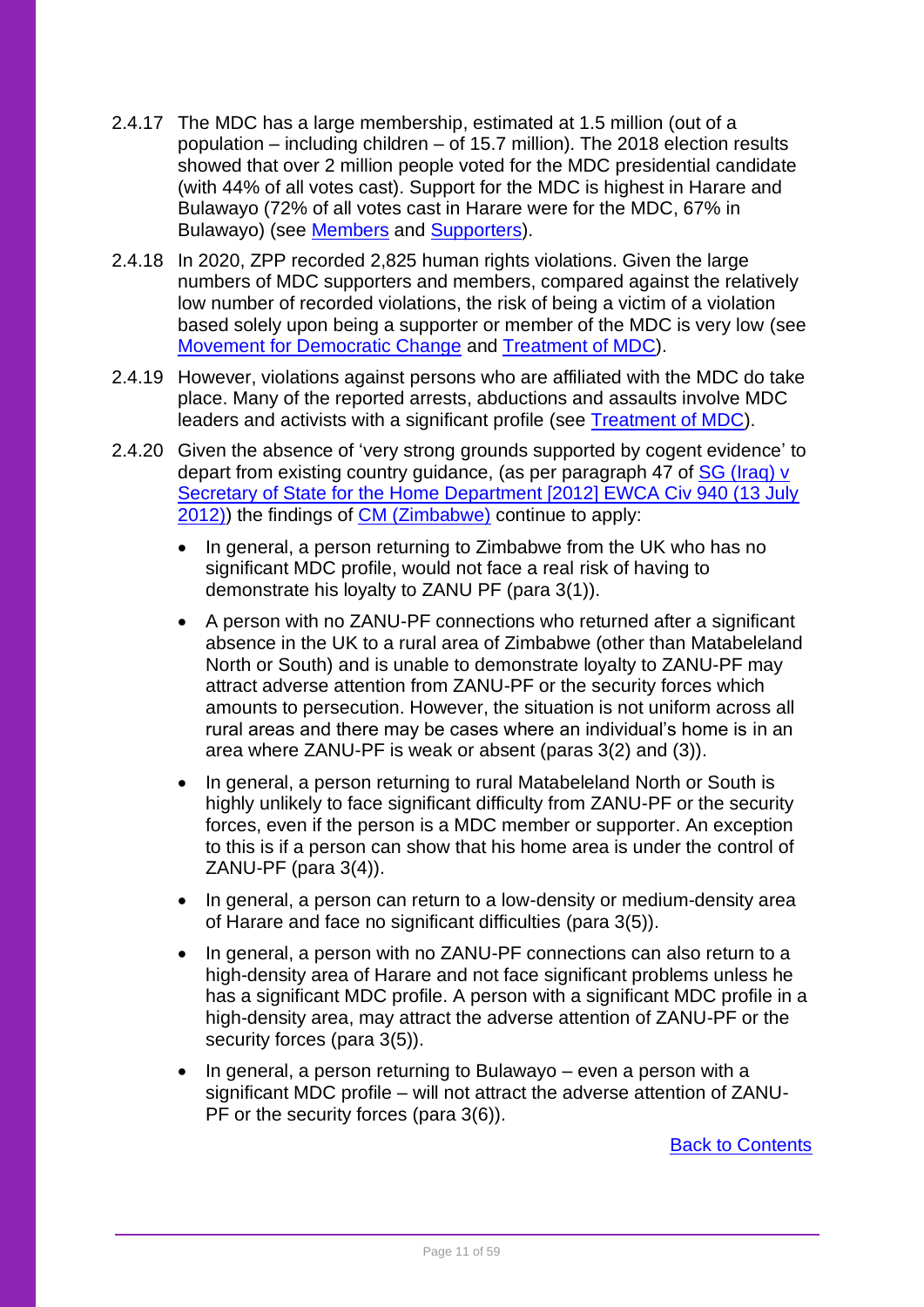### d. Other groups opposing the state

- 2.4.21 In the case of teachers, in [CM \(Zimbabwe\)](https://www.bailii.org/uk/cases/UKUT/IAC/2013/00059_ukut_iac_cm_zimbabwe_cg.html) the UT held that 'Those who are or have been teachers require to have their cases determined on the basis that this fact places them in an enhanced or heightened risk category, the significance of which will need to be assessed on an individual basis.' (paragraph 3(10))
- 2.4.22 As well as teachers, other groups which have been critical of the government include: health professionals, journalists, students, lawyers and civil society activists. Many of the recorded incidents are linked to involvement in (or, in the case of journalists, coverage of) demonstrations protesting against pay, working conditions and living costs. Recorded violations include arrest, assault, detention and abduction (see [Treatment of other groups opposing](#page-43-0)  [the state\)](#page-43-0).
- 2.4.23 Being a teacher, lawyer, journalist, health professional, student or civil society activist does not, in itself, establish a risk of persecution or serious harm. Each case must be considered on its individual merits. Factors to take into account include the person's profile, activities, area of origin and proposed area of return. The onus is on the person to demonstrate that they face a risk of persecution.

### [Back to Contents](#page-2-0)

### e. Politicisation of food and other aid

- 2.4.24 Incidents of partisan distribution of aid continue to take place and ZPP recorded a number of cases of politically-motivated restrictions on access to food and other aid. However, the number of recorded incidents is low, with a total of 270 incidents across Zimbabwe in 2019 and 258 in 2020, largely in rural areas. Incidents of food and aid violations in Harare and Bulawayo are rare. In 2019, 95% of food and aid violations took place outside of Harare and Bulawayo. In 2020 this figure was 96%. There are also processes in place to lodge objections against the unfair distribution of aid (see [Politicisation of food and other aid\)](#page-36-0).
- 2.4.25 Such treatment would not in and of itself be serious enough by its nature and repetition to establish a claim to asylum.
- 2.4.26 For further guidance on assessing risk, see the instruction on [Assessing](https://www.gov.uk/government/publications/considering-asylum-claims-and-assessing-credibility-instruction)  [Credibility and Refugee Status.](https://www.gov.uk/government/publications/considering-asylum-claims-and-assessing-credibility-instruction)

### [Back to Contents](#page-2-0)

### <span id="page-11-0"></span>2.5 Protection

- 2.5.1 Where the person has a well-founded fear of persecution from the state or proxies of the state, they will not, in general, be able to avail themselves of the protection of the authorities (see [State agents and proxies\)](#page-16-1).
- 2.5.2 For further guidance on assessing state protection see the Asylum Instruction, [Assessing Credibility and Refugee Status.](https://www.gov.uk/government/publications/considering-asylum-claims-and-assessing-credibility-instruction)

[Back to Contents](#page-2-0)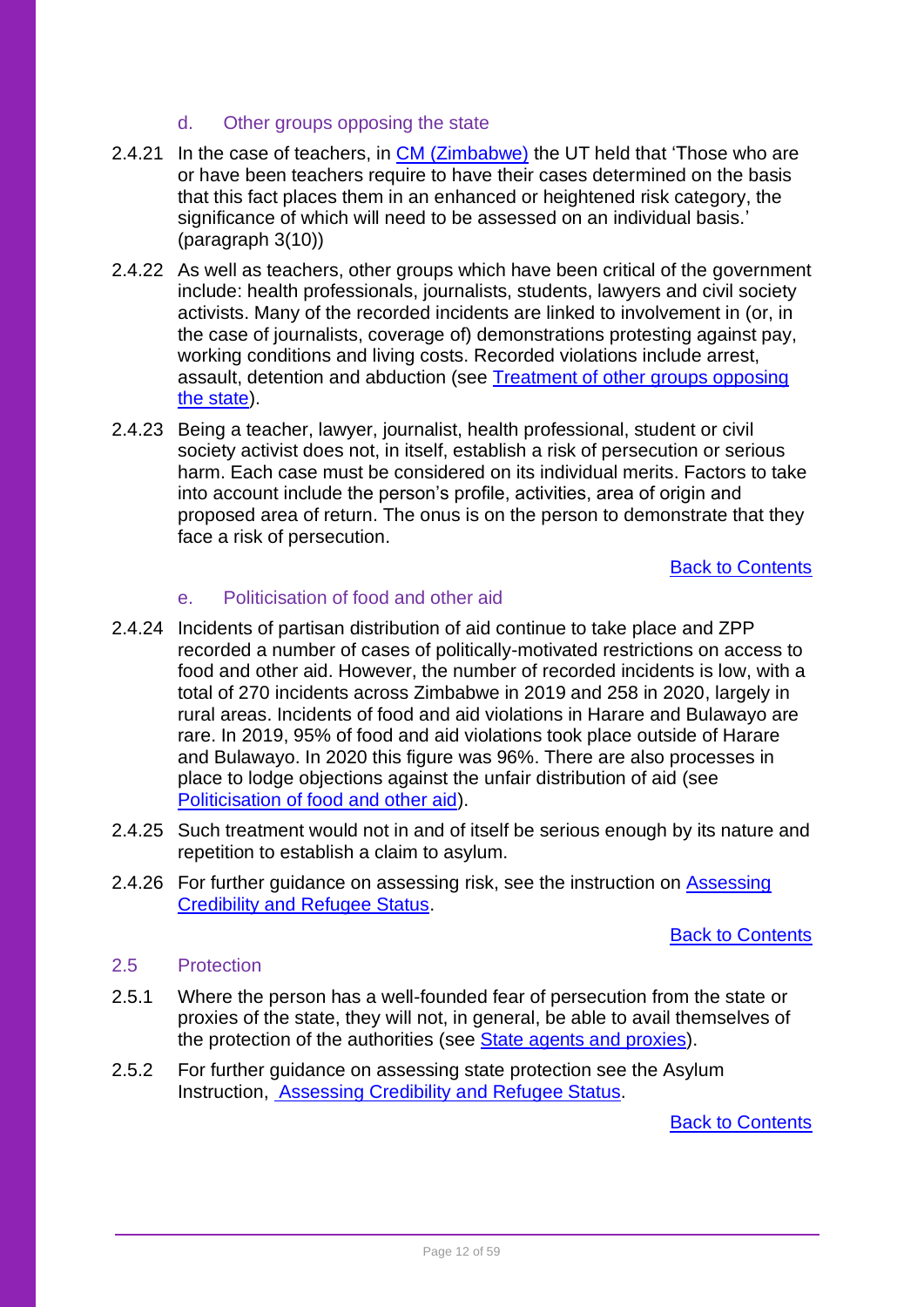### <span id="page-12-0"></span>2.6 Internal relocation

- 2.6.1 Although the person's fear is of persecution/serious harm at the hands of the state they may be able to relocate to mitigate that risk provided that the relocation would not be unreasonable.
- 2.6.2 In [CM \(Zimbabwe\),](https://www.bailii.org/uk/cases/UKUT/IAC/2013/00059_ukut_iac_cm_zimbabwe_cg.html) restating [EM,](https://www.bailii.org/uk/cases/UKUT/IAC/2011/00098_ukut_iac_2011_em_ors_zimbabwe_cg.html) the UT held:

'The issue of what is a person's home for the purposes of internal relocation is to be decided as a matter of fact and is not necessarily to be determined by reference to the place a person from Zimbabwe regards as his or her rural homeland. As a general matter, it is unlikely that a person with a wellfounded fear of persecution in a major urban centre such as Harare will have a viable internal relocation alternative to a rural area in the Eastern provinces. Relocation to Matabeleland (including Bulawayo) may be negated by discrimination, where the returnee is Shona.

'Internal relocation from a rural area to Harare or (subject to what we have just said) Bulawayo is, in general, more realistic; but the socio-economic circumstances in which persons are reasonably likely to find themselves will need to be considered, in order to determine whether it would be unreasonable or unduly harsh to expect them to relocate.' (paras 3(7) and  $(8)$ ).

- 2.6.3 In summary:
	- In general, it is unlikely that a person with a well-founded fear of persecution in a major urban centre, such as Harare or Bulawayo, will reasonably be able to relocate to a rural area in the eastern provinces
	- In general, internal relocation from a rural area to Harare or Bulawayo is reasonable. In the case of the Shona ethnic group, relocation to Matabeleland (including Bulawayo) may not be reasonable, as they may face discrimination.
	- In all cases, the socio-economic circumstances of relocation need to be considered to decide whether relocation would be unreasonable or unduly harsh.
- 2.6.4 Decision makers must give careful consideration to the relevance and reasonableness of internal relocation taking full account of the individual circumstances of the particular person. While the onus is on the person to establish a well-founded fear of persecution or real risk of serious harm, decision makers must demonstrate that internal relocation is reasonable having regard to the individual circumstances of the person.
- 2.6.5 For further guidance on considering internal relocation and factors to be taken into account see the Asylum Instruction(s), [Assessing Credibility and](https://www.gov.uk/government/publications/considering-asylum-claims-and-assessing-credibility-instruction)  [Refugee Status.](https://www.gov.uk/government/publications/considering-asylum-claims-and-assessing-credibility-instruction)

### [Back to Contents](#page-2-0)

### <span id="page-12-1"></span>2.7 Certification

2.7.1 Where a claim is refused, it is unlikely to be certifiable as 'clearly unfounded' under section 94 of the Nationality, Immigration and Asylum Act 2002.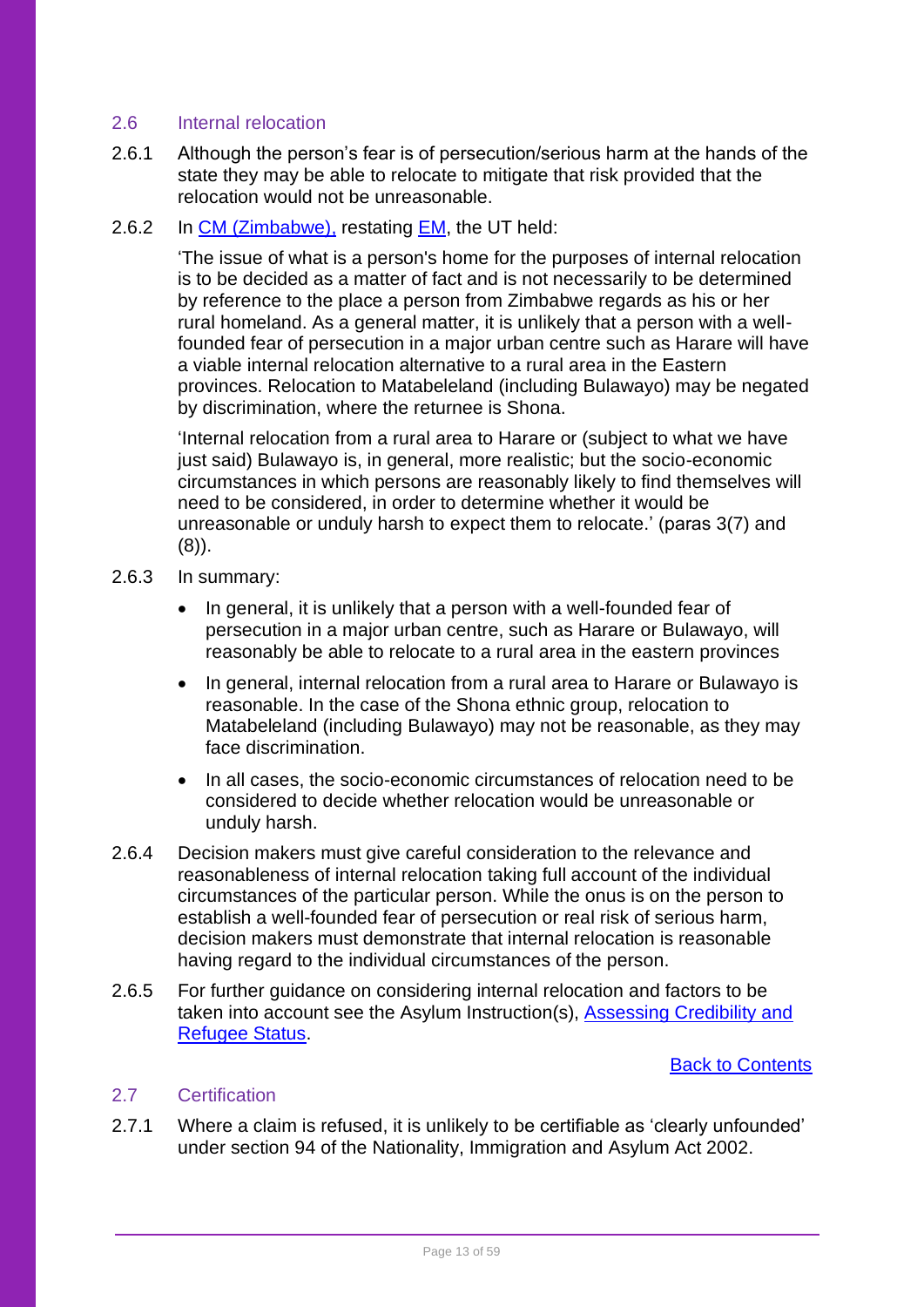<span id="page-13-0"></span>2.7.2 For further guidance on certification, see Certification of Protection and [Human Rights claims under section 94 of the Nationality, Immigration and](https://www.gov.uk/government/publications/non-suspensive-appeals-certification-under-section-94-of-the-nia-act-2002-process)  [Asylum Act 2002 \(clearly unfounded claims\).](https://www.gov.uk/government/publications/non-suspensive-appeals-certification-under-section-94-of-the-nia-act-2002-process)

**[Back to Contents](#page-2-0)**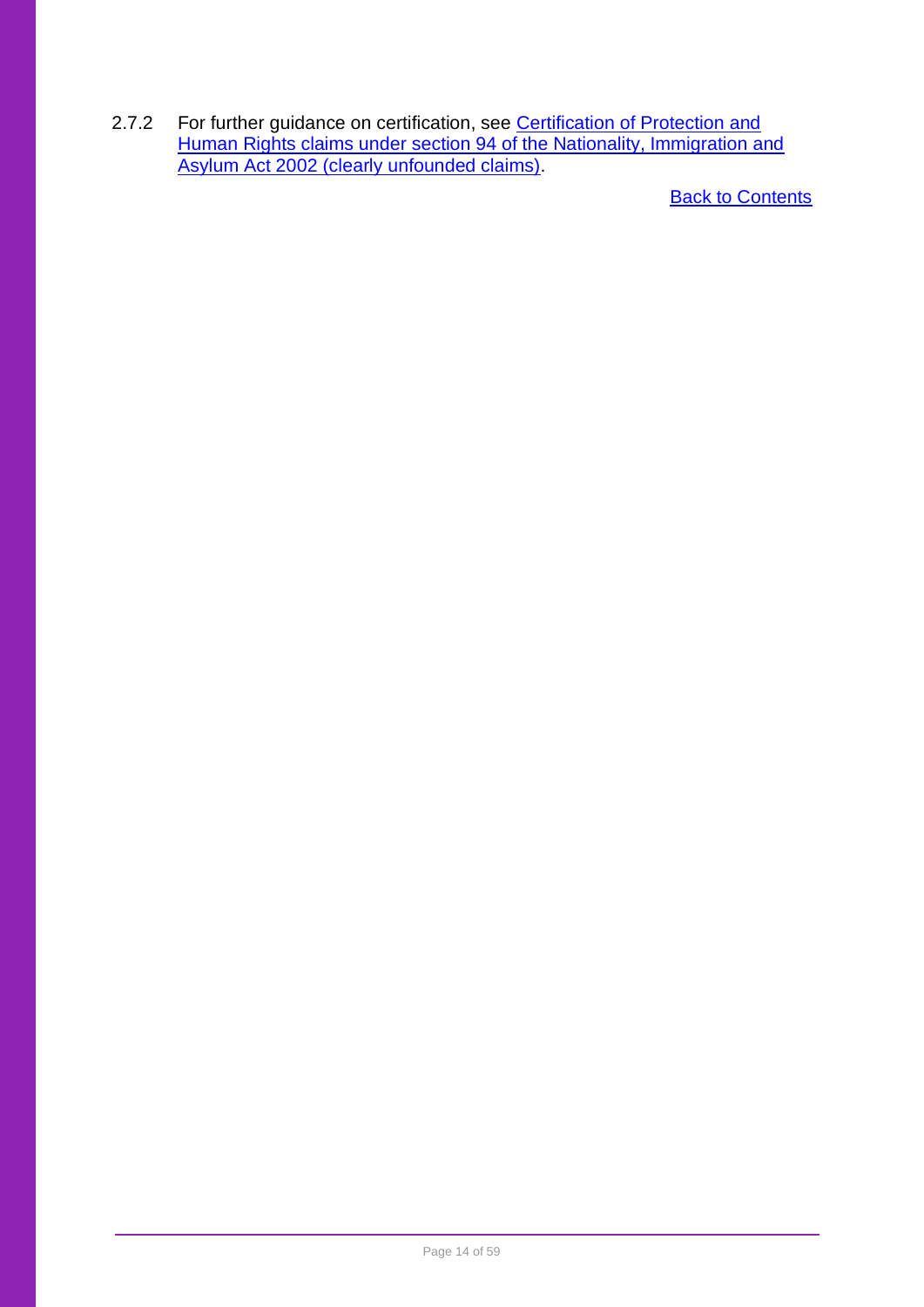## <span id="page-14-0"></span>Country information

Section 3 updated: 13 Sept 2021

#### <span id="page-14-1"></span> $3<sub>1</sub>$ **Political context**

### <span id="page-14-2"></span>3.1 Overview

3.1.1 In a December 2019 report, the Australian Government's Department of Foreign Affairs and Trade (DFAT) summarised the political landscape since 2000:

'Zimbabwe's economic and political environment continued to deteriorate throughout the 2000s. The international community reacted to ongoing land seizures, increasing political repression and a series of disputed elections by imposing targeted sanctions on its leadership, some of which remain in place. After a deeply flawed and highly violent national election process in 2008, internationally brokered negotiations resulted in the creation of a power-sharing Government of National Unity (GNU) in February 2009, with Mugabe as President and MDC [Movement for Democratic Change] leader Morgan Tsvangirai as Prime Minister. The political settlement temporarily stabilised the economy, courtesy in large part to a USD 400 million support package from the International Monetary Fund (IMF), and reduced the level of open political violence. Although marred by constant infighting, the GNU succeeded in introducing a new constitution in March 2013 that contained numerous human rights commitments. The GNU ended after Mugabe and ZANU-PF won respective victories in the July 2013 national presidential and parliamentary elections.

'A major split within ZANU-PF over who would succeed him as President marked Mugabe's final term in office, with Vice President Emmerson Mnangagwa leading one faction and Mugabe's wife Grace the other, known as G40. In November 2017, Mugabe fired Mnangagwa and began purging his supporters from within ZANU-PF. Zimbabwe's military responded by staging an intervention and forcing Mugabe to resign, ending his 37-year reign in office. Mnangagwa assumed the presidency, and defeated the MDC's Nelson Chamisa in another disputed presidential election in July 2018… Initial hopes that the change of leadership would result in longawaited improvements to Zimbabwe's political and economic climate have been tempered by further economic deterioration… droughts and natural disasters, the violent repression of several demonstrations by security forces, and an increasing intolerance of political dissent.'<sup>1</sup>

3.1.2 In December 2020, the International Crisis Group produced a briefing based on a range of sources:

'Three years after a coup ended Robert Mugabe's rule, the situation in Zimbabwe has gone from bad to worse, as political tensions mount, the economy falls apart and the population faces hunger and COVID-19. Having signalled a desire to stabilise the economy and ease repression, President Emmerson Mnangagwa has disappointed. The state is arresting opponents who protest government corruption and incompetence. Meanwhile,

<sup>1</sup> DFAT, ['Country Information Report: Zimbabwe'](https://www.dfat.gov.au/sites/default/files/country-information-report-zimbabwe.pdf) (page 29), 19 December 2019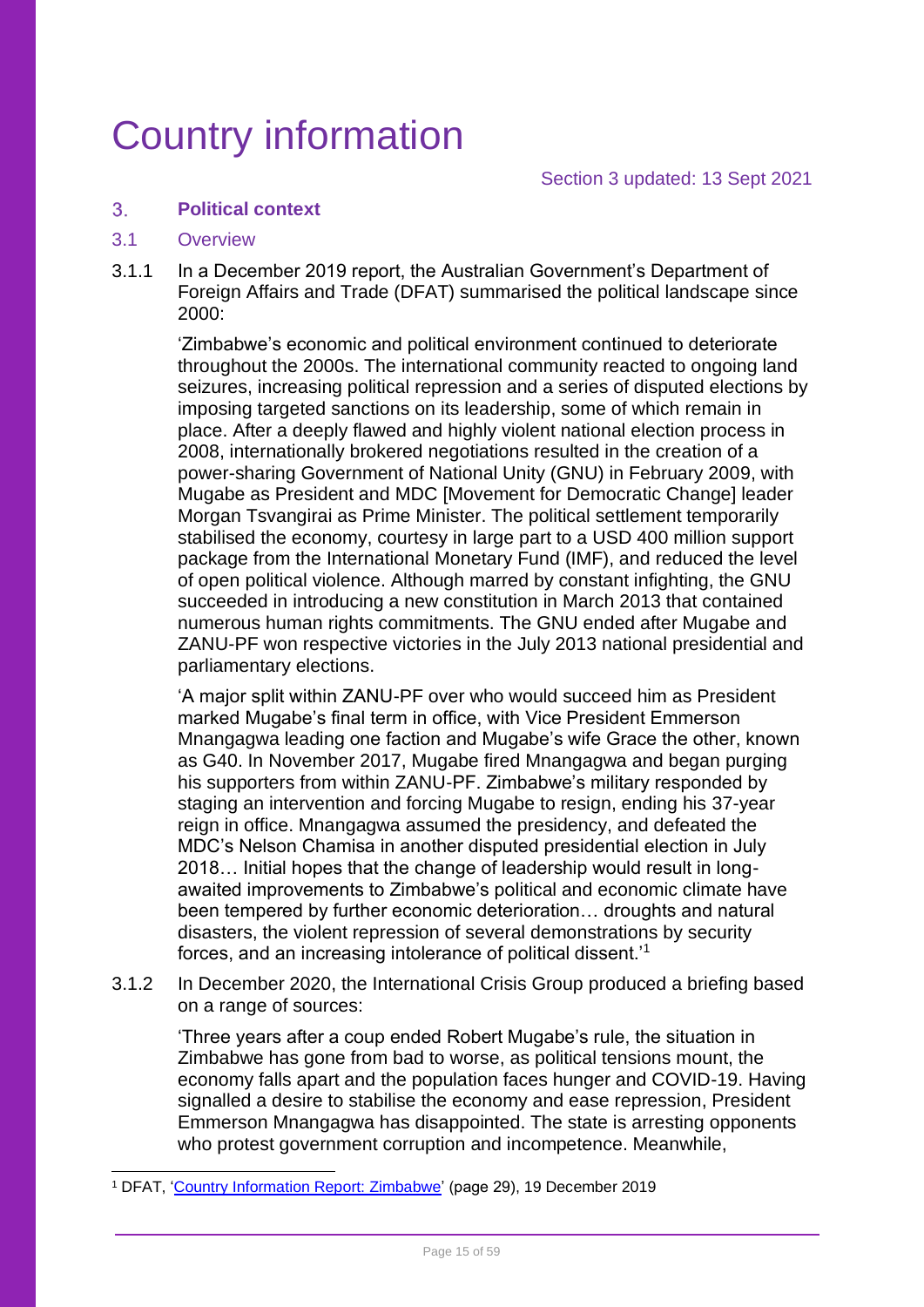government-allied businessmen are tightening their grip on what is left of the economy, while citizens cope with austerity measures and soaring inflation. Violence and lawlessness are on the rise. Fearing major unrest, or even another coup sparked by ruling-party divisions, Zimbabwe's most important neighbour, South Africa, is ditching its tolerant posture toward Harare.<sup>2</sup>

- 3.1.3 In a January 2021 publication covering the events of 2020, Human Rights Watch (HRW) reported 'Zimbabwe's human rights situation continued to decline in 2020 under Emmerson Mnangagwa's presidency. Unidentified assailants, suspected to be state security agents, abducted and tortured more than 70 critics of the government during 2020. Security forces also continued to commit arbitrary arrests, violent assaults, abductions, torture and other abuses against opposition politicians, dissidents and activists.' <sup>3</sup>
- 3.1.4 On 5 January 2021, Kubatana, a Zimbabwean civil society organisation (CSO) and non-government organisation (NGO) forum, published an article by the Zimbabwe Human Rights NGO Forum (ZHRNGOF) in which ZHRNGOF commented on the impending national COVID-19 lockdown (scheduled to run from 5 January to 4 February 2021):

'The Forum takes cognisance of the increase in deaths and confirmed positive cases of COVID-19, which total 15265 confirmed cases and 380 deaths as of 3 January 2021. It is pursuant to these saddening statistics and a potential threat to the health and safety of citizens that the Forum welcomes the announcement of the national lockdown. However, the Forum is highly concerned with the likely possibility of human rights abuses being perpetrated by State security forces in the enforcement of the national lockdown regulations. Our concerns stem from experiences of the first national lockdown that ran from 30 March to November 2020 where 932 cases of organised violence and torture were documented by the Forum, most of which were carried out by State security forces. The recorded cases included incidents of abductions, assaults and torture, arbitrary arrests, and attacks against journalists. The use of disproportionate force against civilians and cases of solicited bribes were also observed during this period.'<sup>4</sup>

3.1.5 In a March 2021 report covering the events of 2020, Freedom House stated:

'The Zimbabwe African National Union–Patriotic Front (ZANU-PF) has dominated Zimbabwean politics since independence in 1980, in part by carrying out severe and often violent crackdowns on the political opposition, critical media, and other sources of dissent. President Emmerson Mnangagwa took power in 2017 after the military intervened to remove longtime president Robert Mugabe amid factional divisions within the ruling party. However, the new administration has largely retained the legal, administrative, and security architecture it inherited from the Mugabe regime, and it has stepped up repression to consolidate its authority.' 5

3.1.6 In July 2021, the UK Government's Foreign, Commonwealth & Development Office (FCDO) published its annual report (covering the events of 2020) and

<sup>&</sup>lt;sup>2</sup> ICG, '<u>How South Africa can nudge Zimbabwe toward stability',</u> 17 December 2020

<sup>&</sup>lt;sup>3</sup> Human Rights Watch, ['World report 2021: Zimbabwe',](https://www.hrw.org/world-report/2021/country-chapters/zimbabwe) 13 January 2021

<sup>&</sup>lt;sup>4</sup> Kubatana; ZHRNGOF, '<u>A call to uphold human rights and observe the law during...',</u> 5 January 2021

<sup>5</sup> Freedom House, ['Freedom in the world 2021: Zimbabwe',](https://freedomhouse.org/country/zimbabwe/freedom-world/2021) March 2021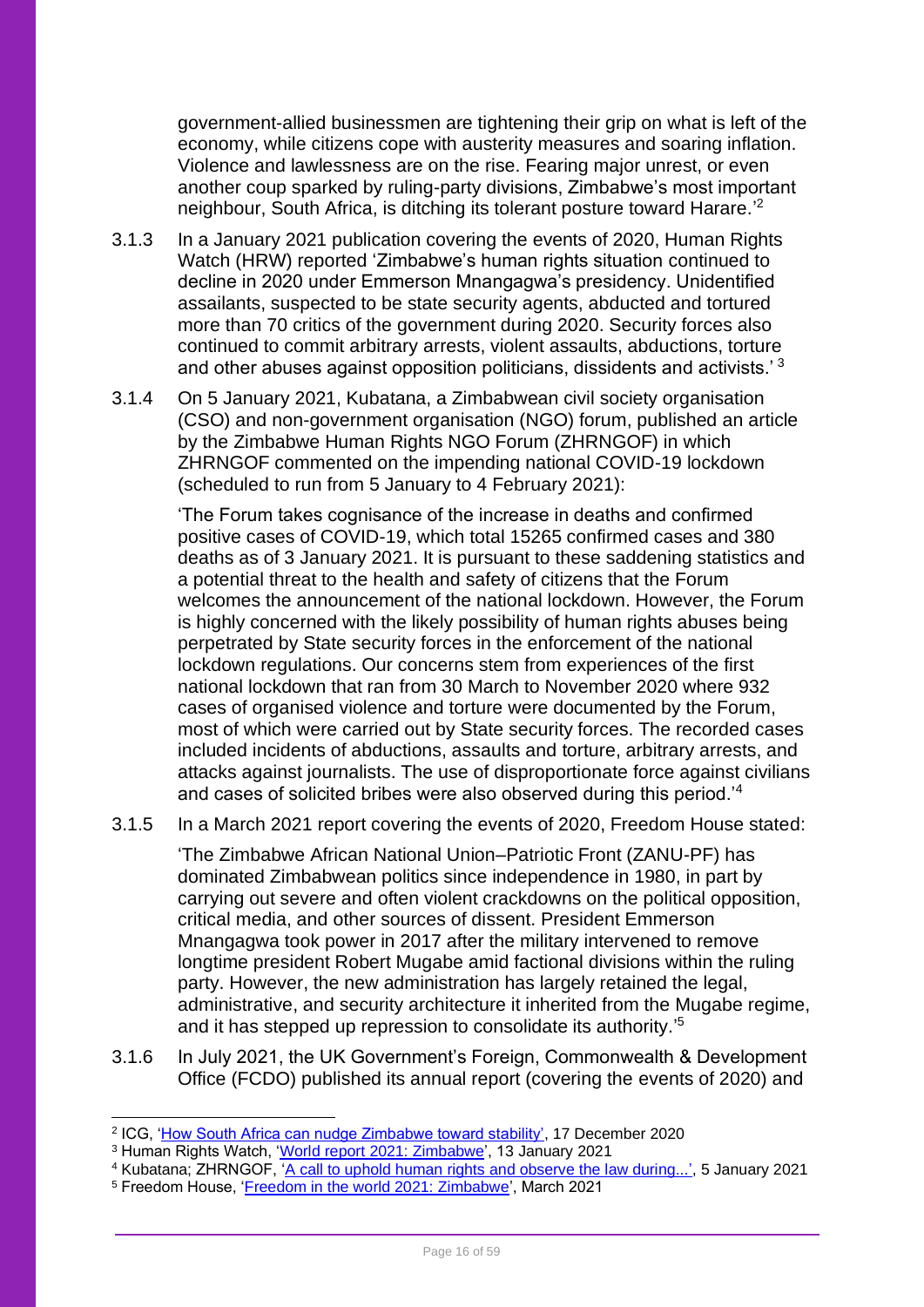stated: 'The human rights situation in Zimbabwe did not improve in 2020. The human rights monitoring group, Zimbabwe Peace Project, recorded 2,825 human rights violations in 2020, similar to the total in 2019. The majority of violations were due to heavy-handed policing of COVID-19 regulations by the Zimbabwe Republic Police, as well as targeted abductions, arbitrary arrests, and detentions linked to planned protests in July.' 6

3.1.7 An Afrobarometer survey of 1,200 Zimbabwean adults, which took place between 16 April 2021 and 1 May 2021 (published in June 2021), found: 'Large majorities say the government is performing badly on creating jobs (91%), keeping prices stable (78%), improving living standards of the poor (75%), and other issues.' 7

### [Back to Contents](#page-2-0)

### <span id="page-16-0"></span>3.2 Election results

3.2.1 In a March 2021 report covering the events of 2020, Freedom House stated:

'A presidential election, alongside parliamentary and local polls, was held as planned in July 2018. Mnangagwa was credited with 50.8 percent of the vote, followed by MDC Alliance candidate Nelson Chamisa with 44.3 percent and MDC-T candidate Thokozani Khupe with 9 percent…

'ZANU-PF won 180 of the 270 National Assembly seats in the 2018 parliamentary elections. The MDC Alliance won 87, and the MDC-T won 1 via proportional representation. An independent former ZANU-PF member and the National Patriotic Front, a ZANU-PF splinter faction, each took one seat. In the Senate, ZANU-PF secured 34 elected seats, the MDC Alliance took 25, and the MDC-T took 1…

'In March 2020, the Supreme Court ruled that Chamisa was not the legitimate opposition leader, replacing him with MDC-T leader Khupe. Khupe subsequently recalled 31 MDC Alliance legislators of both houses as the year progressed, forcing them to surrender their seats in what observers considered a ZANU-PF attempt to fracture the opposition. Another 15 MDC Alliance members reportedly defected to the MDC-T by October to retain their seats<sup>'8</sup>

[Back to Contents](#page-2-0)

Section 4 updated: 13 Sept 2021

#### <span id="page-16-1"></span> $\overline{4}$ **State agents and proxies**

### <span id="page-16-2"></span>4.1 State agents

4.1.1 The US Department of State (USSD) human rights report covering events in 2020 stated:

'The Zimbabwe Republic Police maintain internal security. The Department of Immigration and police, both under the Ministry of Home Affairs, are primarily responsible for migration and border enforcement. Although police

<sup>6</sup> FCDO, ['Human rights & democracy. The 2020 FCDO report](https://assets.publishing.service.gov.uk/government/uploads/system/uploads/attachment_data/file/999607/Human_Rights_and_Democracy_the_2020_Foreign__Commonwealth___Development_Office_report.pdf)' (page 68), July 2021

<sup>7</sup> Afrobarometer, ['Country direction and economic situation...'](https://afrobarometer.org/media-briefings/findings-afrobarometer-round-8-survey-zimbabwe), 17 June 2021

<sup>8</sup> Freedom House, ['Freedom in the world 2021: Zimbabwe',](https://freedomhouse.org/country/zimbabwe/freedom-world/2021) March 2021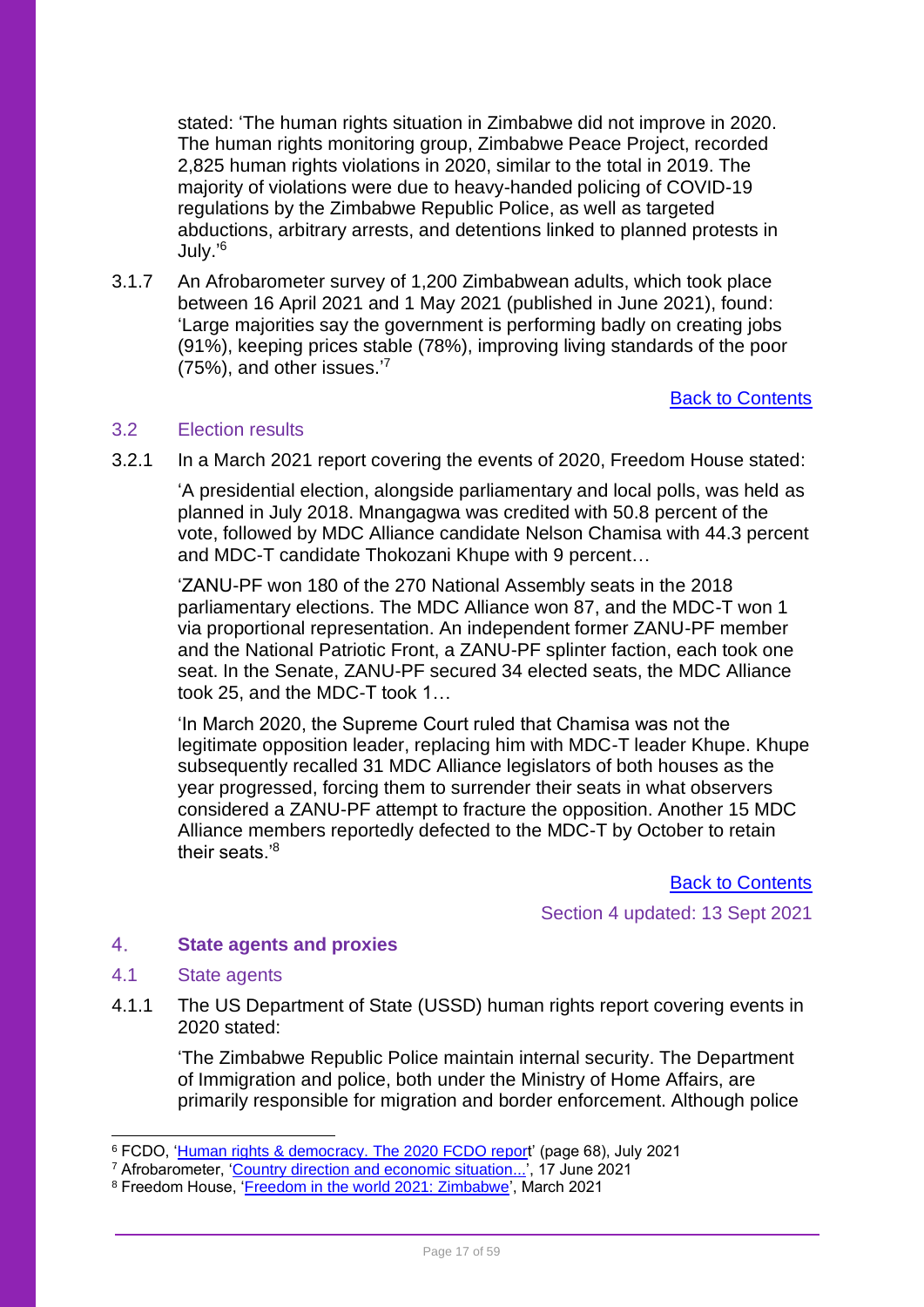are officially under the authority of the Ministry of Home Affairs, the Office of the President directed some police roles and missions in response to civil unrest. The military is responsible for external security but also has some domestic security responsibilities. The Zimbabwe National Army and Air Force constitute the Zimbabwe Defense Forces and report to the minister of defense. The Central Intelligence Organization, under the Office of the President, engages in both internal and external security matters.<sup>39</sup>

4.1.2 Bertelsmann Stiftung stated in their 2020 Zimbabwe report (covering the period February 2017 to January 2019): 'The civilian leadership in Zimbabwe only possesses partial electoral legitimacy while the military, the police and the intelligence agencies are partisan and occupy a central role in government decision-making.'<sup>10</sup>

### [Back to Contents](#page-2-0)

### <span id="page-17-0"></span>4.2 Proxies

4.2.1 According to BBC Monitoring, the Zimbabwe African National Union (ZANU) – later renamed as ZANU-Patriotic Front (ZANU-PF) – has been the ruling party of Zimbabwe since the country gained independence from the UK in 1980. Zanu-PF was led by Robert Mugabe until 2017 when he was replaced by Emmerson Mnangagwa.<sup>11</sup>

[Back to Contents](#page-2-0)

Section 5 updated: 13 Sept 2021

#### <span id="page-17-1"></span>5. **Data sources**

### <span id="page-17-2"></span>5.1 Use of datasets

- 5.1.1 In order to understand the level and nature of human rights violations in Zimbabwe, and also to identify trends over time, this CPIN has drawn upon data collected by two organisations: the Zimbabwe Peace Project (ZPP) and the Armed Conflict Location & Event Data Project (ACLED).
- 5.1.2 ZPP and ACLED have been chosen for several reasons. Firstly, their information is publicly available and easily accessible. Secondly, their approach to cataloguing data is different, thereby widening the type of analysis which can be performed. Most importantly, both sources provide a systematic log of violations and events over a continuous time period. (ZPP produces consecutive monthly reports, while ACLED logs events daily). This means that the information collected by the two sources is more quantifiable than other pieces of evidence, such as reports and articles, which are often piecemeal in coverage. The ZPP and ACLED data can therefore be used alongside the qualitative evidence to provide a more complete picture of the current situation and also provide context to how the situation has changed over time.
- 5.1.3 As detailed below, the ACLED and ZPP datasets do not contain exactly the same information and therefore cannot be directly compared against each other. This is because of differences relating to what type of data is
- <sup>9</sup> USSD, ['2020 country reports on human rights practices: Zimbabwe'](https://www.state.gov/reports/2020-country-reports-on-human-rights-practices/zimbabwe/) (section 1), 30 March 2021

<sup>&</sup>lt;sup>10</sup> Bertelsmann Stiftung, ['BTI 2020 Country Report –](https://www.bti-project.org/content/en/downloads/reports/country_report_2020_ZWE.pdf) Zimbabwe' (page 10), 29 April 2020

<sup>11</sup> BBC Monitoring, 'ZANU-PF', subscription only, 26 March 2021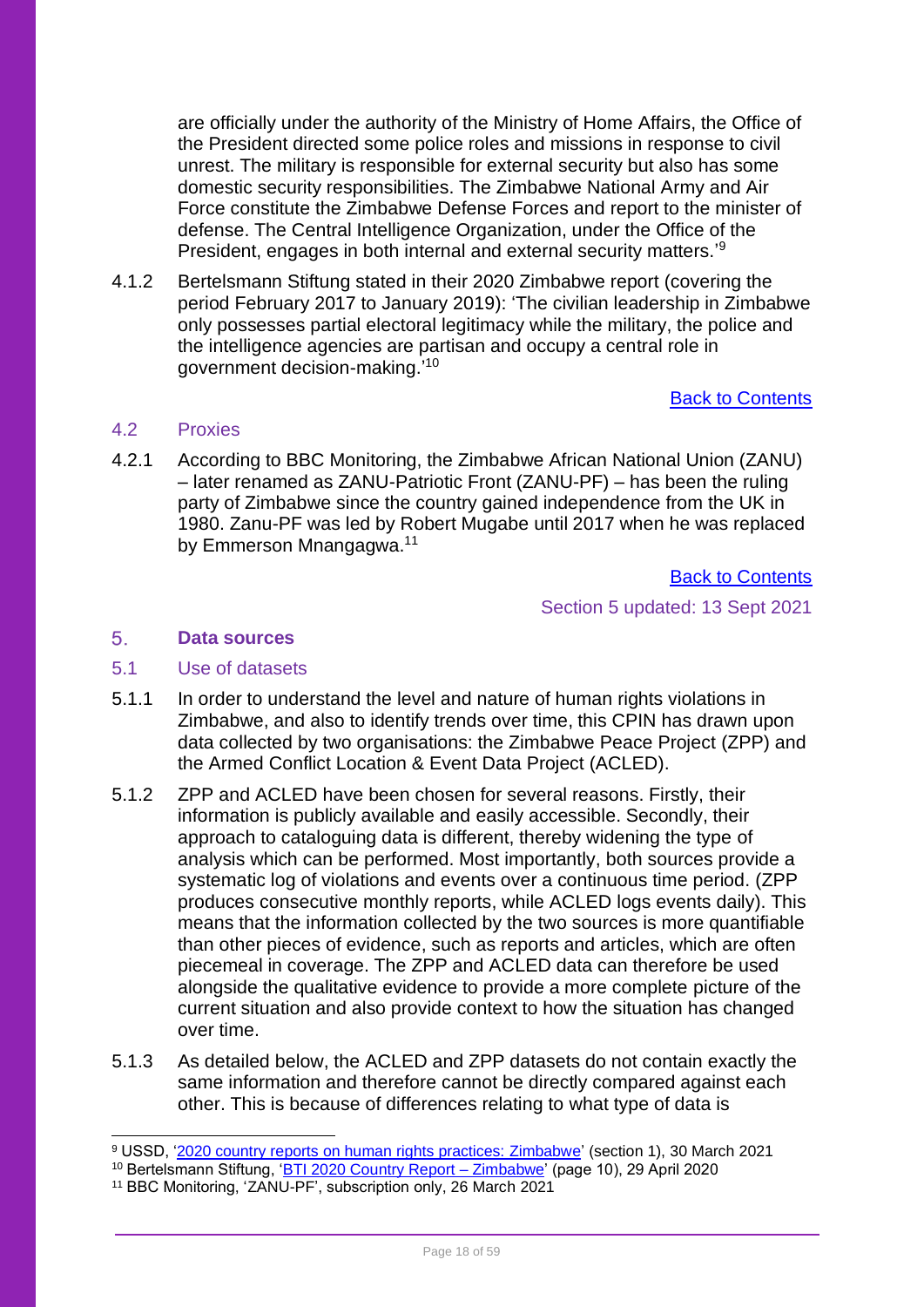collected, how the data is collected and how it is categorised. ZPP data, for example, compiles reports from primary sources – witnesses of events – whereas ACLED collates secondary data, such as media reports. In addition, the types of human rights violation recorded by ZPP are different to the categorisation of events performed by ACLED.

[Back to Contents](#page-2-0)

### <span id="page-18-0"></span>5.2 Zimbabwe Peace Project data

5.2.1 [Zimbabwe Peace Project \(ZPP\)](https://zimpeaceproject.com/) is an NGO which was founded in 2000 by religious and human rights organisations. According to ZPPs August 2020 report:

'The current members of ZPP are Evangelical Fellowship of Zimbabwe (EFZ), Zimbabwe Council of Churches (ZCC), Catholic Commission for Justice and Peace in Zimbabwe (CCJPZ), Counselling Services Unit (CSU), Zimbabwe Human Rights Association (ZimRights), Civic Education Network Trust (CIVNET), Women's Coalition of Zimbabwe (WCoZ), National Association for the Care of the Handicapped (NASCOH) and Women and Law in Southern Africa (WLSA).'<sup>12</sup>

- 5.2.2 ZPP produces monthly monitoring reports which document: 'the prevalence of human rights violations in Zimbabwe.'<sup>13</sup>
- 5.2.3 ZPP categorises incidents by location, type of incident, and the affiliation of the victim and the perpetrator. Categories of human rights violations recorded by the ZPP include: killing, assault, unlawful detention, discrimination, abduction, harassment/intimidation and malicious damage to property (MDP). While the majority of the information collected by ZPP relates to violations committed by state and proxy-state perpetrators such as the Zimbabwe Republic Police, Municipal Police, Zimbabwe National Army and ZANU-PF, ZPP also collects information on violations committed by non-state perpetrators, for example, violations committed by MDC members during internal MDC conflicts.
- 5.2.4 The exact methodology ZPP uses to record and verify violations is not set out in its monitoring reports. ZPP provides a telephone helpline, email and mobile phone App for citizens to report violations and also has a network of monitors. In its monthly March 2020 edition, ZPP stated:

'The Zimbabwe Peace Project seeks to foster dialogue and political tolerance through non-partisan peace monitoring activities, mainly through monitors who document the violations of rights in the provinces. The monitors, who at full complement stand at 420, constitute the core pool of volunteers, supported by four Regional Coordinators. The Regional Coordinators relate with the national office headed by the National Director and programme officers in various units.'<sup>14</sup>

5.2.5 The ZPP was emailed by CPIT to clarify its methodology but no response was received. Whilst ZPP is unlikely to record every human rights violation in any particular year, the data will provide an indication of the absolute levels

<sup>&</sup>lt;sup>12</sup> ZPP, ['Monthly monitoring report'](https://data.zimpeaceproject.com/en/entity/d8wh2rqnqvr) (page 10), August 2020

<sup>13</sup> ZPP, ['Monthly monitoring report'](https://data.zimpeaceproject.com/en/entity/wn3ojgtt1bp?page=2) (page 2), May 2021

<sup>&</sup>lt;sup>14</sup> ZPP, ['Monthly monitoring report'](https://data.zimpeaceproject.com/en/entity/b3itqp5xra) (page 10), March 2020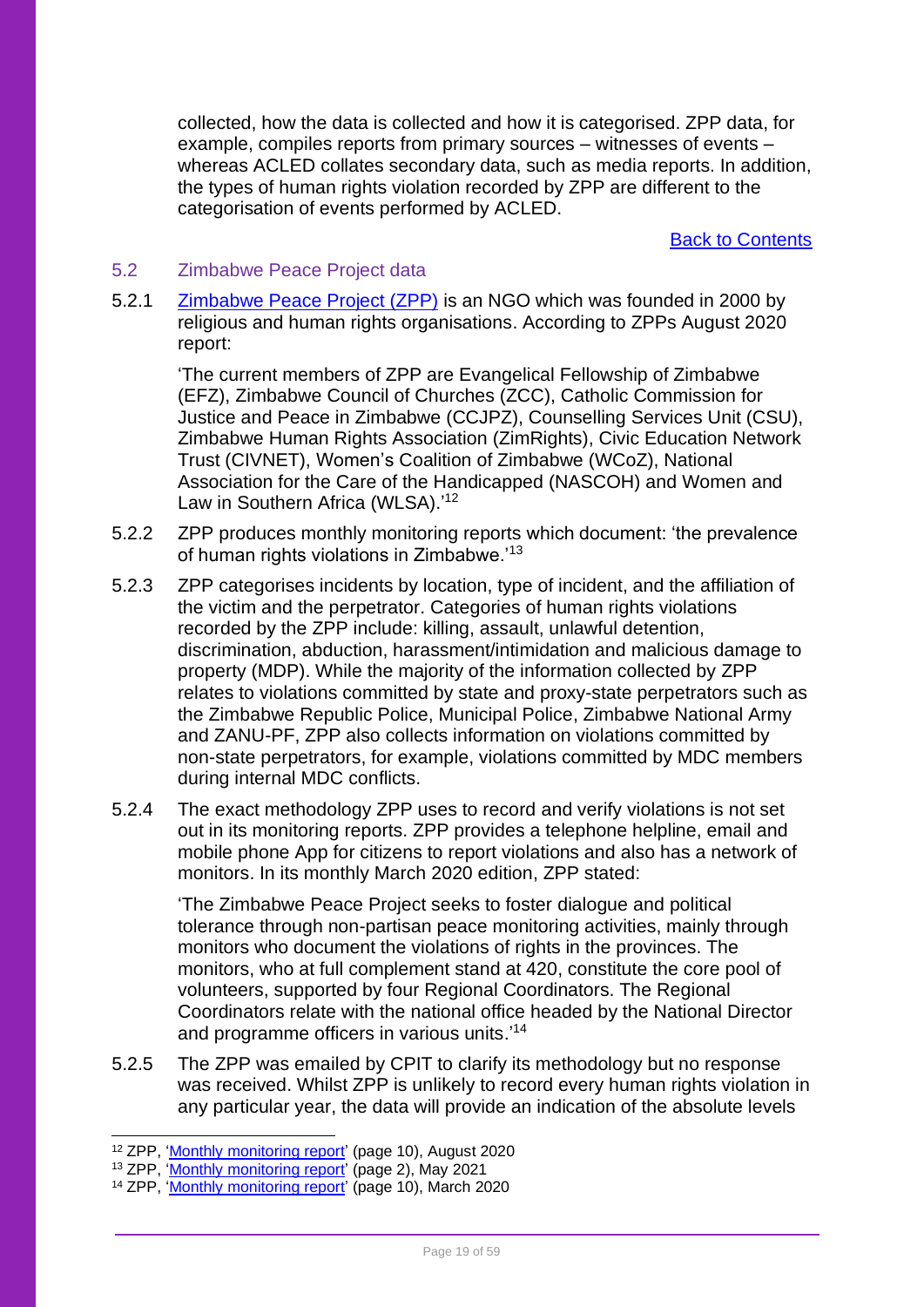of violence in any given year. Furthermore, comparing ZPPs own data against itself year-on-year, will mean that any observed trends over time are likely to be reliable indicators of relative changes in violations.

5.2.6 In its May 2021 report, ZPP introduced the option of using an App: '…to report human rights violations that you witness or experience anywhere in Zimbabwe.'<sup>15</sup> It is possible that the introduction of new user-friendly means to report violations – such as the App – may increase the number of reported incidents compared to the period prior to the introduction of the App.

[Back to Contents](#page-2-0)

### <span id="page-19-0"></span>5.3 Armed Conflict Location & Event Data Project

- 5.3.1 Armed Conflict Location & Event Data Project [\(ACLED\)](https://acleddata.com/#/dashboard) is a non-profit organisation which collects information on reported political violence and protest events. ACLED researchers assess 4 types of sources when compiling the database: traditional media, reports by international institutions and NGOs, local partner data and new media (for example, Twitter and WhatsApp).<sup>16</sup>
- 5.3.2 ACLED methodology includes a process of cross-checking how information is coded and included in the dataset and: 'ACLED data are collected each week after individual researchers have scrutinized the information from reports; they are then aggregated and revised by the first coding reviewer, investigated and cross-checked by the second reviewer and then event notes and details are inspected by the third and final reviewer.'<sup>17</sup>

[Back to Contents](#page-2-0)

Section 6 updated: 13 Sept 2021

#### <span id="page-19-1"></span>6 **Perpetrators of human rights violations**

6.1.1 The table below has been compiled by CPIT using data from ZPP's monthly monitoring reports. The table shows the monthly median proportion of violations, split by perpetrator, during 2019, 2020 and the first half of 2021.

| Perpetrator | 2019* | 2020 | 2021 Q1+Q2 |
|-------------|-------|------|------------|
| ZANU-PF     | 35%   | 17%  | 19%        |
| Police      | 29%   | 44%  | 51%        |
| <b>ZNA</b>  | 5%    | 11%  | 3%         |
| <b>MDC</b>  | 2%    | 2%   | 2%         |
| Other**     | 5%    | 2%   | 2%         |
| Unknown     | 15%   | 17%  | 15%        |
|             |       |      | 18         |

\*Excludes June 2019 as ZPP data was not available

<sup>&</sup>lt;sup>15</sup> ZPP, ['Monthly monitoring report'](https://data.zimpeaceproject.com/en/entity/wn3ojgtt1bp?page=2) (page 16), May 2021

<sup>&</sup>lt;sup>16</sup> ACLED, ['FAQs: ACLED sourcing methodology'](https://acleddata.com/acleddatanew/wp-content/uploads/dlm_uploads/2020/02/FAQs_ACLED-Sourcing-Methodology.pdf) (page 1), no date

<sup>17</sup> ACLED, ['ACLED methodology'](https://acleddata.com/acleddatanew/wp-content/uploads/dlm_uploads/2019/04/Methodology-Overview_FINAL.pdf) (page 1), no date

<sup>&</sup>lt;sup>18</sup> ZPP, Monthly monitoring reports for January 2019 to June 2021, see [Bibliography](#page-52-0)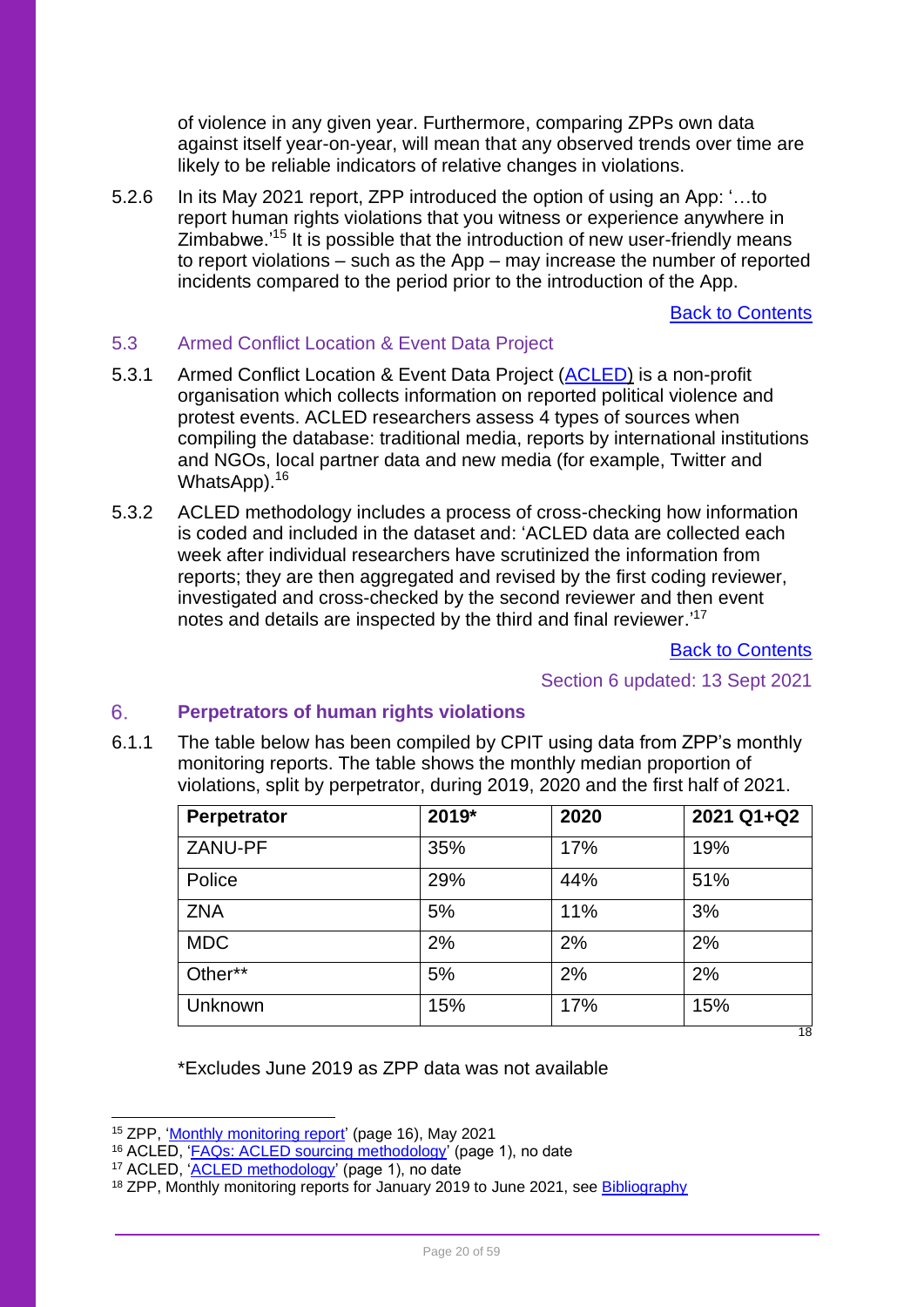\*\*'Other' includes war veterans, militia groups, machete gangs and the Central Intelligence Organisation (CIO)

- 6.1.2 A review of the table by CPIT indicates that:
	- During 2020 and the first half of 2021, the police were identified as the main perpetrators of recorded violations.
	- The median proportion of violations committed by the police has increased from 29% to 51% between 2019 and the mid-point of 2021. Over the same period, the proportion of violations attributed to ZANU-PF has fallen from 35% to 19%.

[Back to Contents](#page-2-0)

Section 7 updated: 13 Sept 2021

#### <span id="page-20-0"></span> $7<sup>1</sup>$ **Victims of human rights violations**

7.1.1 The graph below has been compiled by CPIT using data from ZPP's monthly monitoring reports<sup>19</sup>. The graph shows the affiliation of victims of human rights violations recorded by ZPP over the 2-year period from August 2019 to July 2021.



- 7.1.2 A CPIT review of the data indicates that the vast majority of the victims of human rights violations over the 2-year period have been recorded by ZPP as having an unknown affiliation (general citizens). Between August 2019 and July 2021, a median of 96% of victims had no known affiliation to a political party. In 21 out of the 24 months shown in the graph, the proportion of victims with no known affiliation is above 90%.
- 7.1.3 The graph indicates that after 'General Citizens' the next largest category of victims of human rights violations are individuals affiliated with the MDC. This proportion varies over the 2-year period with the highest percentage recorded in November 2019 (11.8% of victims had an MDC-affiliation) and the lowest percentage recorded in July 2021 (0.23% of victims had an MDC-

<sup>&</sup>lt;sup>19</sup> ZPP, Monthly monitoring reports for August 2019 to July 2021, see [Bibliography](#page-52-0)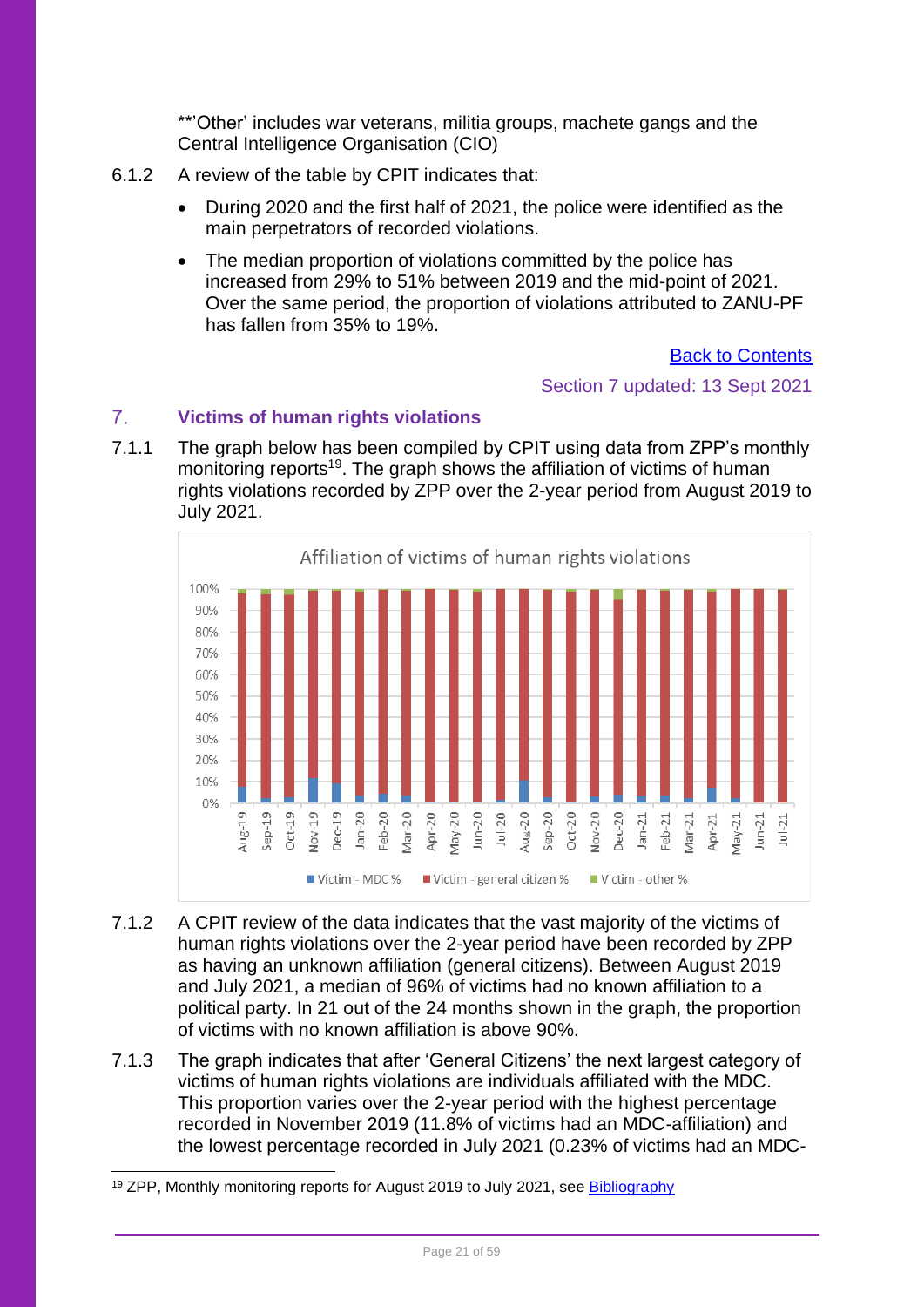affiliation). Over the 2 years for which data is shown, the median percentage of victims with an MDC affiliation has been calculated as 3.1%. For the first 7 months of 2021, the equivalent figure is 2.6%.

- 7.1.4 In October 2019, ZPP provided the following explanation for the high proportion of victims with unknown affiliation: 'The state repression is also highlighted by the fear of victims to reveal their political affiliation. 94.65% of victims of cases recorded in October 2019 were not comfortable with sharing information about their political persuasion.'<sup>20</sup>
- 7.1.5 In its May 2020 monthly report, ZPP provided an alternative explanation for the high proportion of victims recorded as having no political affiliation:

'Central to this is the State's reactive methods in dealing with the COVID19 crisis, the shortages, and the apparent heavy-handedness of the security forces deployed to deal with the lockdown, and the resurgence of food and other aid discrimination.

'The State's aggressive and indiscriminate response to citizens attempting to access scarce basic commodities, mainly mealie-meal and water can help explain why the political affiliation of 99.3 percent of the victims of harassment and assault is neither Zanu PF, MDC or any political party.<sup>'21</sup>

[Back to Contents](#page-2-0)

Section 8 updated: 13 Sept 2021

#### <span id="page-21-0"></span> $8<sub>1</sub>$ **Location of human rights violations**

8.1.1 The graph below has been compiled by CPIT from data extracted from ZPP's monthly monitoring reports for 2019, 2020 and 2021 $^{22}$ . The graph shows the total number of human rights violations recorded by ZPP over the period, split by province.

<sup>&</sup>lt;sup>20</sup> Zimbabwe Peace Project, ['Monthly monitoring report'](https://reliefweb.int/sites/reliefweb.int/files/resources/October%202019%20MMR%20.pdf) (page 5), October 2019

<sup>21</sup> ZPP, ['Monthly monitoring report',](https://data.zimpeaceproject.com/en/entity/t8gzuaee4p?page=1) April 2020

<sup>&</sup>lt;sup>22</sup> ZPP, Monthly monitoring reports for January 2019 to June 2021, see [Bibliography](#page-52-0)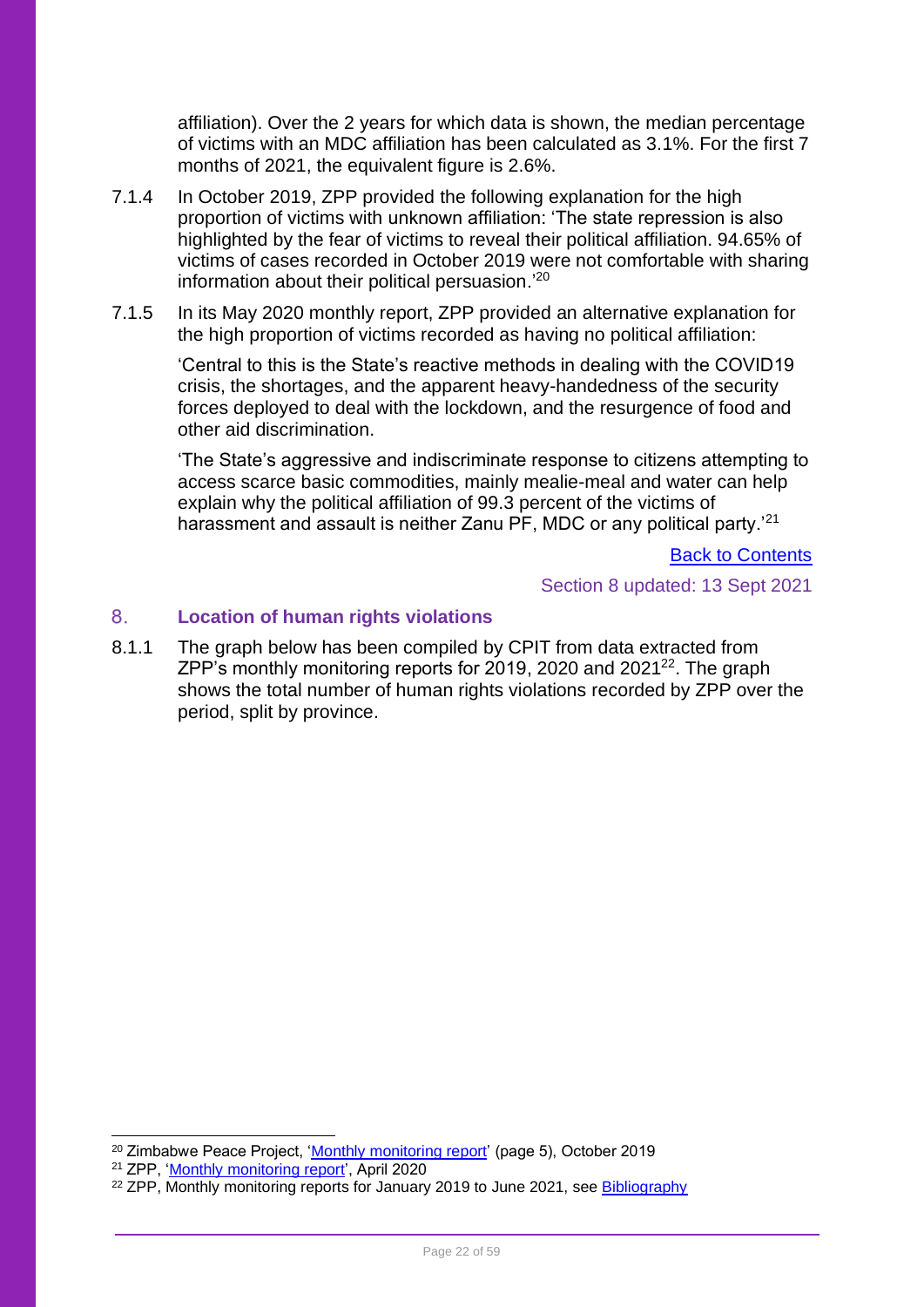

\*Spike in cases in January 2019 coincides with the fuel protests.<sup>23</sup> Spike in cases in July 2020 coincides with attempted protests.<sup>24</sup>

8.1.2 The table below has been compiled by CPIT and shows the number and proportion of human rights violations recorded by ZPP, split by province, for 2019, 2020 and the first half of 2021 (January to June)<sup>25</sup>.

| <b>Province</b> | 2019 | 2019% | 2020 | 2020% | 2021<br>$(Q1 + Q2)$ | 2021%<br>$(Q1 + Q2)$ |
|-----------------|------|-------|------|-------|---------------------|----------------------|
| <b>Bulawayo</b> | 175  | 6.3   | 99   | 3.5   | 34                  | 2.7                  |
| Harare          | 679  | 24.3  | 844  | 29.9  | 357                 | 28.2                 |
| Manicaland      | 252  | 9.0   | 251  | 8.9   | 154                 | 12.2                 |
| Mashonaland     |      |       |      |       |                     |                      |
| Central         | 492  | 17.6  | 388  | 13.7  | 177                 | 14.0                 |
| Mashonaland     |      |       |      |       |                     |                      |
| East            | 341  | 12.2  | 325  | 11.5  | 153                 | 12.1                 |
| Mashonaland     |      |       |      |       |                     |                      |
| West            | 298  | 10.7  | 277  | 9.8   | 141                 | 11.2                 |
| Masvingo        | 237  | 8.5   | 272  | 9.6   | 100                 | 7.9                  |
| Matabeleland    |      |       |      |       |                     |                      |
| <b>North</b>    | 45   | 1.6   | 86   | 3.0   | 23                  | 1.8                  |
| Matabeleland    |      |       |      |       |                     |                      |
| South           | 41   | 1.5   | 51   | 1.8   | 25                  | 2.0                  |
| Midlands        | 230  | 8.2   | 234  | 8.3   | 100                 | 7.9                  |
| Error/rounding  |      |       |      |       |                     |                      |
| in ZPP data     | 0    |       | $-2$ |       |                     |                      |

<sup>23</sup> ZPP, ['Monthly monitoring report',](https://reliefweb.int/report/zimbabwe/zpp-monthly-monitoring-report-human-rights-violations-january-2019) Jan 2019

<sup>24</sup> ZPP, '*Monthly monitoring report'*, July 2020

<sup>25</sup> ZPP, Monthly monitoring reports for January 2019 to June 2021, see [Bibliography](#page-52-0)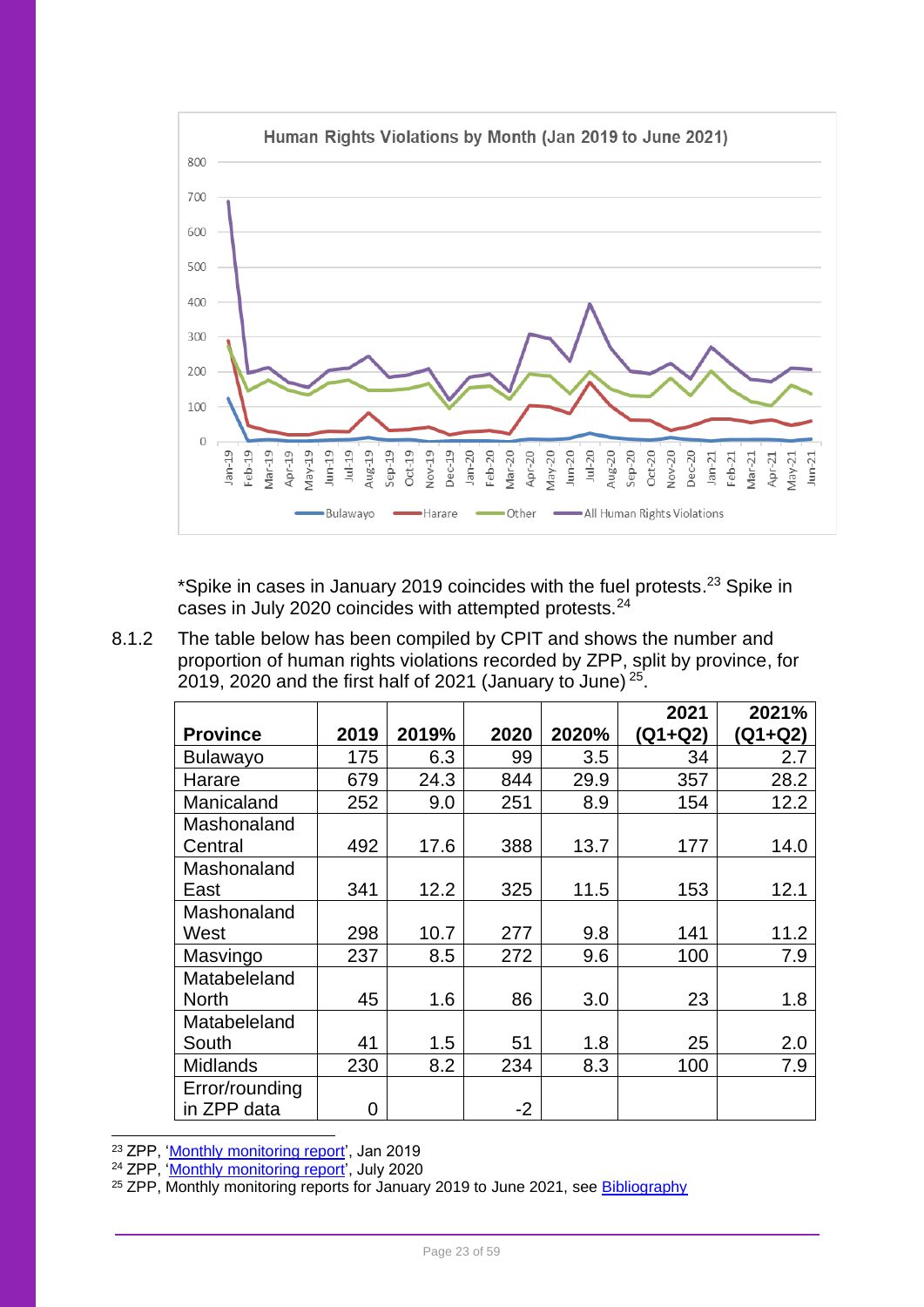|  | otal | $\sim$ $\sim$<br>u<br>◡◡ | $\sim$ $\sim$<br>. )C<br>◡◡ | $\sim$ $-$<br>,<br>∠∪∠ | 00 | 26∆<br>∼ | UU. |
|--|------|--------------------------|-----------------------------|------------------------|----|----------|-----|
|--|------|--------------------------|-----------------------------|------------------------|----|----------|-----|

- 8.1.3 A CPIT review of the table indicates that the total number of violations has remained steady over 2019, 2020 and 2021. The mid-year figure for 2021 is 1264 violations, which is less than half of the 2019 and 2020 totals. In 6 out of the 10 provinces, the proportion of violations remained unchanged between 2019 and 2021 (within a boundary of +/- 1%). The 4 exceptions were Bulawayo, Harare, Manicaland and Mashonaland Central. The proportion of violations recorded in Bulawayo and Mashonaland Central has fallen (from 6.3% in 2019 to 2.7% in 2021 for Bulawayo, and from 17.6% to 14.0% in Mashonaland Central). The proportion of violations recorded in Harare and Manicaland has increased (from 24.3% in 2019 to 28.2% in 2021 in Harare and from 9.0% to 12.2% in Manicaland).
- 8.1.4 The table below has been compiled by CPIT using data from ZPP's monthly monitoring reports for 2020. The table shows the number and percentage of human rights violations by province and the estimated number of violations per 100,000 people. The population figures are estimates, based upon projections calculated by the Zimbabwe National Statistics Agency (ZIMSTAT) and the United Nations Population Fund (UNFPA) in 2015.

|                 | Number of  | <b>Violations</b> |                  | Pop <sup>n</sup> as a | Violations       |
|-----------------|------------|-------------------|------------------|-----------------------|------------------|
|                 | violations | as a % of all     | Pop <sup>n</sup> | % of the              | per              |
|                 | recorded   | violations in     | estimate         | country's             | 100,000          |
| <b>Province</b> | in 2020    | 2020              | 2020             | pop <sup>n</sup>      | pop <sup>n</sup> |
| <b>Bulawayo</b> | 99         | 3.5%              | 776,953          | 4.9%                  | 12.7             |
| Harare          | 844        | 29.9%             | 2,587,005        | 16.4%                 | 32.6             |
| Manicaland      | 251        | 8.9%              | 2,129,513        | 13.5%                 | 11.8             |
| Mashonaland     |            |                   |                  |                       |                  |
| Central         | 388        | 13.7%             | 1,402,579        | 8.9%                  | 27.7             |
| Mashonaland     |            |                   |                  |                       |                  |
| East            | 325        | 11.5%             | 1,615,464        | 10.3%                 | 20.1             |
| Mashonaland     |            |                   |                  |                       |                  |
| West            | 277        | 9.8%              | 1,826,039        | 11.6%                 | 15.2             |
| Masvingo        | 272        | 9.6%              | 1,761,869        | 11.2%                 | 15.4             |
| Matabeleland    |            |                   |                  |                       |                  |
| <b>North</b>    | 86         | 3.0%              | 891,726          | 5.7%                  | 9.6              |
| Matabeleland    |            |                   |                  |                       |                  |
| South           | 51         | 1.8%              | 796,555          | 5.1%                  | 6.4              |
| Midlands        | 234        | 8.3%              | 1,939,044        | 12.3%                 | 12.1             |
| Error/rounding  |            |                   |                  |                       |                  |
| in ZPP data     | $-2$       |                   |                  |                       |                  |
| Total           | 2825       | 100               | 15,726,747       | 100                   | 18.0<br>26.27    |

8.1.5 The table allows a comparison of the proportion of violations recorded in each province against the proportion of the population in each province. If

<sup>&</sup>lt;sup>26</sup> ZPP, Monthly monitoring reports for January 2020 to December 2020, see [Bibliography](#page-52-0)

<sup>&</sup>lt;sup>27</sup> ZIMSTAT and UNFPA, ['Population projections thematic report',](https://zimbabwe.unfpa.org/sites/default/files/pub-pdf/population_projection_1.pdf) August 2015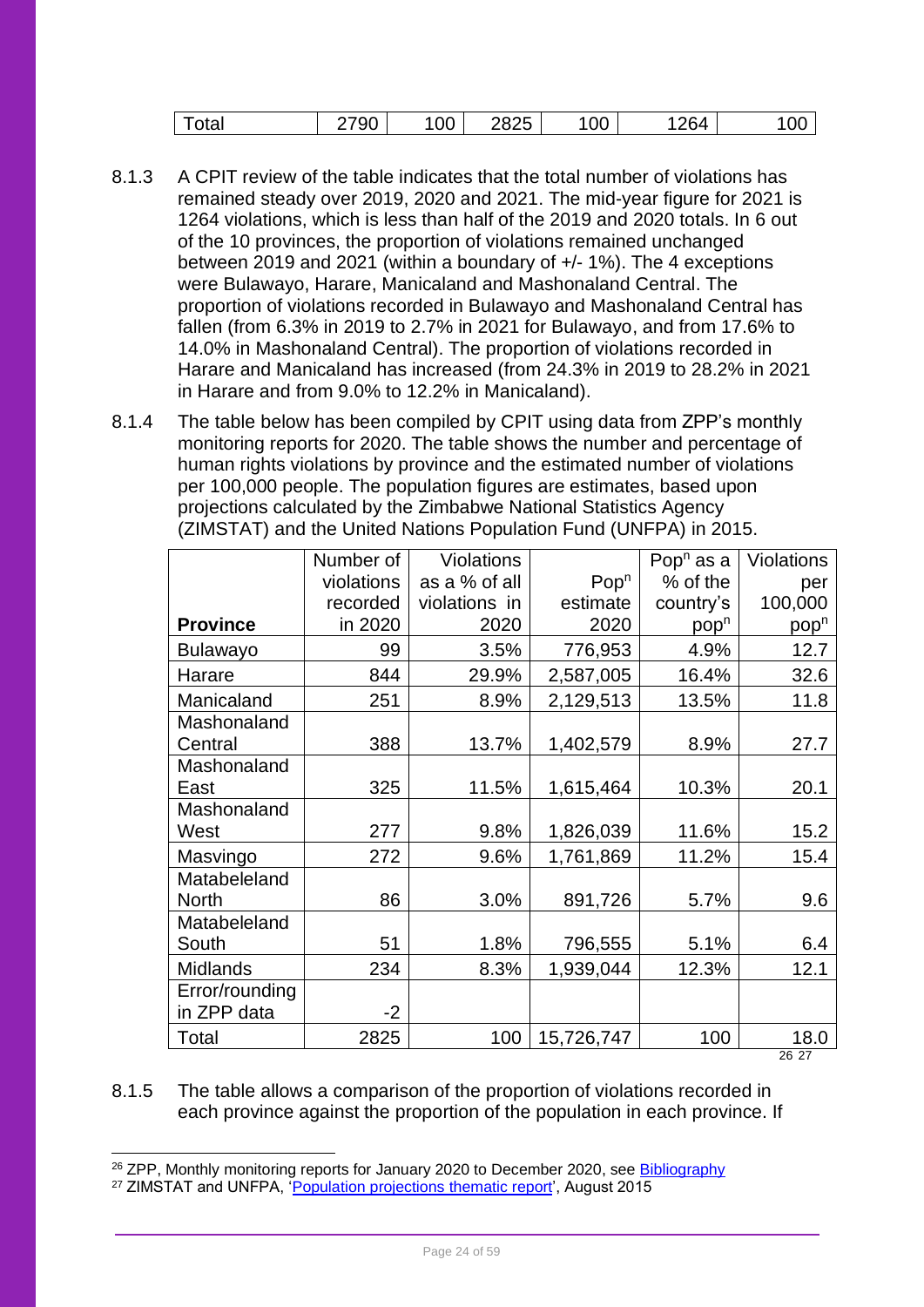violations were equally distributed across Zimbabwe, then the proportion of violations in each province would be expected to match the proportion of the population living in each province. A CPIT review of the data indicates that 3 provinces recorded a proportion of violations higher than the provinces' population share. This effect was most pronounced in Harare, which was the location of around 30% of all violations in 2020 but which accounts for 16% of the total population. The other 2 provinces with a disproportionately high share of violations were Mashonaland Central and Mashonaland East.

8.1.6 For Zimbabwe as a whole, the number of recorded violations per 100,000 people was 18.0. The estimate by province varied between a low of 6.4 in Matabeleland South and 32.6 in Harare.

[Back to Contents](#page-2-0)

Section 9 updated: 13 Sept 2021

#### <span id="page-24-0"></span> $9<sub>1</sub>$ **Trends in human rights violations 2008 to 2021**

### <span id="page-24-1"></span>9.1 Total human rights violations

9.1.1 The graph below has been compiled by CPIT and shows the total number of human rights violations recorded by ZPP for the period 2008 to 2020, together with the total number of events recorded by ACLED over the same period.



28 29 30 31

\*ZPP data for 2015 is an underestimate as Aug 2015 figure is unavailable

<sup>&</sup>lt;sup>28</sup> UK Home Office, ['Zimbabwe COI report'](https://www.ecoi.net/en/file/local/1164902/1226_1303900727_report-03-11.pdf) (section 14.30), 25 March 2011 [ZPP data for 2008-2010, original source ZPP]

<sup>&</sup>lt;sup>29</sup> FCDO, ['Corporate report Zimbabwe -](https://www.gov.uk/government/publications/zimbabwe-country-of-concern/zimbabwe-country-of-concern#access-to-justice-and-the-rule-of-law) Country of Concern', 21 January 2015 [ZPP data for 2011-2013, original source ZPP]

<sup>&</sup>lt;sup>30</sup> ZPP, Monthly monitoring reports for January 2014 to December 2020, see [Bibliography](#page-52-0)

<sup>&</sup>lt;sup>31</sup> ACLED data downloaded from Data Export Tool, dataset available on request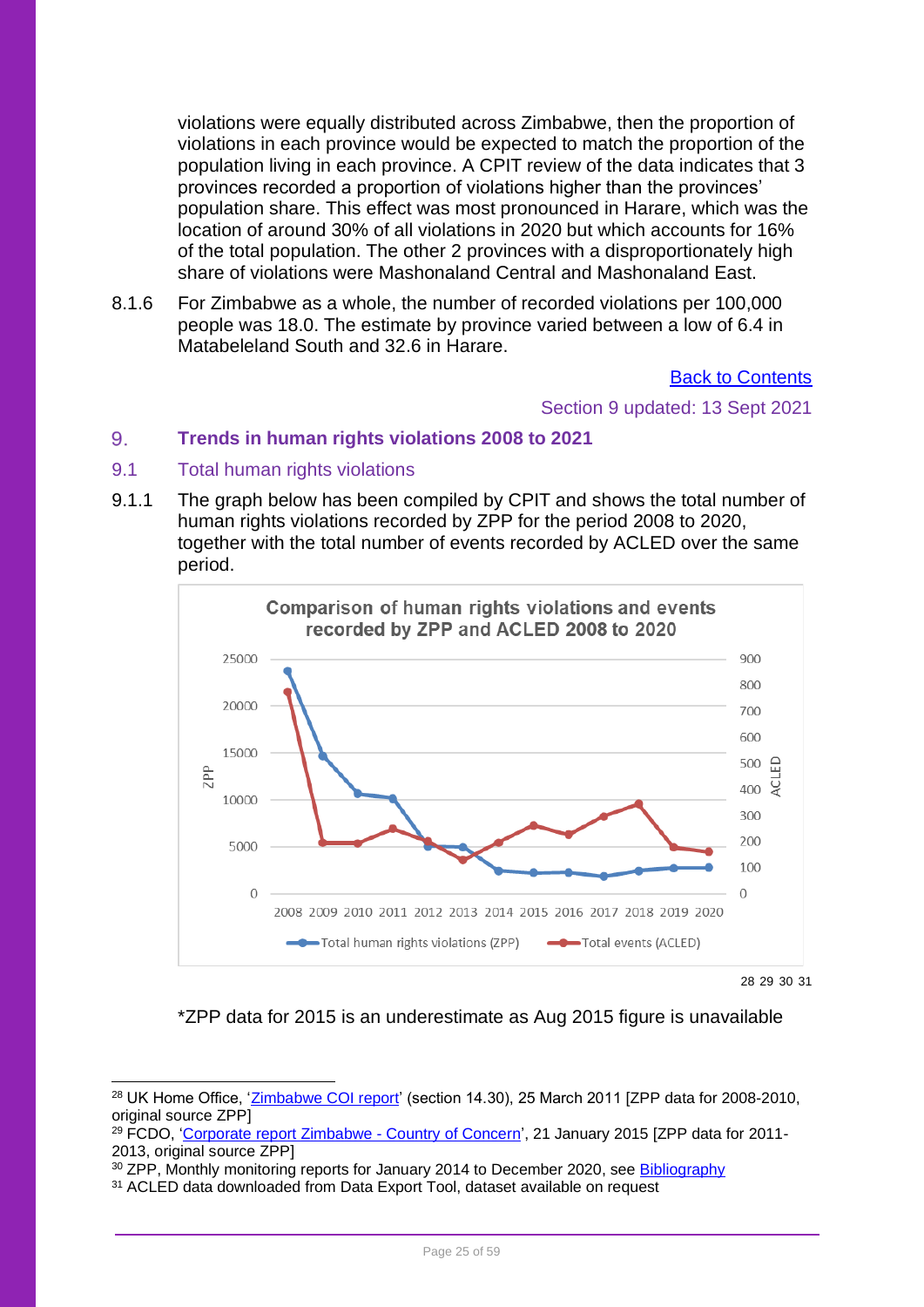- 9.1.2 A CPIT review of the graph indicates a downward trend in both the number of events (ACLED) and number of violations (ZPP) recorded between 2008 and 2020. The number of events recorded by ACLED fell steeply between 2008 and 2009. The ACLED data then fluctuates between 2009 and 2018 before it drops in 2019 and 2020 back to a level similar to 2009. The ZPP data exhibits a sharp drop in violations between 2008 and 2009 followed by a steadier decline between 2009 and 2014, when the number of recorded incidents plateaus.
- 9.1.3 The ZPP data indicates that for each year, 2014 to 2020, inclusive, the total number of human rights violations recorded was lower than that for 2011 (when [EM](https://www.bailii.org/uk/cases/UKUT/IAC/2011/00098_ukut_iac_2011_em_ors_zimbabwe_cg.html) was promulgated) and also lower than 2013 (when [CM](https://www.bailii.org/uk/cases/UKUT/IAC/2013/00059_ukut_iac_cm_zimbabwe_cg.html)  [\(Zimbabwe\)](https://www.bailii.org/uk/cases/UKUT/IAC/2013/00059_ukut_iac_cm_zimbabwe_cg.html) was promulgated). The ACLED data fluctuates between 2011 and 2020 but the overall trend is of little change, with the number of events recorded in 2020 falling in between the figures for 2011 and 2013.
- 9.1.4 Part-year figures for 2021 have not been included in the graph but are lower than would be expected, as compared against 2019 and 2020. Between 1 January 2021 and 30 June 2021 (halfway through the year) the number of events recorded by ACLED (37) is less than a quarter of the total figure for 2020 (162) and 2019 (179). ZPP data for 2021 indicates a similar pattern. ZPP recorded 1,264 violations during the first half of 2021, which is less than half of the 2019 and 2020 totals (2,790 and 2,825 violations, respectively).

[Back to Contents](#page-2-0)

### <span id="page-25-0"></span>9.2 Trends in type of human rights violation

9.2.1 The table below has been compiled by CPIT from ZPP data and shows the total number of human rights violations recorded by ZPP in 2008, 2009, 2010, 2014 and 2020, broken down by type of violation. Slight variations exist in the categorisations used by ZPP over the given time period and so the data has been re-categorised as required to enable comparisons to be made year-on-year. Data for 2019 has not been included as the breakdown by violation type is missing for June 2019.

|                            | 2008   | 2009  | 2010  | 2014  | 2020  |
|----------------------------|--------|-------|-------|-------|-------|
| Harassment/                |        |       |       |       |       |
| Intimidation               | 12,593 | 7,865 | 6,839 | 1,680 | 1,280 |
| <b>Discrimination</b>      | 366    | 1,314 | 1,033 | 383   | 351   |
| Assault/Torture            | 5,338  | 3,453 | 1,964 | 247   | 420   |
| Sexual assault or          |        |       |       |       |       |
| harassment                 | 84     | 72    | 24    | 0     | 12    |
| Unlawful detention/        |        |       |       |       |       |
| Arrest                     | 514    | 284   | 91    | 15    | 179   |
| Abduction/attempted        |        |       |       |       |       |
| abduction                  | 511    | 147   | 43    | 1     | 24    |
| Killing/ attempted killing | 223    | 18    |       | 0     | 29    |
| Theft/Looting              | 611    | 598   | 283   | 44    | 218   |
| <b>Displacement</b>        | 2,508  | 680   | 281   | 32    | 24    |
| <b>MDP</b>                 | 1,009  | 294   | 136   | 21    | 108   |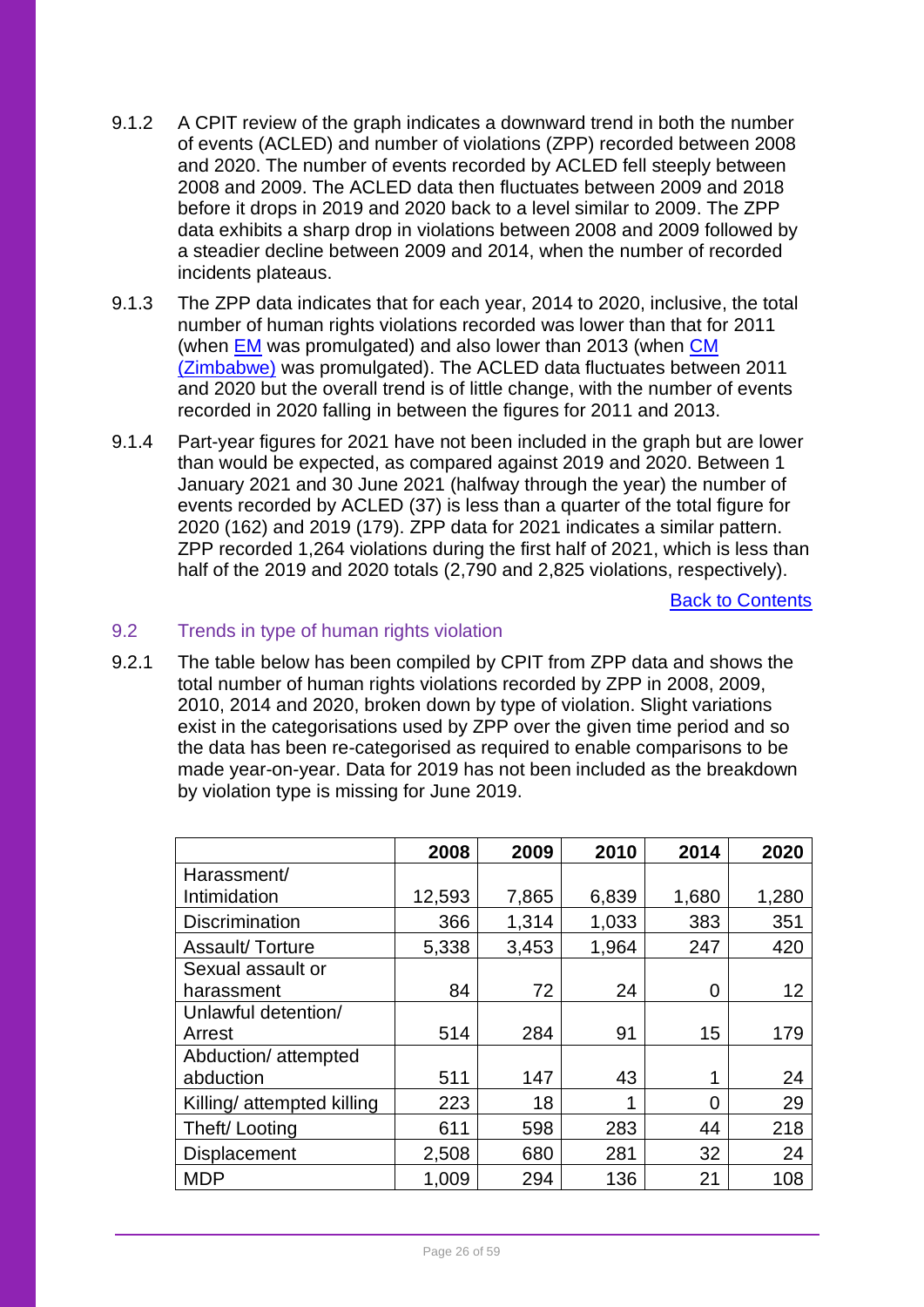| Covid violation          |        |        |        |       |          |
|--------------------------|--------|--------|--------|-------|----------|
| Other/Unidentified/Error | -2     |        |        |       |          |
| Total recorded human     |        |        |        |       |          |
| rights violations        | 23.755 | 14.725 | 10.703 | 2.440 | 2.825    |
|                          |        |        |        |       | 32 33 34 |

9.2.2 ACLED records 6 main event types, of which 4 make up the vast majority of incidents recorded for Zimbabwe: violence against civilians, protest, riot and strategic developments (for example, high profile arrests). CPIT has used ACLED's data for the period 2008 to 2020 to produce the graph below showing the incidence of different event types<sup>35</sup>.



- 9.2.3 Mid-year data for 2021 has not been included in the graph. For the 6-month period between 1 January 2021 and 30 June 2021, a total of 37 events were recorded by ACLED. These events were categorised as: Violence against civilians (7 events), Protest (16), Riot (12) and Strategic developments (2).
- 9.2.4 A CPIT review of the graph (covering the period 2008 to 2020), together with the 2021 mid-year data, indicates 4 main points:
	- From 2008 to 2012, violence against civilians constituted more than a half of all events in each year.
	- From 2013 onwards (with the exception of 2017), violence against civilians constituted less than a half of all events in each year.

<sup>33</sup> ZPP, Monthly monitoring reports for January to December 2020, see **Bibliography** 

<sup>&</sup>lt;sup>32</sup> ZPP, Monthly monitoring reports for January to December 2014, see [Bibliography](#page-52-0)

<sup>34</sup> UK Home Office, ['Zimbabwe COI report'](https://www.ecoi.net/en/file/local/1164902/1226_1303900727_report-03-11.pdf) (section 14.30), 25 March 2011

<sup>&</sup>lt;sup>35</sup> ACLED data downloaded from Data Export Tool, dataset available on request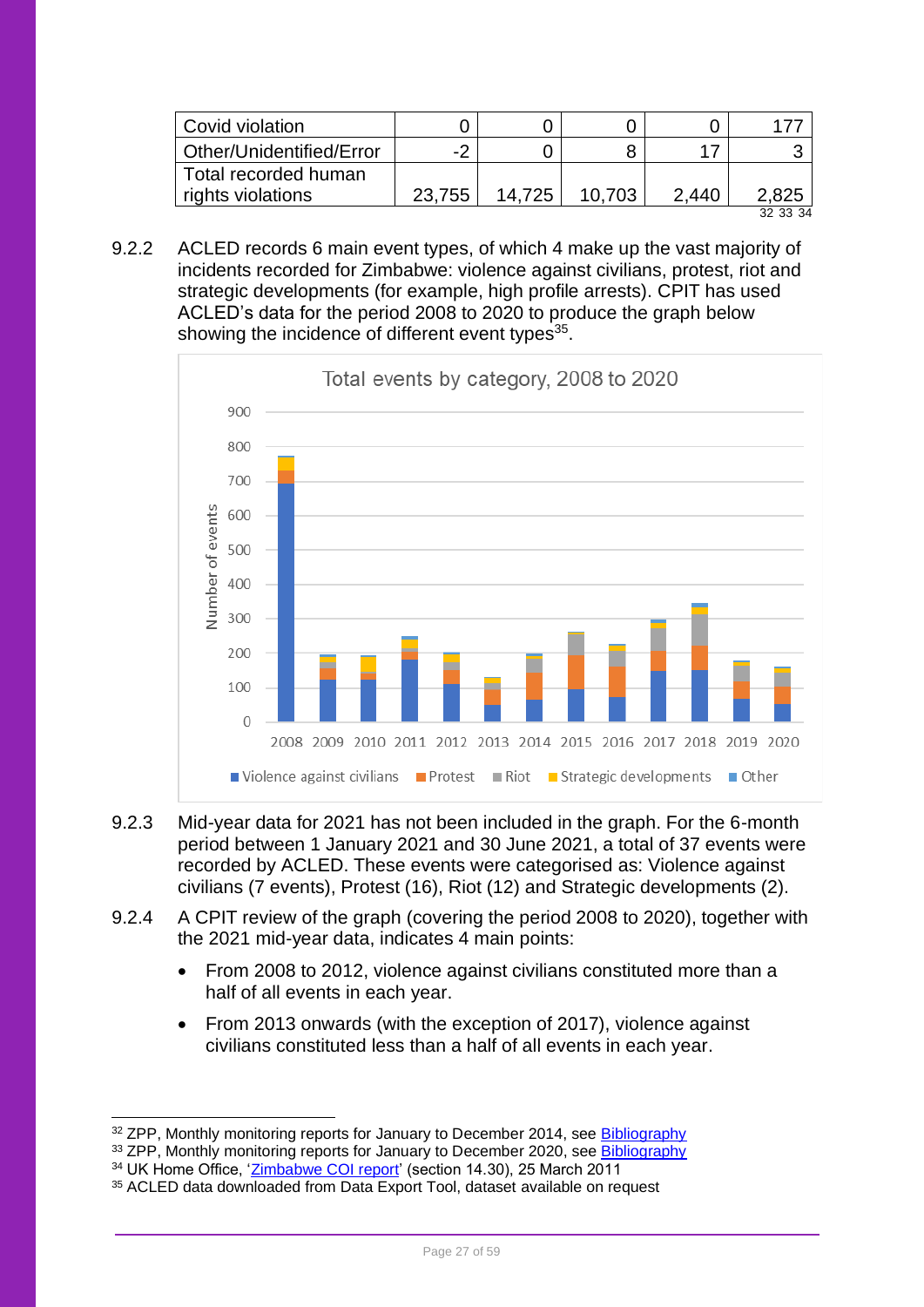- The relative fall in incidents of violence against civilians has been offset by a relative increase in the number of recorded protests and riots.
- At the mid-point of 2021, the number of recorded events (37) is less than a quarter of the total figure for 2020 (162) and 2019 (179).
- 9.2.5 ACLED's category of 'violence against civilians' includes: '…attempts at inflicting harm (e.g. beating, shooting, torture, rape, mutilation, etc.) or forcibly disappearing (e.g. kidnapping and disappearances)'.<sup>36</sup>
- 9.2.6 ACLED's category of 'riot' is defined as: '... violent events where demonstrators or mobs engage in disruptive acts, including but not limited to rock throwing, property destruction, etc.' Examples of behaviour categorised as 'riot' included: vandalism, road-blocking, burning tyres, mob violence and vigilante groups. 37

[Back to Contents](#page-2-0)

### <span id="page-27-0"></span>9.3 State intervention in protests

- 9.3.1 ACLED defined a protest as: 'A public demonstration in which the participants do not engage in violence, though violence may be used against them.'<sup>38</sup> Not all protests recorded by ACLED are politically motivated. ACLED also includes non-politically motivated protests in its dataset in order to: '…capture the potential pre-cursors or critical junctures in a period of disorder<sup>'39</sup>
- 9.3.2 ACLED categorised protests into 3 types:
	- Peaceful protest (no intervention)
	- Protest with intervention (an attempt is made to disperse or suppress the protest but no serious of lethal injuries occur)
	- Excessive force against protesters (intervention leads to serious or lethal injuries $140$
- 9.3.3 The ACLED Data Export Tool has been used to extract information on protests over the period 2010 to 2020.The graph below has been compiled by CPIT and shows the 3 different categories of protest recorded by ACLED and the percentage of protests which resulted in state intervention or excessive use of force.

<sup>36</sup> ACLED, ['Codebook'](https://acleddata.com/acleddatanew/wp-content/uploads/dlm_uploads/2019/01/ACLED_Codebook_2019FINAL.docx.pdf) (page 12), no date

<sup>&</sup>lt;sup>37</sup> ACLED, '<mark>Codebook</mark>' (page 13 to 14), no date

<sup>&</sup>lt;sup>38</sup> ACLED, ['Codebook'](https://acleddata.com/acleddatanew/wp-content/uploads/dlm_uploads/2019/01/ACLED_Codebook_2019FINAL.docx.pdf) (page 13), no date

<sup>&</sup>lt;sup>39</sup> ACLED, ['Definitions of political violence and protest'](https://acleddata.com/acleddatanew/wp-content/uploads/dlm_uploads/2019/04/ACLED-Event-Definitions_Final.pdf) (page 1), no date

<sup>40</sup> ACLED, ['Codebook'](https://acleddata.com/acleddatanew/wp-content/uploads/dlm_uploads/2019/01/ACLED_Codebook_2019FINAL.docx.pdf) (page 14), no date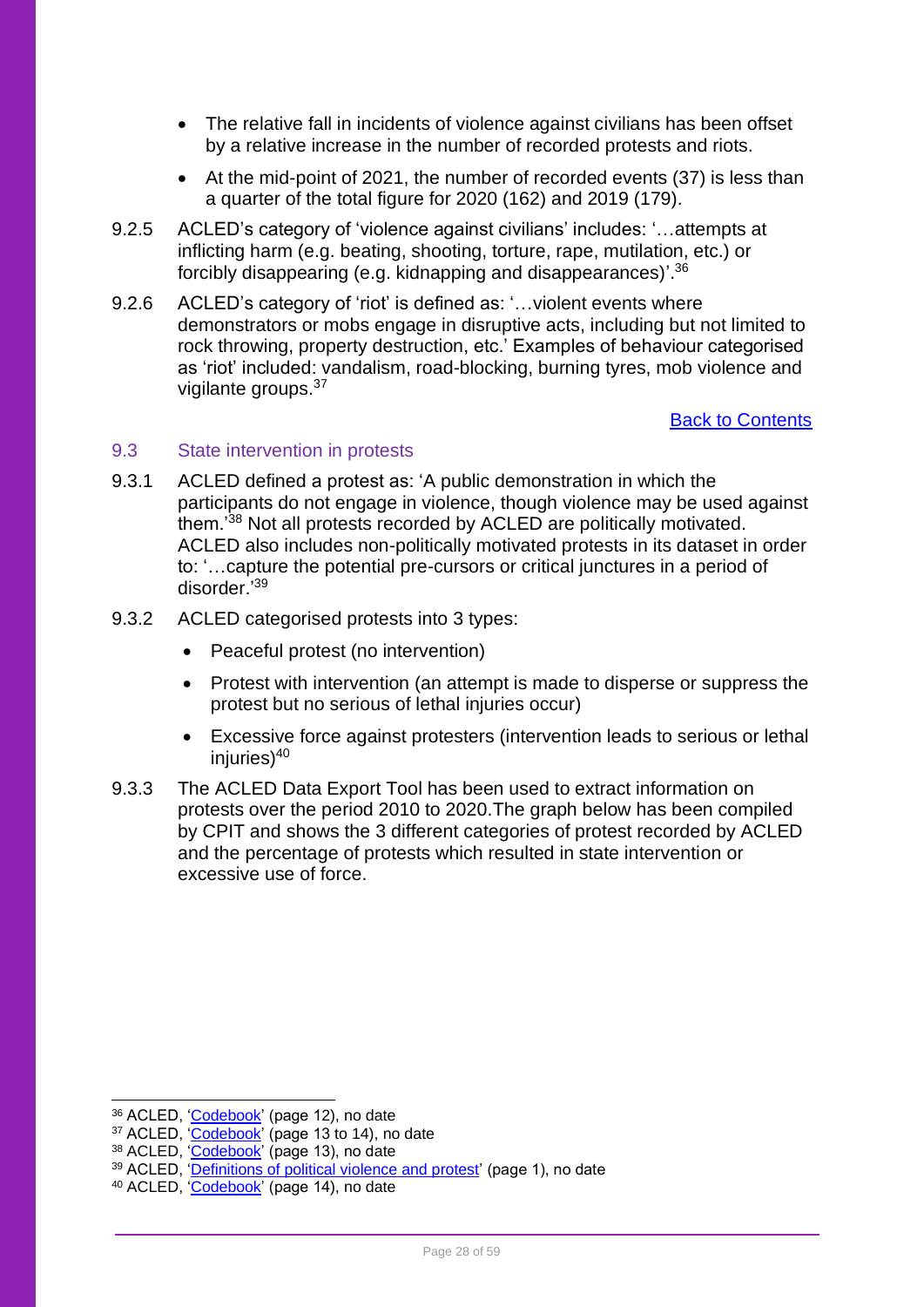

- 9.3.4 Mid-year data for 2021 has not been included in the graph. For the 6-month period between 1 January 2021 and 30 June 2021, a total of 16 protests were recorded by ACLED. This is less than a third of the total number of protests recorded in 2019 (52) and 2020 (52). Of the 16 protests, 13 were peaceful, 3 involved an intervention and there were no instances of excessive force being used against protesters.
- 9.3.5 A CPIT review of the graph, together with the mid-year 2021 figures, indicates several points:
	- There has been a trend towards an increasing number of protests over the period 2010 to 2020. The total number of protests recorded in 2010 and 2020 were 19 and 52, respectively, with the number of protests peaking at 97 in 2015.
	- The data also shows that for each year in the 11-year period 2010 to 2020, the majority of protests were peaceful and – with the exception of a spike in 2011 – the percentage of protests in which the state intervened remained relatively constant at about 30%.
	- In the 2 most recent full years, 2019 and 2020, and also the mid-year period between 1 January 2021 and 30 June 2021, there were no cases recorded by ACLED of excessive use of force against protesters.

[Back to Contents](#page-2-0)

Section 10 updated: 13 Sept 2021

<sup>41</sup> ACLED data downloaded from Data Export Tool, dataset available on request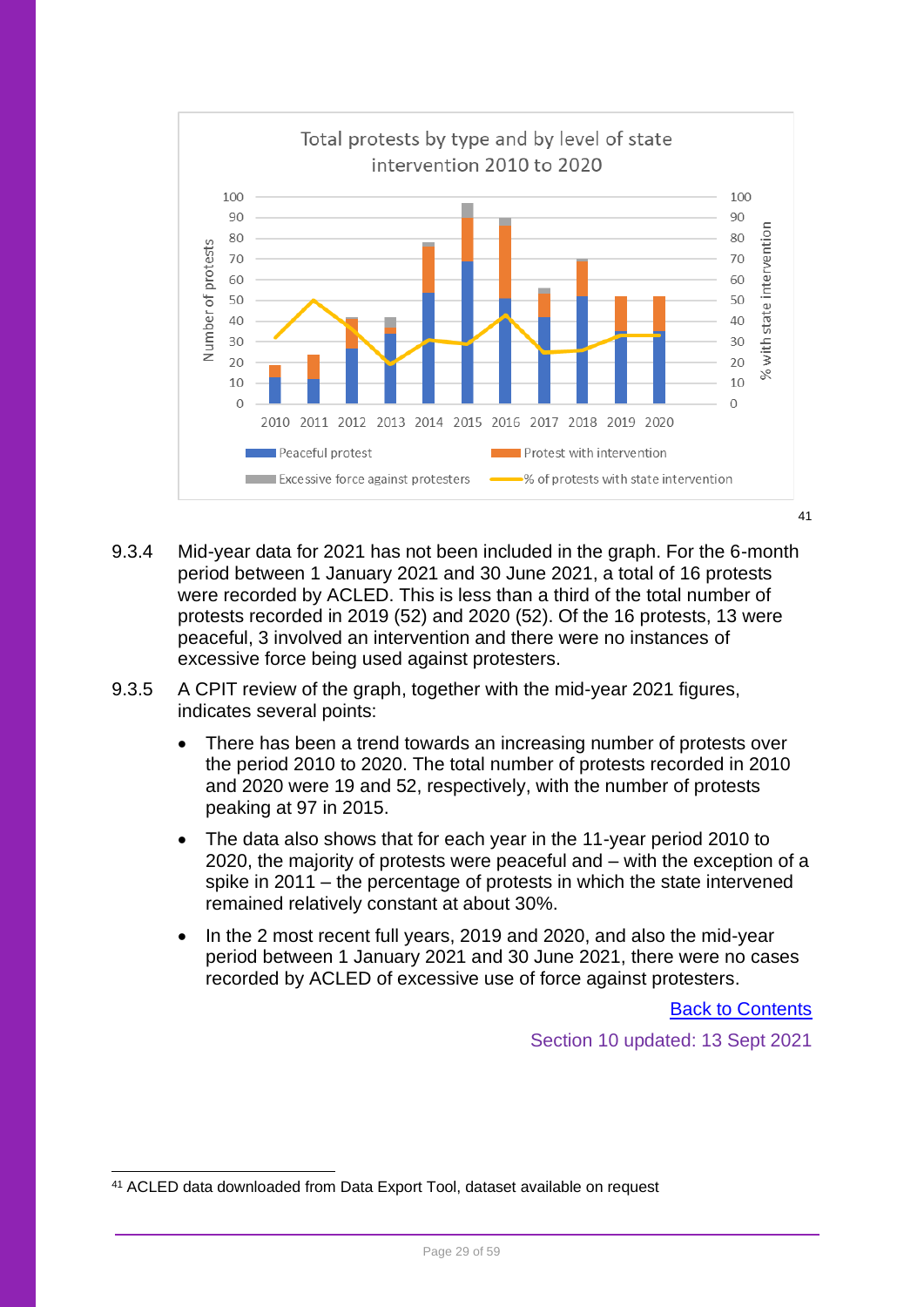#### <span id="page-29-0"></span> $10<sub>1</sub>$ **Opposition political parties**

### <span id="page-29-1"></span>10.1 Overview of opposition political parties

- 10.1.1 In a March 2021 report covering the events of 2020, Freedom House stated: 'Political parties may generally form without interference. However, state media tend not to cover opposition parties, impacting their competitiveness.' 42
- 10.1.2 In December 2019 DFAT reported: '55 political parties competed in the most recent national election [30 July 2018]. Most of these parties were newly formed, had overlapping platforms, had little to no public profile nationally, and received negligible levels of voter support.<sup>'43</sup>
- 10.1.3 DFAT also reported: 'The MDC is Zimbabwe's primary opposition party… The MDC's electoral heartland is the major cities, particularly Harare and Bulawayo, and the south-western provinces [Matebeland North and South]… MDC members join at the Branch level (for ordinary members) and are expected to attend party meetings and events for at least one year before elevation to the Ward level (for activists).<sup>'44</sup>

[Back to Contents](#page-2-0)

Section 11 updated: 13 Sept 2021

#### <span id="page-29-2"></span> $11.$ **Movement for Democratic Change**

- <span id="page-29-3"></span>11.1 Background and recent events
- 11.1.1 According to its official website, the MDC was formed in September 1999 and split into 2 factions in 2005. The larger faction was led by Morgan Tsvangirai and adopted the name MDC-T, whereas the smaller faction kept the name MDC. For the 2018 election the factions formed a coalition known as the MDC Alliance.<sup>45</sup>
- 11.1.2 In April 2021, BBC Monitoring described the formation and composition of the MDC Alliance:

'In August 2017 an alliance of seven Zimbabwean opposition political parties was formed to contest the 2018 general election. Led by MDC-T leader Nelson Chamisa, it was named the MDC Alliance (Movement for Democratic Change Alliance). The following parties signed the initial agreement: the Movement for Democratic Change - Tsvangirai led by Nelson Chamisa, the Movement for Democratic Change - Ncube (MDC-N) led by Welshman Ncube, the People's Democratic Party led by Tendai Biti, the MCD (Multi-Racial Christian Democratic Party), ZANU Ndonga (Zimbabwe African National Union Ndonga), Transform Zimbabwe and ZimPF (Zimbabwe People First) led by former diplomat Aggripa Mutambara.<sup>'46</sup>

11.1.3 In June 2019, an Immigration and Refugee Board of Canada response, based on a number of sources, described infighting between factions of the

- <sup>43</sup> DFAT, ['Country Information Report: Zimbabwe'](https://www.dfat.gov.au/sites/default/files/country-information-report-zimbabwe.pdf) (page 29), 19 December 2019
- <sup>44</sup> DFAT, ['Country Information Report: Zimbabwe'](https://www.dfat.gov.au/sites/default/files/country-information-report-zimbabwe.pdf) (page 26), 19 December 2019
- <sup>45</sup> MDC Alliance, ['Home page',](https://www.mdcallianceparty.org/) no date

<sup>42</sup> Freedom House, ['Freedom in the world 2021: Zimbabwe'](https://freedomhouse.org/country/zimbabwe/freedom-world/2021), March 2021

<sup>46</sup> BBC Monitoring, 'Movement for Democratic Change Alliance', subscription only, 9 April 2021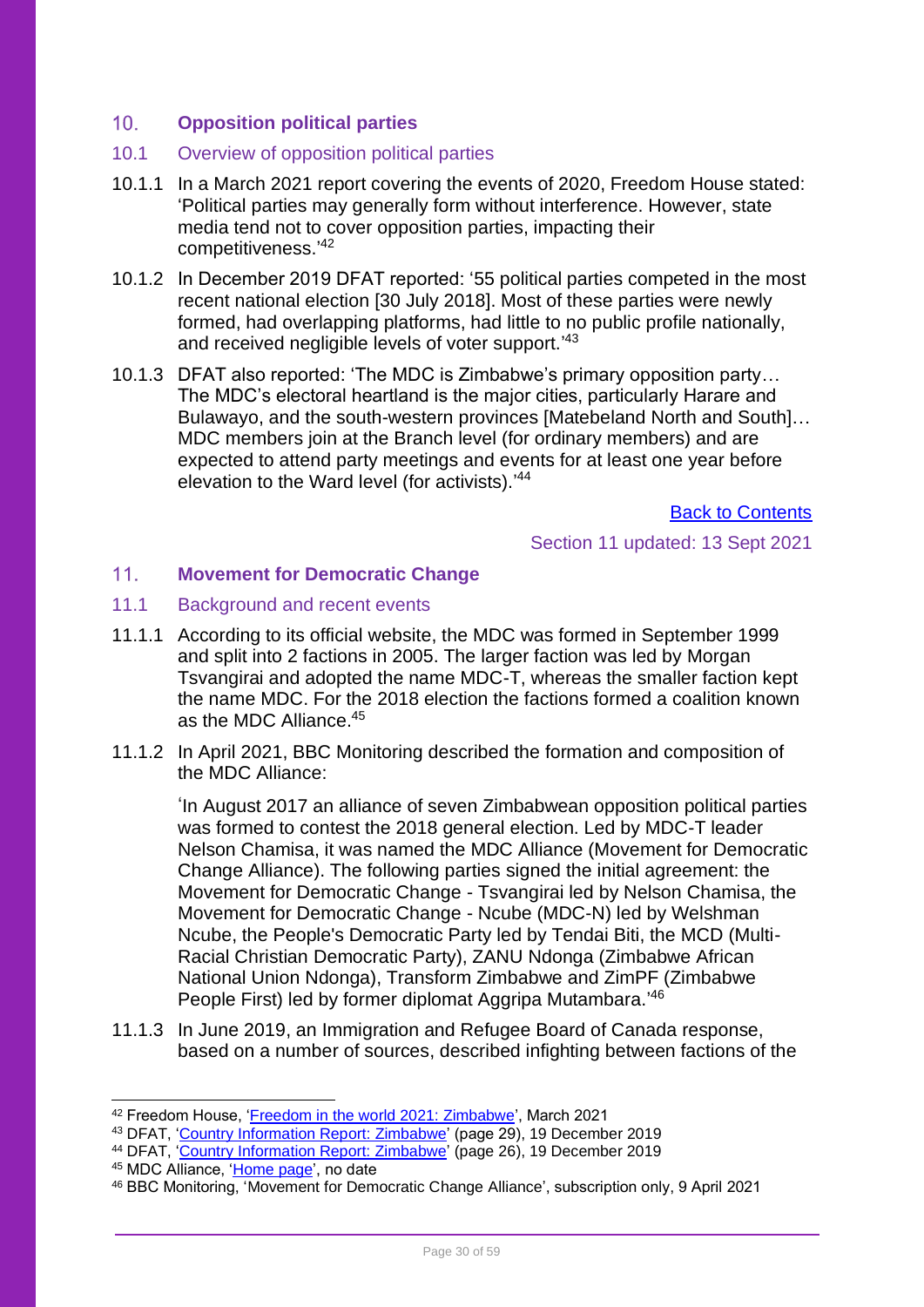MDC which included: 'Legal challenges in court over the control of the MDC-T name<sup> $,47$ </sup>

11.1.4 On 7 January 2021, The Africa Report, describing itself as 'one of the leading news organisations on the continent'<sup>48</sup> (published by Jeune Afrique Media Group) set out the consequences of the factional dispute for the MDC:

'While the year 2020 will undoubtedly play an integral part in history bringing the world to a halt as a result of the pandemic - Zimbabwe's politics will go down as an historic year for the Movement for Democratic Change, once a united front, now split into two: MDC-Alliance led by Nelson Chamisa, and MDC-T, led initially by Thokozani Khupe and now by Douglas Mwonzora.

'At the peak of the global pandemic in March 2020, a supreme court judgement ruled that the main opposition MDC-Alliance's rise to power was irregular. The court's ruling recognised Thokozani Khupe as the legitimate successor to the late Morgan Tsvangirai (the late MDC president) and interim leader of the party.

'But following a congress ruling on 27 December, Douglas Mwonzora was ruled to be head of MDC-T.

'A party recognised by the majority of supporters in Zimbabwe, 2020 was the year that the MDC-Alliance lost its leadership in the House of Assembly via the expulsion of its MPs and councillors (a total of 31 MPs), along with access to finances…

'As per the court's ruling, the 2020 financial year under the Political Parties [Finances] Act, saw the funds initially earmarked for the MDC-Alliance be handed to MDC-T (MDC-Tsvangirai), led at the time by Khupe.

'The opposition is clearly facing a serious challenge from an authoritarian regime, the ruling party Zanu-PF, that hopes to crush and fragment the opposition, inevitably destroying multi-party democracy in Zimbabwe, says UK-based Zimbabwean political analyst Alex Magaisa.

'"The ruling party created the surrogate opposition MDC-T to essentially disturb the MDC-Alliance. It is not a fight between factions in the opposition, but a fight by the ruling party against the opposition to dismantle it and move towards a one-party regime," Magaisa tells *The Africa Report…*

'Thabitha Khumalo, MDC-Alliance national chairperson, describes events that affected the opposition party in 2020 as the death of democracy in Zimbabwe. Zanu-PF found a willing partner in the MDC-T to destroy the bigger objective of the opposition in favour of individuals who were open to benefitting from such a system.

'Khumalo says: "The MDC is working with the ruling party to stifle democracy in the country. Zanu-PF is motivated to dismantle the opposition, for them they would rather have a one- party state and they have found a willing partner through the MDC-T."'<sup>49</sup>

<sup>47</sup> IRBC, ['Zimbabwe: MDC including political status, organizational structure...',](https://irb-cisr.gc.ca/en/country-information/rir/Pages/index.aspx?doc=457808) 11 June 2019 <sup>48</sup> The Africa Report, ['About us',](https://www.theafricareport.com/about-us/) no date

<sup>49</sup> The Africa Report, ['Zimbabwe: Will a divided MDC opposition keep the country safe...',](https://www.theafricareport.com/57513/zimbabwe-will-a-divided-mdc-opposition-keep-the-country-safe-from-a-one-party-state/) 7 Jan 2021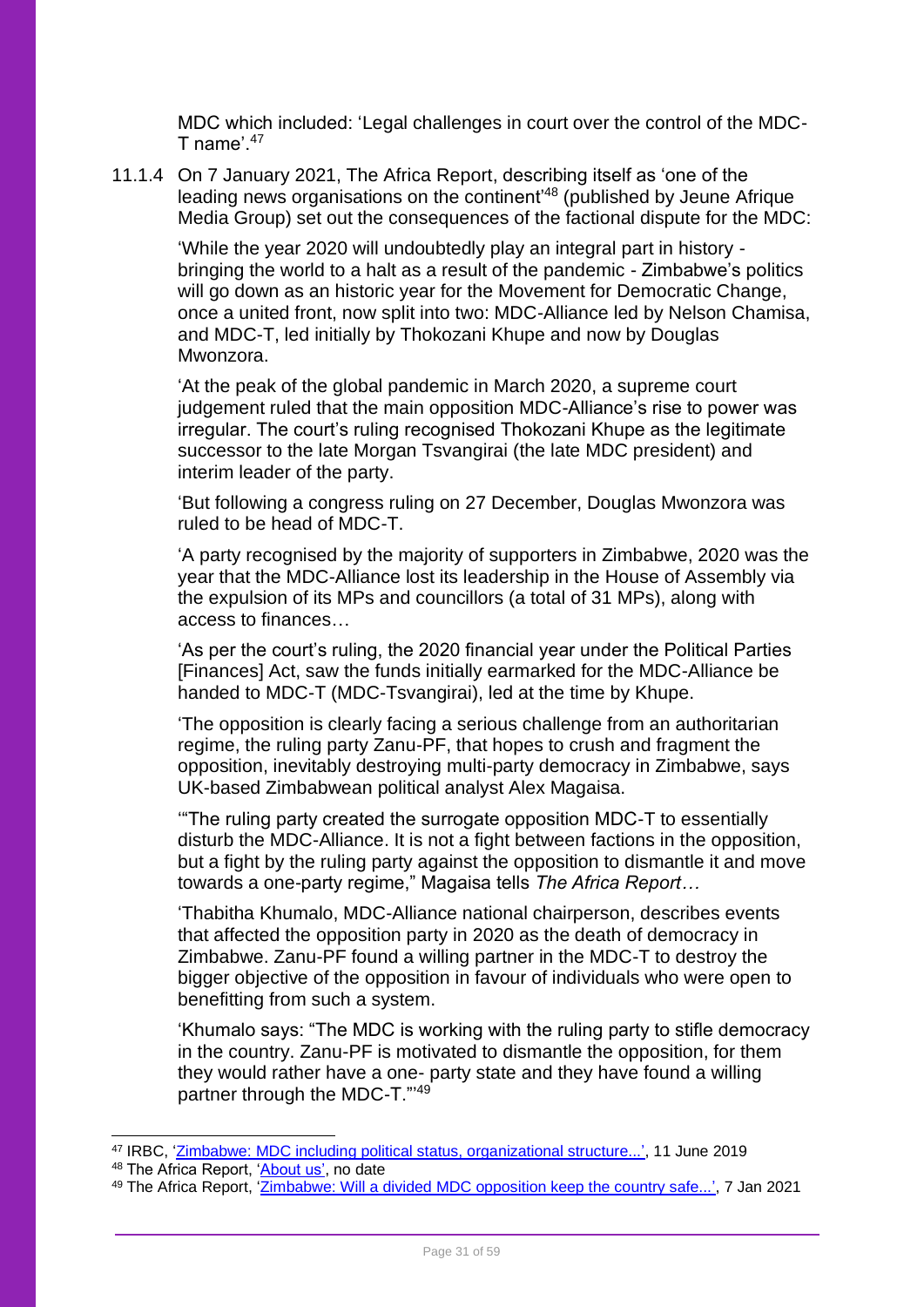### <span id="page-31-0"></span>11.2 Members

- 11.2.1 In December 2019 DFAT reported: 'The MDC's current membership is 1.5 million nationwide.<sup>'50</sup> The DFAT report provided no information on whether this figure related to membership of one or both factions.
- 11.2.2 The MDC-Alliance's official website provided no information on current membership numbers.<sup>51</sup>

[Back to Contents](#page-2-0)

### <span id="page-31-1"></span>11.3 Supporters

- 11.3.1 On 2 August 2018, the Commonwealth Observer Group reported the Presidential election results:
	- Chamisa [MDC Alliance], 2.15 million votes (44.39%)
	- Mnangagwa [ZANU-PF], 2.46 million votes  $(50.67\%)^{52}$
- 11.3.2 Data from the Zimbabwe Electoral Commission (adapted by CPIT in the table below) showed that the MDC Alliance candidate (Chamisa) won 4 out of 10 provinces in the 2018 Presidential election and the ZANU-PF candidate won 6. The table indicates that MDC support – as a proportion of all votes – is strongest in Harare and Bulawayo.

| Province                     | Votes for<br>Mnangagwa | Votes for<br>Chamisa | Total votes<br>(all<br>candidates) | <b>MDC Alliance</b><br>support as % of<br>all votes cast |
|------------------------------|------------------------|----------------------|------------------------------------|----------------------------------------------------------|
| Harare                       | 204,719                | 548,895              | 765,983                            | 71.7                                                     |
| <b>Bulawayo</b>              | 60,168                 | 144,107              | 215,405                            | 66.9                                                     |
| Matabeleland<br><b>North</b> | 111,452                | 137,611              | 274,163                            | 50.2                                                     |
| Manicaland                   | 292,938                | 296,429              | 611,414                            | 48.5                                                     |
| Matabeleland<br>South        | 107,008                | 90,292               | 212,517                            | 42.5                                                     |
| <b>Midlands</b>              | 352,027                | 257,960              | 631,261                            | 40.9                                                     |
| Mashonaland<br>West          | 314,541                | 220,111              | 551,453                            | 39.9                                                     |
| Mashonaland<br>East          | 334,617                | 189,021              | 535,458                            | 35.3                                                     |
| Masvingo                     | 318,964                | 171,438              | 509,523                            | 33.6                                                     |
| Mashonaland<br>Central       | 359,576                | 96,063               | 467,740                            | 20.5                                                     |

<sup>50</sup> DFAT, ['Country Information Report: Zimbabwe'](https://www.dfat.gov.au/sites/default/files/country-information-report-zimbabwe.pdf) (page 26), 19 December 2019

<sup>51</sup> MDC-Alliance, ['Home page,](https://www.mdcallianceparty.org/)' no date

<sup>52</sup> Commonwealth Observer Group, ['Zimbabwe harmonised elections: 30 July 2018',](https://thecommonwealth.org/sites/default/files/inline/Zimbabwe%202018%20COG%20Report%20-%20Final.pdf) 2 August 2018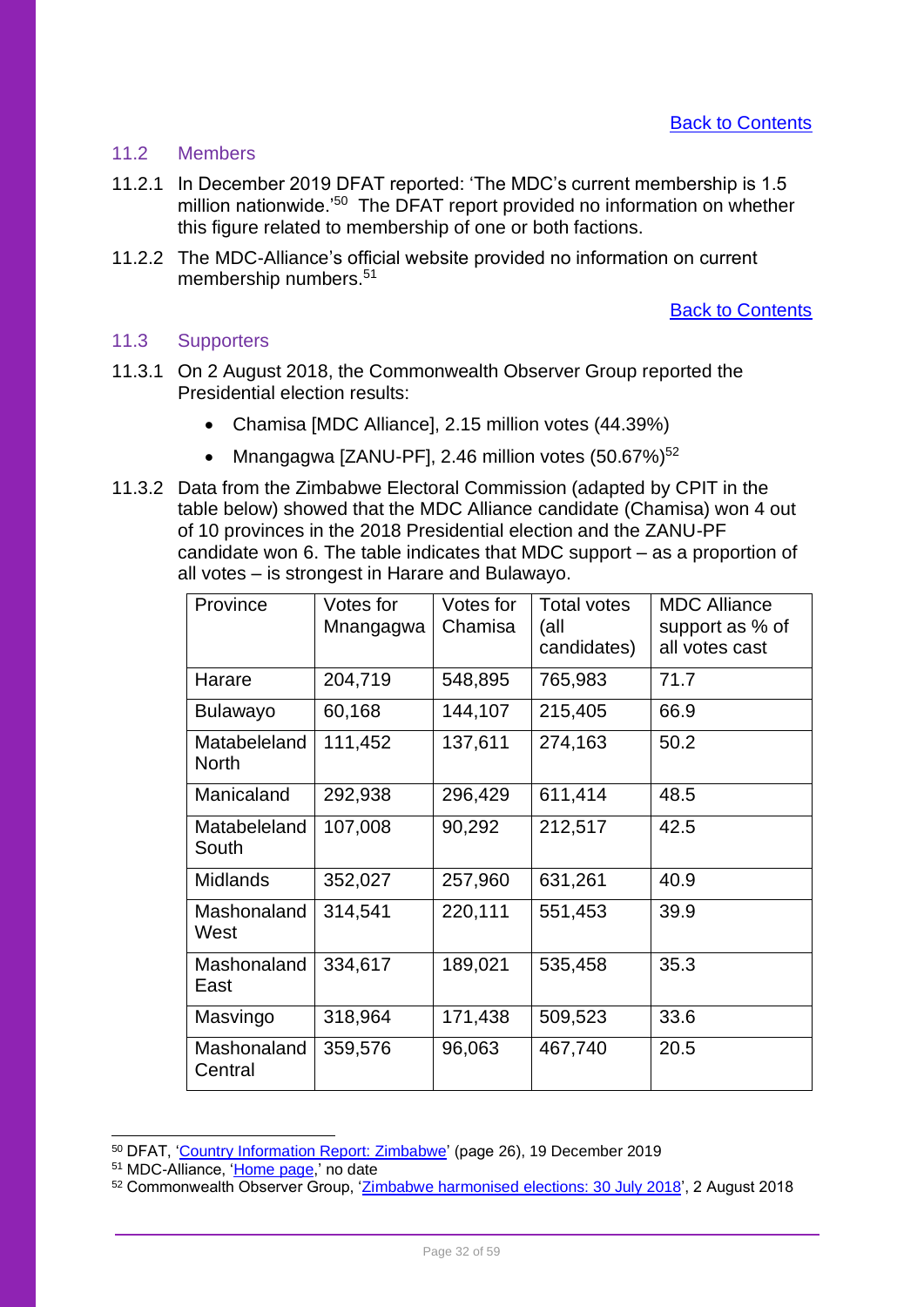[Back to Contents](#page-2-0)

Section 12 updated: 13 Sept 2021

#### <span id="page-32-0"></span> $12<sup>7</sup>$ **Protests**

- 12.1.1 While some protests were organised by the MDC, or had the party's support, protests were also organised by other groups or organisations (see [Treatment of MDC](#page-39-0) and [Treatment of other groups opposing the state\)](#page-43-0).
- 12.1.2 ACLED data for the years 2019, 2020 and mid-year 2021, has been used by CPIT to compile a table showing the number and location of recorded protests with an identifiable politically-motivated grievance.

| Year                                                                                                          | 2019              | 2020              | 2021<br>$(Q1 + Q2)$ |
|---------------------------------------------------------------------------------------------------------------|-------------------|-------------------|---------------------|
| <b>Total recorded protests</b>                                                                                | 52                | 52                | 16                  |
| Protests with an identifiable<br>politically-motivated grievance (from<br>CPIT interpretation of ACLED notes) | 40                | 41                | 10                  |
| Harare                                                                                                        | 27                | 22                | 6                   |
| <b>Bulawayo</b>                                                                                               | 4                 | 9                 |                     |
| <b>Matabeleland North</b>                                                                                     |                   | $\mathbf{\Omega}$ | 2                   |
| <b>Matabeleland South</b>                                                                                     |                   |                   | O                   |
| Manicaland                                                                                                    |                   |                   |                     |
| <b>Midlands</b>                                                                                               | 2                 | 2                 | O                   |
| <b>Mashonaland Central</b>                                                                                    | 0                 | 0                 |                     |
| <b>Mashonaland East</b>                                                                                       |                   | 2                 |                     |
| <b>Mashonaland West</b>                                                                                       | $\mathbf{\Omega}$ |                   |                     |
| Masvingo                                                                                                      | 3                 | 3                 | 54                  |
|                                                                                                               |                   |                   |                     |

- 12.1.3 A review of the table by CPIT, indicates that the majority of recorded protests, with an identifiable politically-motivated grievance, took place in Harare (68%, 54% and 60%) in 2019, 2020 and the first half of 2021, respectively. For context, the population of Harare is approximately 16% of the country's population as a whole (see [Location of human rights](#page-21-0)  [violations\)](#page-21-0).
- 12.1.4 In December 2019 DFAT reported:

'Authorities significantly restricted the freedom of citizens to assemble and demonstrate throughout 2019. Although the MDC was able to hold nationwide rallies to mark the one-year anniversary of the 1 August 2018

<sup>53</sup> Zimbabwe Electoral Commission, ['2018 harmonised elections results',](https://www.zec.org.zw/pages/election_results2018) no date

<sup>54</sup> ACLED data downloaded from Data Export Tool, dataset available on request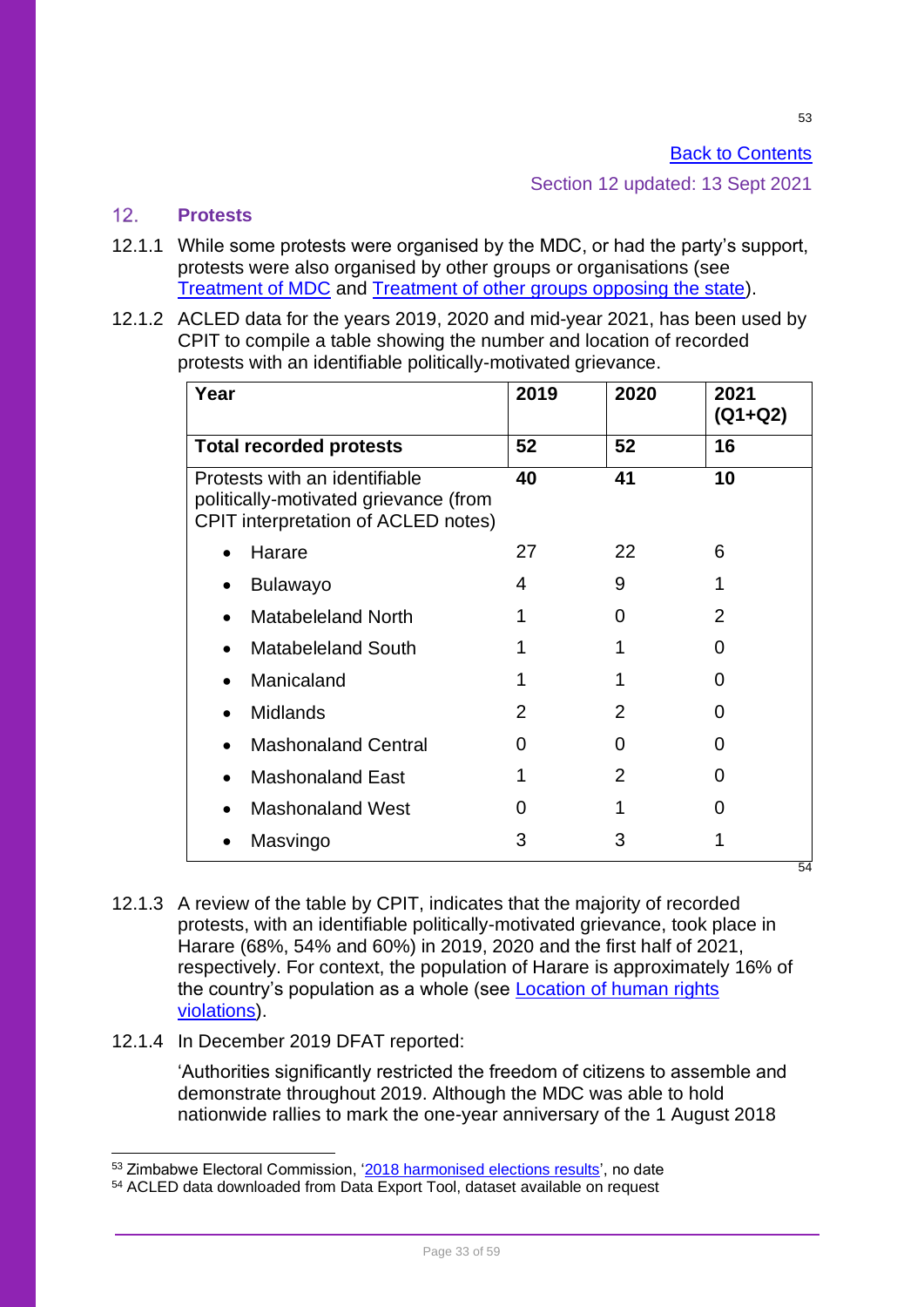post-election violence, authorities have blocked most attempts to hold demonstrations in relation to the deteriorating economy. After initially accepting an application from the MDC to hold street demonstrations in Harare on 16 August 2019, the ZRP [Zimbabwe Republic Police] then issued a prohibition notice, claiming to have evidence that the protests would turn violent (it was subsequently revealed that the 'evidence' was the discovery of a cache of stones and other projectiles being hoarded by street children). Hundreds of police armed with automatic weapons, batons, and water cannon reportedly set up checkpoints on major roads and blocked access to MDC headquarters in Harare, while police used loudhailers to warn residents against participating in the demonstrations. After the High Court rejected an application by the MDC to overturn the ZRP's prohibition notice, riot police used tear gas and batons to disperse a small number of protesters who had gathered in defiance of the ban, with at least one person reported to have sustained injuries requiring hospitalisation. Authorities subsequently prohibited demonstrations planned for 19 and 20 August 2019 in Bulawayo and Gweru respectively.'<sup>55</sup>

- 12.1.5 ZHRNGOF's 2019 annual report, published in October 2020, covered the January 2019 protests and their aftermath, specifically violations perpetrated by the Zimbabwe National Army (ZNA) and Zimbabwe Republic Police (ZRP). The report did not specify the time period the figures related to:
	- 17 fatalities
	- 17 cases of rape and sexual violence
	- 26 abductions
	- 80 gun-related injuries
	- 586 assault and torture cases
	- 954 cases of arbitrary arrest/detention and other human rights violations [unspecified]<sup>56</sup>

### 12.1.6 In the same report, ZHRNGOF commented:

'Between August 15 and 23, 2019, the MDCA [MDC-A] lined up a series of protests nationally against the government following which the Forum documented 75 cases of assault. On 15 August, 48 people were assaulted by anti-riot police officers with baton sticks at the corner of Jason Moyo and Second street in Harare of which 15 of the protestors were injured, The protestors were not posing any threat to police officers as they were seating [sic] down. On 19 August, 15 people were assaulted by police officers and soldiers with baton sticks and booted feet in Bulawayo during the MDCA protests while 12 people were assaulted in Gweru on 20 August.'<sup>57</sup>

12.1.7 On 20 August 2020, ZimLive, an online news site, reported an attempt by a minor opposition party to organise a protest for 31 July 2020:

<sup>&</sup>lt;sup>55</sup> DFAT, 'Country [Information Report: Zimbabwe'](https://www.dfat.gov.au/sites/default/files/country-information-report-zimbabwe.pdf) (page 26), 19 December 2019

<sup>&</sup>lt;sup>56</sup> ZHRNGOF, '*State of human rights report 2019'* (page xi), 30 October 2020

<sup>&</sup>lt;sup>57</sup> ZHRNGOF, ['State of human rights report 2019'](http://kubatana.net/wp-content/uploads/2020/11/State-of-Human-Rights-Report-2019lr-1.pdf) (page 33), 30 October 2020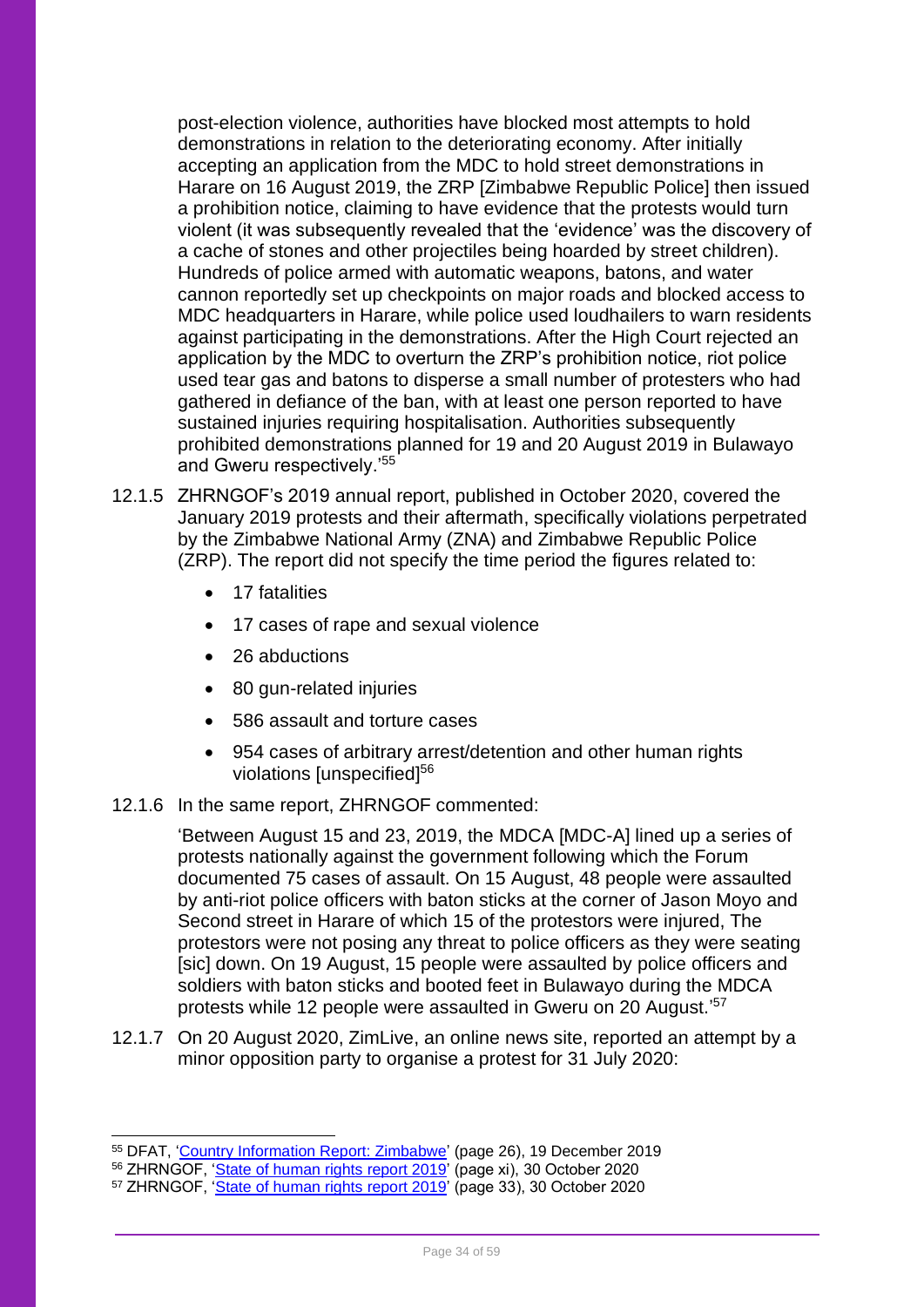'Before June 28, 2020, few Zimbabweans had heard the name Jacob Ngarivhume.

'But with a single tweet, the 42-year-old leader of the small Christian-based opposition Transform Zimbabwe party sent his political stock soaring.

'"On the 31st of July I'm proposing a national demonstration. People are suffering so that (Emmerson) Mnangagwa can live out his fantasy to be a president. As a people, we need to think logically," Ngarivhume wrote on Twitter.

'A month later, just 11 days before the planned march, he would be arrested and accused of inciting Zimbabweans to carry out an unconstitutional overthrow of the government.

'He has twice been denied bail before his latest freedom bid which will be decided by a magistrate on Friday.

'The government deployed security services to block access to towns and cities to prevent protests from taking place. Dozens of people were arrested or abducted and tortured in a crackdown on dissent which the Zimbabwe Catholic Bishops' Conference has described as "unprecedented".

'The demonstration may have been thwarted, but Ngarivhume's arrest together with journalist Hopewell Chin'ono entrenched a deep sense of injustice among Zimbabweans at home and abroad, leading to a global social media hashtag #ZimbabweanLivesMatter which has focused the world's attention on human rights abuses under Mnangagwa.' 58

12.1.8 On 31 July 2020 ZHRNGOF commented on the run-up to the planned protest:

'Since the call by opposition party leader Jacob Ngarivhume for the nation to come out and protest on 31 July 2020, a call which was made more than two weeks ago, the State has responded to this call with a heavy-handed approach in the guise of enforcing COVID-19 regulations. Prior to 31 July, several opposition party supporters, human rights defenders and labour leaders have been continuously persecuted by State security agents. The crackdown by State security officers has seen the arrest of investigative journalist Hopewell Chin'ono and Jacob Ngarivhume who were both arrested on 20 July and have been remanded in custody. The Forum, through its membership, has recorded at least 40 human rights violations related to the protests between 20 July to 31 July 2020.'<sup>59</sup>

12.1.9 In July 2021, the FCDO's annual report (covering the events of 2020) stated: 'In July [2020], authorities took pre-emptive and heavy-handed action to prevent large-scale protests. These were fuelled by growing frustration following corruption scandals, imploding healthcare provision, and the collapsing economy. The authorities detained opposition politicians and journalists for encouraging participation in such protests, and cases against journalist Hopewell Chin'ono, and opposition politicians Job Sikhala and Jacob Ngarivhume, were continuing at the end of the year. The Government

<sup>58</sup> ZimLive, ['Jacob Ngarivhume: the unlikely Christian leader of Zimbabwe resistance',](https://www.zimlive.com/2020/08/20/jacob-ngarivhume-the-unlikely-christian-leader-of-zimbabwe-resistance/) 20 Aug 2020 <sup>59</sup> Kubatana; ZHRNGOF, '31 July [protest monitoring report –](http://kubatana.net/2020/07/31/31-july-protest-monitoring-report-abridged-version/) abridged version', 31 July 2020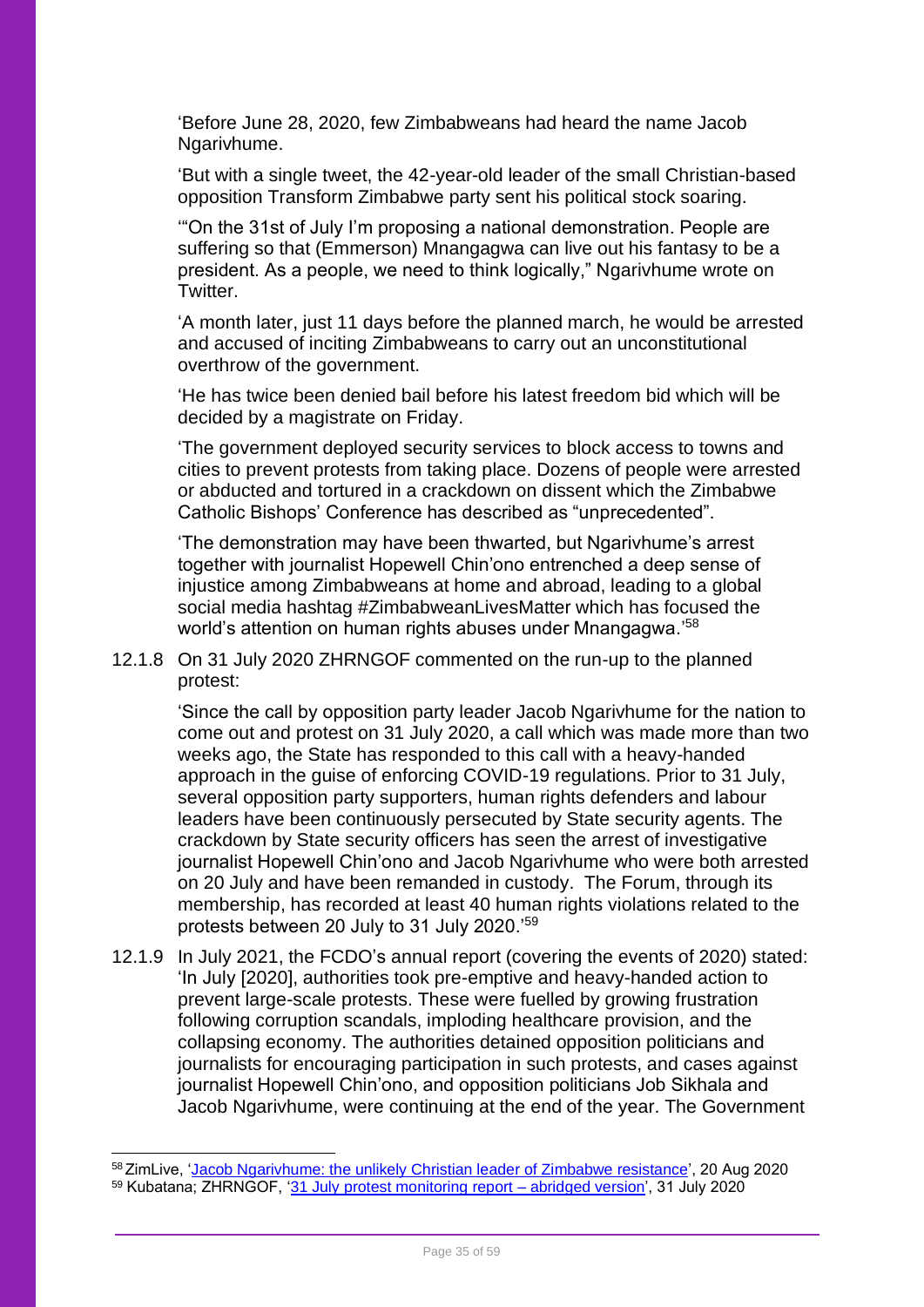continued to use the legal system to silence critics, suppress opposition and discourage protest.'<sup>60</sup>

[Back to Contents](#page-2-0)

Section 13 updated: 13 Sept 2021

#### <span id="page-35-0"></span> $13<sub>1</sub>$ **Impact of COVID-19**

- 13.1.1 On 19 July 2020, BBC News reported: 'More than 105,000 people have been arrested in Zimbabwe since March for violating regulations aimed at curbing the spread of coronavirus, police say. Around 1,000 were arrested in the last two days for "unnecessary movement" or for not wearing face masks…Critics accuse the government of using the measures to target the opposition and arrest activists, which it denies.'<sup>61</sup>
- 13.1.2 On 24 July 2020 the UN Office of the High Commissioner for Human Rights (OHCHR) issued a statement:

'We are concerned at allegations in Zimbabwe, which suggest that the authorities may be using the COVID-19 pandemic as a pretext to clamp down on freedom of expression and freedom of peaceful assembly and association… While recognizing the Government's efforts to contain the pandemic, it is important to remind the authorities that any lockdown measures and restrictions should be necessary, proportionate and timelimited, and enforced humanely without resorting to unnecessary or excessive force.'62

13.1.3 In a September 2020 review of the COVID-19 national lockdown, ZHRNGOF reported:

'The 180 days national lockdown period was marred by violations of civil and political rights as well as economic, social and cultural rights. The Forum recorded at least 920 human rights violations between 30 March and 18 September 2020. The consolidated statistics relate to abductions and torture, extrajudicial killings, assaults on citizens by law enforcement officers, attacks on journalists, unlawful arrests and gunshots. Other violations that could not be adequately quantified due to their high frequency include harassment, threats and intimidation. The lockdown was also marred by reports of violations on fundamental rights to dignity and rights not to be tortured, rights to water, food, medical services, access to information, and restrictions to freedom of expression, non-compliance with court orders and corruption.'<sup>63</sup>

- 13.1.4 The violations recorded by ZHRNGOF during the lockdown period included:
	- Assaults and torture including dog bites 280 victims
	- Attack on journalists 20
	- Unlawful arrests and detention 538
	- Abductions 12

<sup>&</sup>lt;sup>60</sup> FCDO, '<u>Human rights & democracy. The 2020 FCDO repor</u>t' (page 68), July 2021

<sup>61</sup> BBC, ['Coronavirus: Zimbabwe arrests 100,000 for 'violations' of measures',](https://www.bbc.co.uk/news/world-africa-53462259) 19 July 2020

<sup>62</sup> UN OHCHR, ['Press briefing on Zimbabwe',](https://www.ohchr.org/en/NewsEvents/Pages/DisplayNews.aspx?NewsID=26121&LangID=E) 24 July 2020

<sup>63</sup> ZHRNGOF, ['180 days of what?'](http://kubatana.net/wp-content/uploads/2020/10/180-Days-of-What-lr.pdf) (page 10), September 2020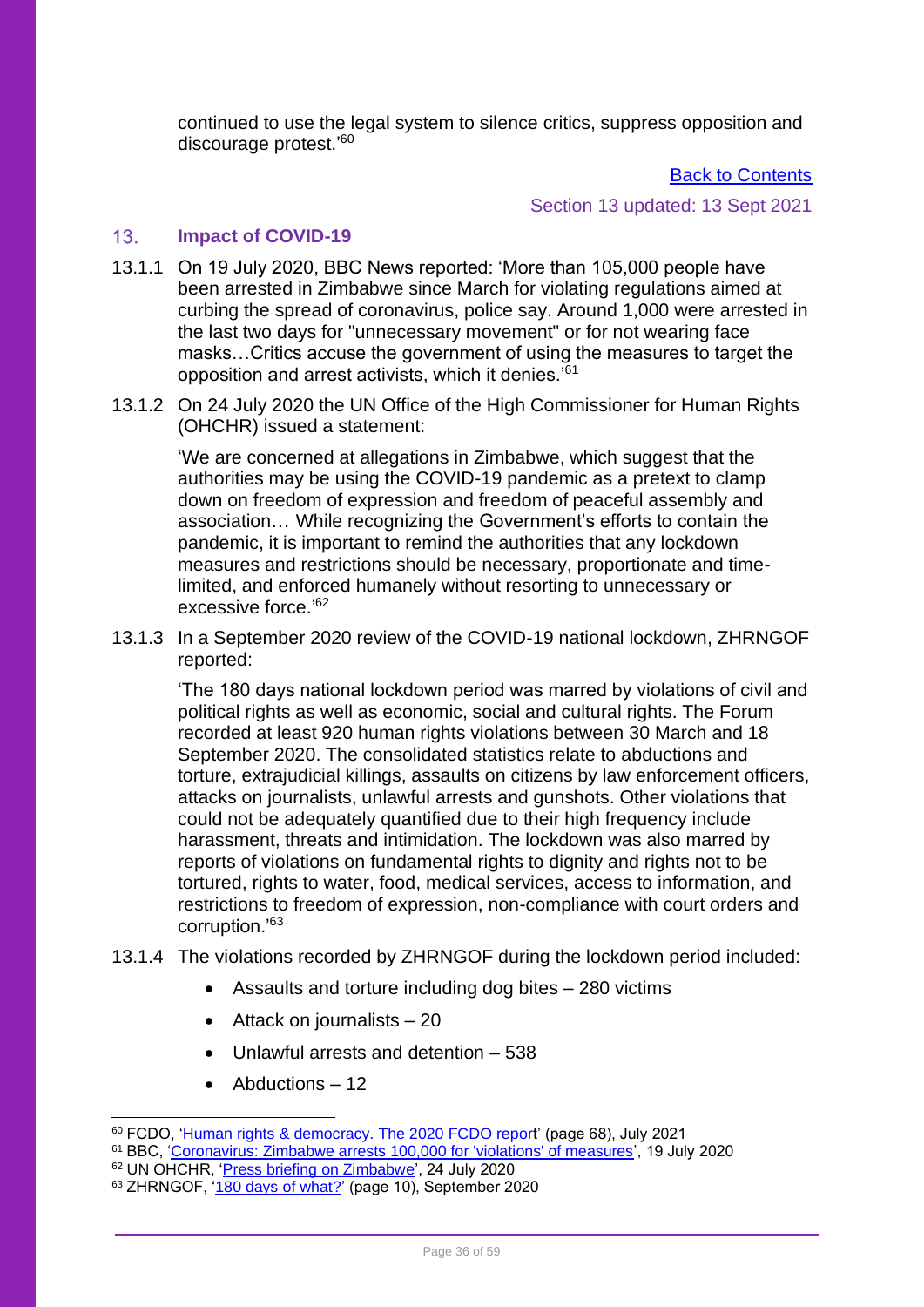- $\bullet$  Extra-judicial killings  $4^{64}$
- 13.1.5 On 3 June 2021, Bulawayo News 24 reported:

'Heavily-armed police in Mutare [Manicaland] on Tuesday blocked and arrested over 20 Zanu-PF youth after they demonstrated against the city council for resisting their move to invade Sakubva vegetable and flea markets.

'The youth led by secretary Danmore Mambondiyani had convinced hundreds of vendors and informal traders to besiege Sakubva vegetable and flea markets to force their opening after they were closed to curb the spread of COVID-19 last year.

'But the move was thwarted by the police who stopped the march from Sakubva to the central business district, resulting in Mambondiyani and about 20 other youths being arrested.<sup>'65</sup>

- 13.1.6 In the August 2021 edition of its monthly monitoring report, ZPP noted: 'In Muzarabani [Mashonaland Central], police allegedly continued to deny the MDC Alliance clearance to hold meetings due to lockdown regulations but Zanu PF was holding its meetings regularly without disturbances.'<sup>66</sup>
- 13.1.7 An Afrobarometer survey of 1,200 Zimbabwean adults, which took place between 16 April 2021 and 1 May 2021 (published in June 2021), found that a large majority approved of the government's response to COVID-19: '…81% [of those surveyed] say it [the government] managed the response "fairly well" or "very well."' 67
- 13.1.8 The same survey found that: 'Half (51%) of citizens say it is justified for the government to temporarily limit democratic freedoms by postponing elections or limiting political campaigning during a health emergency.'<sup>68</sup>
- 13.1.9 In addition, 72% agreed that it is justified for the government to temporarily: 'Use armed forces/police to enforce public health measures.'<sup>69</sup>

### [Back to Contents](#page-2-0)

Section 14 updated: 13 Sept 2021

#### <span id="page-36-0"></span> $14<sub>1</sub>$ **Politicisation of food and other aid**

- 14.1.1 In its February 2020 monthly report, ZPP described discriminatory practices around the distribution of food and other aid whereby: 'citizens were denied aid because of their political or perceived political affiliation.'<sup>70</sup>
- 14.1.2 The chart below has been compiled by CPIT using data collected by ZPP on incidents of food and other aid violations over the period 2019 to the first quarter of 2021, split by province. The chart indicates that the number of incidents of food and aid violations per quarter has fluctuated between 31 and 115. In addition, the majority of recorded incidents took place outside of

<sup>64</sup> ZHRNGOF, ['180 days of what?'](http://kubatana.net/wp-content/uploads/2020/10/180-Days-of-What-lr.pdf) (pages 10-11), September 2020

<sup>&</sup>lt;sup>65</sup> Bulawayo News 24, '<u>Police block Zanu-PF youth demo, 20 arrested</u>', 3 June 2021

<sup>&</sup>lt;sup>66</sup> ZPP, '<u>Monthly monitoring report</u>', August 2021

<sup>67</sup> Afrobarometer, ['Country direction and economic situation...',](https://afrobarometer.org/media-briefings/findings-afrobarometer-round-8-survey-zimbabwe) 17 June 2021

<sup>68</sup> Afrobarometer, ['Country direction and economic situation...',](https://afrobarometer.org/media-briefings/findings-afrobarometer-round-8-survey-zimbabwe) 17 June 2021

<sup>69</sup> Afrobarometer, ['Country direction and economic situation...',](https://afrobarometer.org/media-briefings/findings-afrobarometer-round-8-survey-zimbabwe) 17 June 2021

<sup>70</sup> ZPP, ['Monthly monitoring report',](https://data.zimpeaceproject.com/en/entity/blkyb8gco1?page=1) February 2020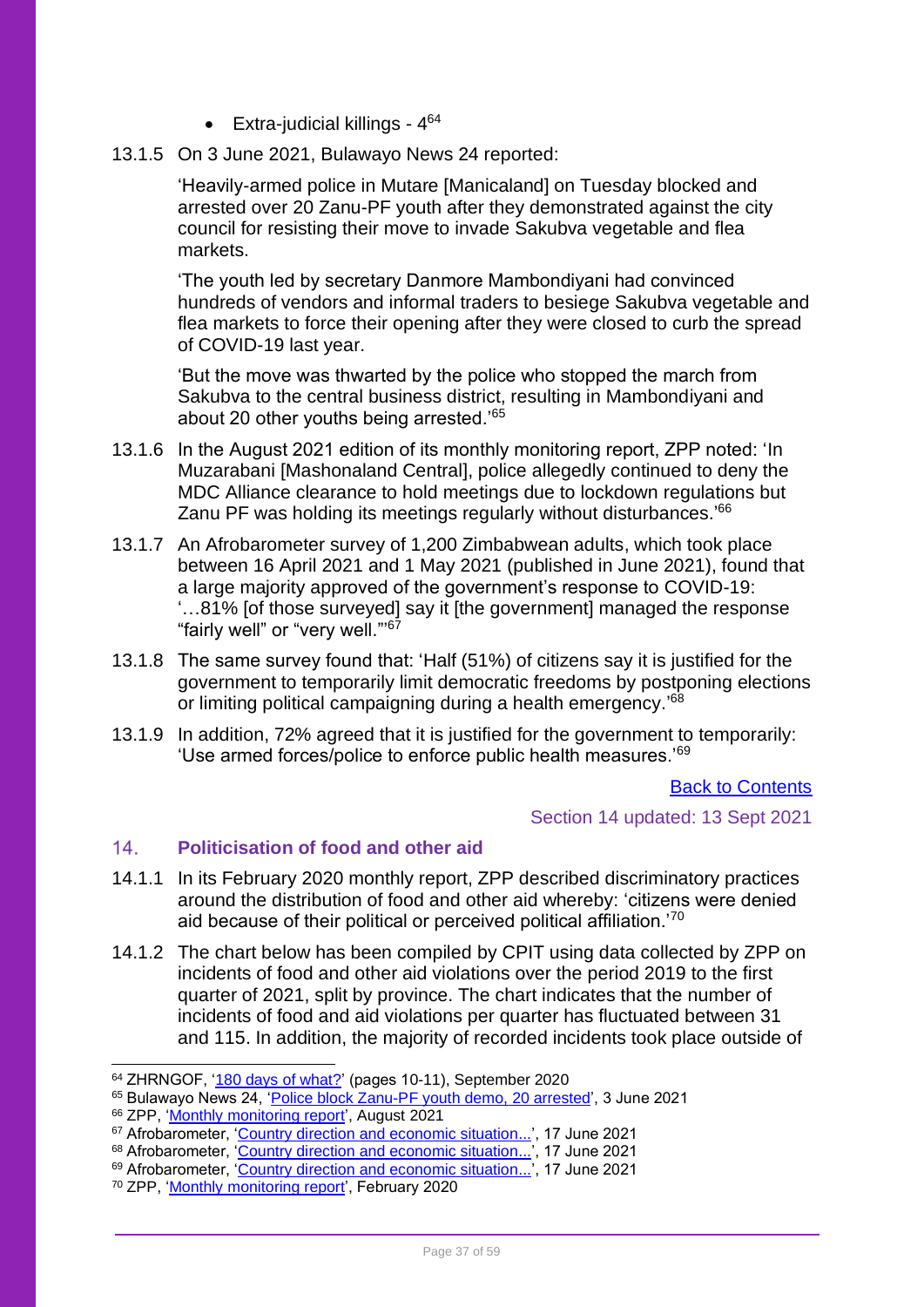Harare and Bulawayo (95% and 96% of food and aid violations took place outside of Harare and Bulawayo in 2019 and 2020, respectively). Bulawayo recorded zero aid violations in 8 of the 9 quarters covered by the graph.



- 14.1.3 ZHRNGOF's 2019 annual report stated: 'On 18 October 2019 in Ward 11, Guruve South at Mupinyuri Primary School, ZANU-PF Councillor Samuel Machumi reportedly ordered village secretaries to compile a farming inputs database excluding perceived MDC Alliance supporters. Machumi stated that all MDC Alliance supporters should denounce their party first for them to benefit from government aid.' <sup>72</sup>
- 14.1.4 In its February 2020 monthly report, Zimbabwe Peace Project (ZPP) stated:

'In the month of February ZPP documented 38 food and other aid discrimination violations where some citizens were denied aid because of their political or perceived political affiliation. Cases of traditional leaders participating in partisan and nepotistic food aid distribution processes continued to occur despite a directive from the Ministry of Public Services, Labour and Social Welfare for them to refrain from aid distribution. In some recorded cases beneficiaries were forced to chant Zanu PF slogans; which is against the principles of food aid distribution. It is however important to note that in some cases villagers resisted such intimidation tactics.<sup>' $73$ </sup>

- 14.1.5 The USSD human rights report covering events in 2020 noted: 'Government entities manipulated the distribution of government-provided food aid, agricultural inputs, and access to education and other assistance programs to exclude suspected political opposition supporters and to compel support for ZANU-PF. ZANU-PF supporters threatened to withhold food aid to
- <sup>71</sup> ZPP, Monthly monitoring reports for January 2019 to March 2021, see **Bibliography**

<sup>&</sup>lt;sup>72</sup> ZHRNGOF, ['State of human rights report 2019'](http://kubatana.net/wp-content/uploads/2020/11/State-of-Human-Rights-Report-2019lr-1.pdf) (page 40), 30 October 2020

<sup>73</sup> Zimbabwe Peace Project, ['Monthly monitoring report',](https://data.zimpeaceproject.com/en/entity/blkyb8gco1?page=1) February 2020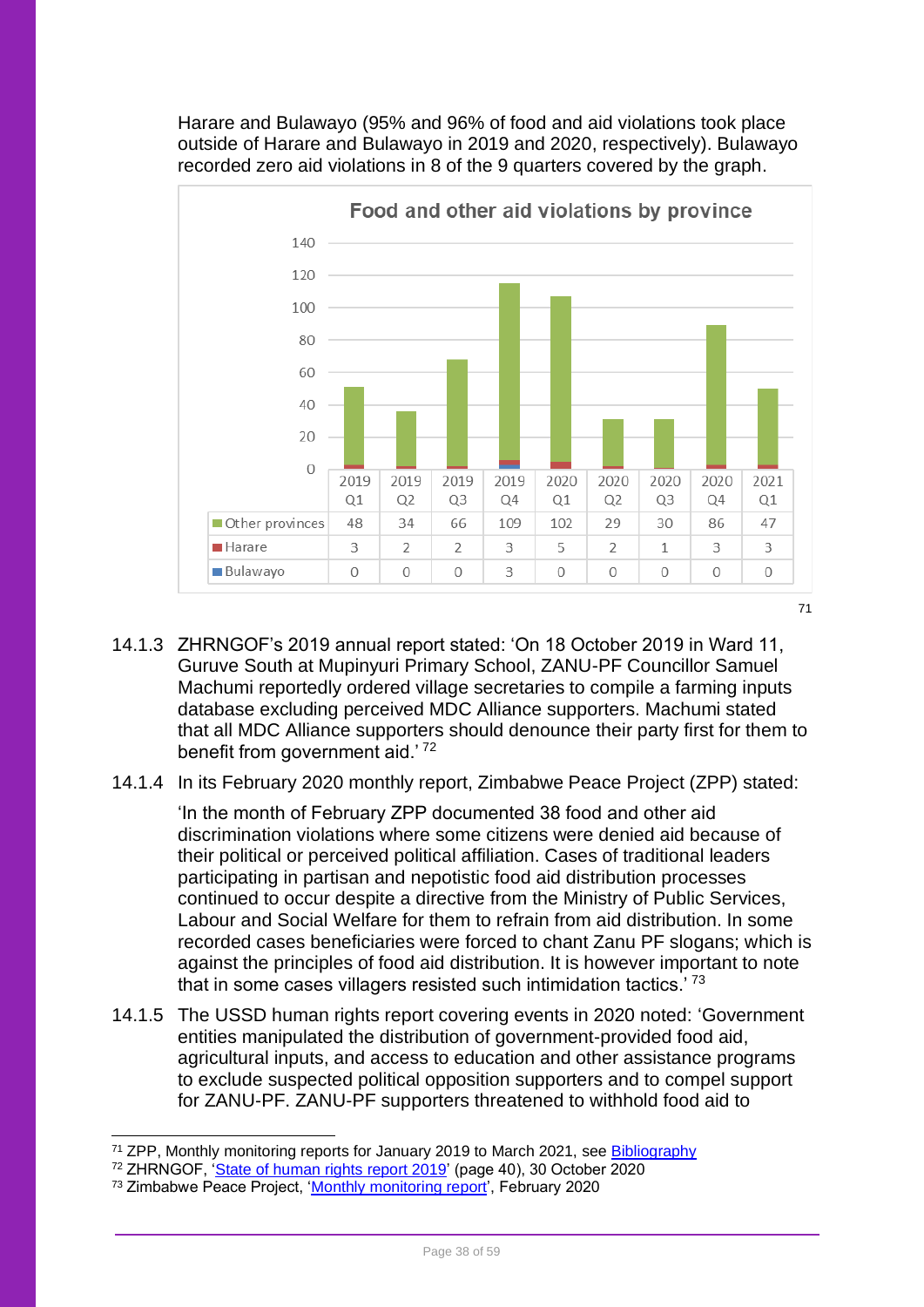citizens in Glenview [Harare], Mangwe [Matabeleland South], and Nyanga [Manicaland] during the period preceding each area's constituency byelection in 2019<sup>'74</sup>

### 14.1.6 A March 2021 report by ZHRNGOF and ZPP stated:

'The ruling party ZANU-PF exerts undue influence over local government structures, such as Provincial Administrators, District Administrators and the Department of Social Welfare, which are involved in the distribution of food aid at local levels. This opens food aid distribution processes to political interference from ruling party functionaries such as local party leaders and activists, as well as war veterans and youth militias aligned to the party. The partisan control and distribution of aid enables ZANU-PF to bolster its electoral support whilst also punishing villagers who voted for opposition councillors. This significantly undermines the right to food for people who are perceived to be members or supporters of the opposition.'75

### 14.1.7 And:

'There are mechanisms in place to handle complaints from people who have grievances about the distribution of food aid, including handling complaints about the partisan distribution of aid. There are also monitoring mechanisms put in place to check for partisan distribution of aid, but this has somehow not worked efficiently as shown in the discussions above. On the government side, there are monitoring teams from the national, provincial and district levels who are supposed to monitor food aid distribution and to investigate complaints raised at the respective ward distribution centres. District social welfare departments also handle and investigate complaints, but this has not been very successful given the overbearing influence of ZANUPF structures over local government structures, as discussed above. There are instances where people who have been discriminated against receiving food aid on partisan lines have raised complaints to local social welfare officers and they were ultimately given their food aid packages. But, in most instances, affected villagers choose not to complain for fear of being victimized by either village heads or ZANU-PF activities in their communities.

'On the other hand, NGOs have more effective monitoring systems and complaints handling (feedback) mechanisms that they use before, during and after food distribution exercises. Most NGOs have established help desks in food aid distribution areas which are manned by their field officers. They also set up suggestion boxes and toll-free numbers where aggrieved villagers can lodge complaints anonymously. The NGO field teams collect the complaints and they go on to investigate them. If the teams find out that there are villagers who have not been included on beneficiary lists, they go on to correct the anomaly ensure that deserving villagers receive their food aid packages…

'The NGO monitoring and complaints mechanisms are effective in terms of providing remedies and redress to people discriminated against during food aid distribution. But they can only work if the affected people are confident

<sup>74</sup> USSD, ['2020 country reports on human rights practices: Zimbabwe'](https://www.state.gov/reports/2020-country-reports-on-human-rights-practices/zimbabwe/) (section 1), 30 March 2021 <sup>75</sup> ZHRNGOF and ZPP, ['The Politics of Food...'](https://reliefweb.int/sites/reliefweb.int/files/resources/1615803851127r38eqzh83co.pdf) (page 18), March 2021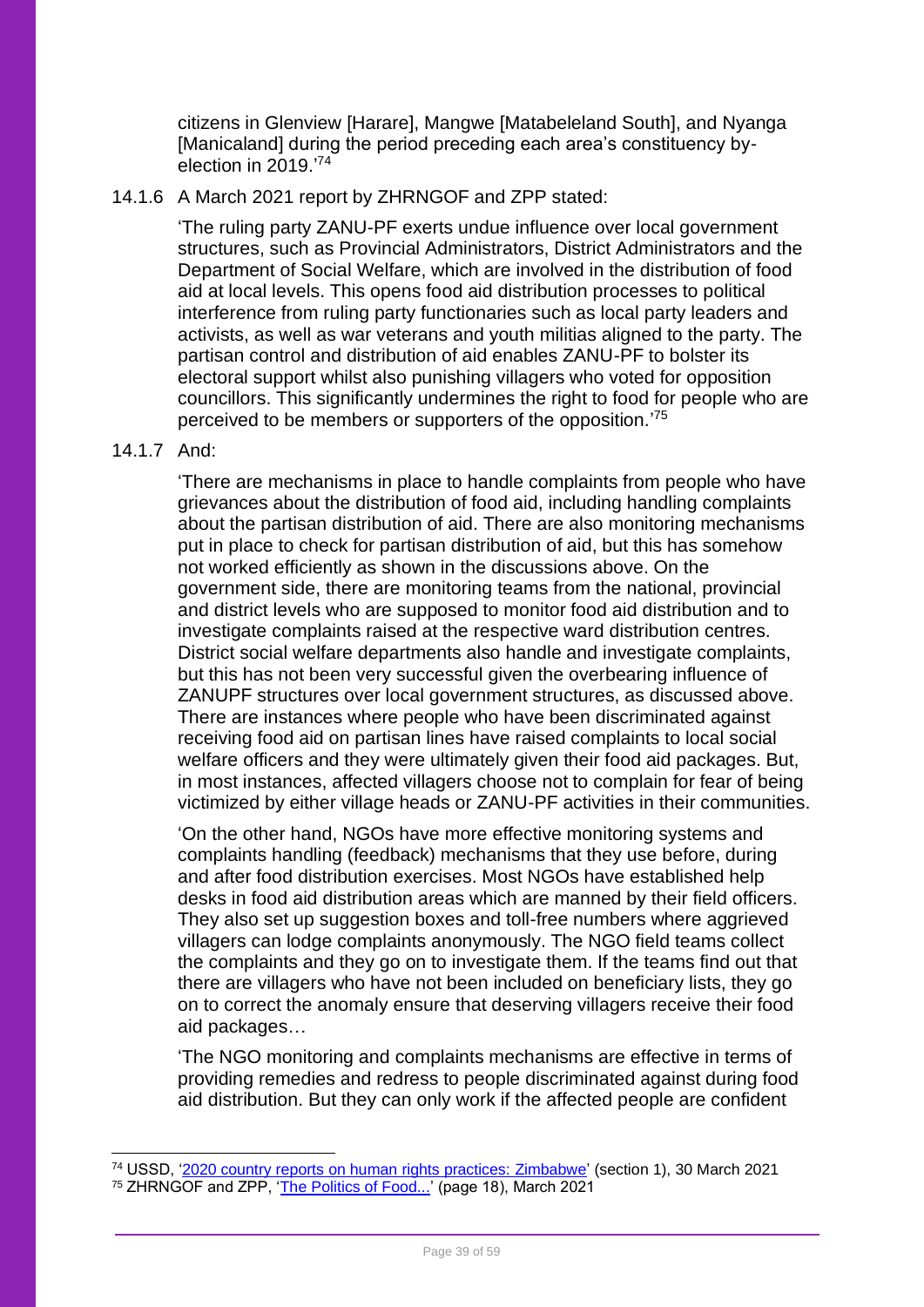enough to use the mechanisms and they are not afraid of being victimized after they raise complaints.'<sup>76</sup>

[Back to Contents](#page-2-0)

Section 15 updated: 13 Sept 2021

#### <span id="page-39-0"></span> $15<sub>1</sub>$ **Treatment of MDC**

### <span id="page-39-1"></span>15.1 Overview

15.1.1 The USSD human rights report covering events in 2020 noted:

'There were reports of individuals arrested for political reasons, including opposition party officials, their supporters, NGO workers, journalists, civil society activists, and labor leaders. Authorities sometimes detained such individuals for one or two days and released them without charge. Political prisoners and detainees did not receive the same standard of treatment as other prisoners or detainees, and prison authorities arbitrarily denied visitor access to political prisoners. There were reports police beat and physically abused political and civil society activists while they were in detention.

'Unlike normal criminal proceedings, which move from investigation to trial within months, prosecuting agents regularly took abnormally long to submit for trial cases involving members of the political opposition or civil society critics of the government. Hearings were sometimes scheduled when presiding judges were on vacation. Prosecutors in political cases were often "unprepared to proceed" and received numerous continuances. In many cases where authorities granted bail to government opponents, they did not conclude investigations and set a trial date but instead chose to "proceed by way of summons." This left the threat of impending prosecution remaining, with the accused person eventually being called to court, only to be informed of further delays.<sup>'77</sup>

15.1.2 ACLED data for 2019 and 2020, has been searched by CPIT to identify incidents in which the MDC is specifically mentioned in relation to an event involving state or proxy-state actors and protesters or civilians. The numbers in the table below refer to the number of events which included the search term 'MDC', not the number of individuals involved in the event. For example, a protest organised by the MDC will be recorded by ACLED as a single event, even though the protest may have involved more than one protester.

|                                                                                                    | 2019 | 2020 |
|----------------------------------------------------------------------------------------------------|------|------|
| Total events (involving interaction between state<br>or state proxies and protesters or civilians) | 94   | 83   |
| Number of events with a specific reference to<br><b>MDC</b> involvement                            | 10   | 13   |
| % of events with MDC involvement                                                                   | 11%  | 16%  |
|                                                                                                    |      | 78   |

<sup>&</sup>lt;sup>76</sup> ZHRNGOF and ZPP, ['The Politics of Food...'](https://reliefweb.int/sites/reliefweb.int/files/resources/1615803851127r38eqzh83co.pdf) (page 20), March 2021 <sup>77</sup> USSD, ['2020 country reports on human rights practices: Zimbabwe'](https://www.state.gov/reports/2020-country-reports-on-human-rights-practices/zimbabwe/) (section 1e), 30 March 2021

<sup>78</sup> ACLED data downloaded from Data Export Tool, dataset available on request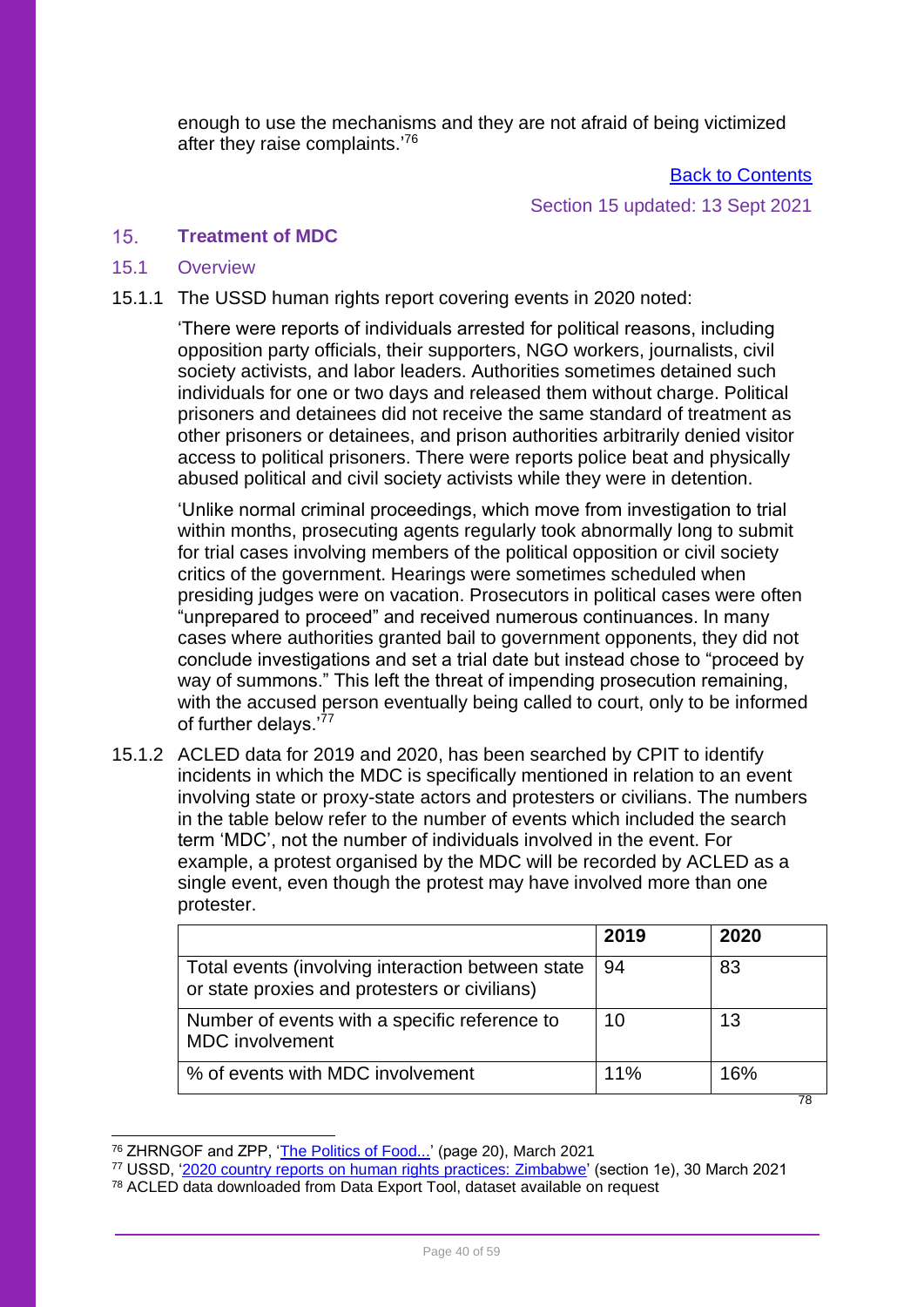### <span id="page-40-0"></span>15.2 Protests

15.2.1 The information below relates to state intervention in MDC-organised protests for the years 2019, 2020 and up to June 2021. The data has been extracted by CPIT using ACLED's Data Export Tool.

| <b>Date</b>              | <b>Location</b> | <b>Protest details</b>                                                                                                                                                                                                                                                                                                   |
|--------------------------|-----------------|--------------------------------------------------------------------------------------------------------------------------------------------------------------------------------------------------------------------------------------------------------------------------------------------------------------------------|
| 14<br><b>Nov</b><br>2019 | Harare          | MDC youths gathered to protest against the Finance<br>Minister 2020 budget presentation, in front of the<br>Parliament in Harare. Police forces prevented protesters<br>from proceeding and arrested several of them. [size=no<br>report]                                                                                |
| 20<br>Nov<br>2019        | Harare          | Police charged with batons and used teargas to disperse<br>protesters who gathered in Harare, for a rally organized<br>by MDC. The rally was held notwithstanding the ban put<br>by authorities. Several people were injured. Three<br>journalists were assaulted by police. No fatalities<br>reported. [size=no report] |
| 14<br>Feb<br>2020        | Masvingo        | Police teargassed MDC Alliance members who were<br>attending a court hearing in support of an MDC Alliance<br>member in Masvingo. [size=no report]                                                                                                                                                                       |
| 19<br>Feb<br>2020        | Harare          | Police used teargas to disperse hundreds of MDC youth<br>supporters protesting in Harare. They were<br>demonstrating against rising poverty. [size=hundreds]                                                                                                                                                             |
| 13<br>May<br>2020        | Harare          | MDC Alliance members demonstrated in Warren Park,<br>Harare over the coronavirus lockdown and hunger and<br>poverty in Zimbabwe. Three women from the organisation<br>were allegedly arrested. [size=at least 3]                                                                                                         |
| 24<br>Aug<br>2020        | Harare          | Supporters of the MDC vice chairperson demonstrated<br>outside the court in Harare during the case of the vice<br>chairperson who was arrested on allegations of inciting<br>public violence. Police used teargas to disperse the<br>crowd, assaulted some supporters, and arrested three<br>people. [size=at least 3]   |
| 22<br>April<br>2021      | Harare          | On 22 April 2021, MDC-T supporters demonstrated<br>against their leader, accusing him of stealing from the<br>party coffers, in Harare. Police quickly dispersed the<br>demonstrators to enforce coronavirus regulations.<br>[size=no report]                                                                            |

**[Back to Contents](#page-2-0)** 

79

### <span id="page-40-1"></span>15.3 Other violations

15.3.1 In July 2019 Zimbabwe Lawyers for Human Rights (ZLHR) reported:

<sup>79</sup> ACLED, ['Data Export Tool'](https://acleddata.com/data-export-tool/), [search terms Zimbabwe and MDC], accessed 10 Feb 2021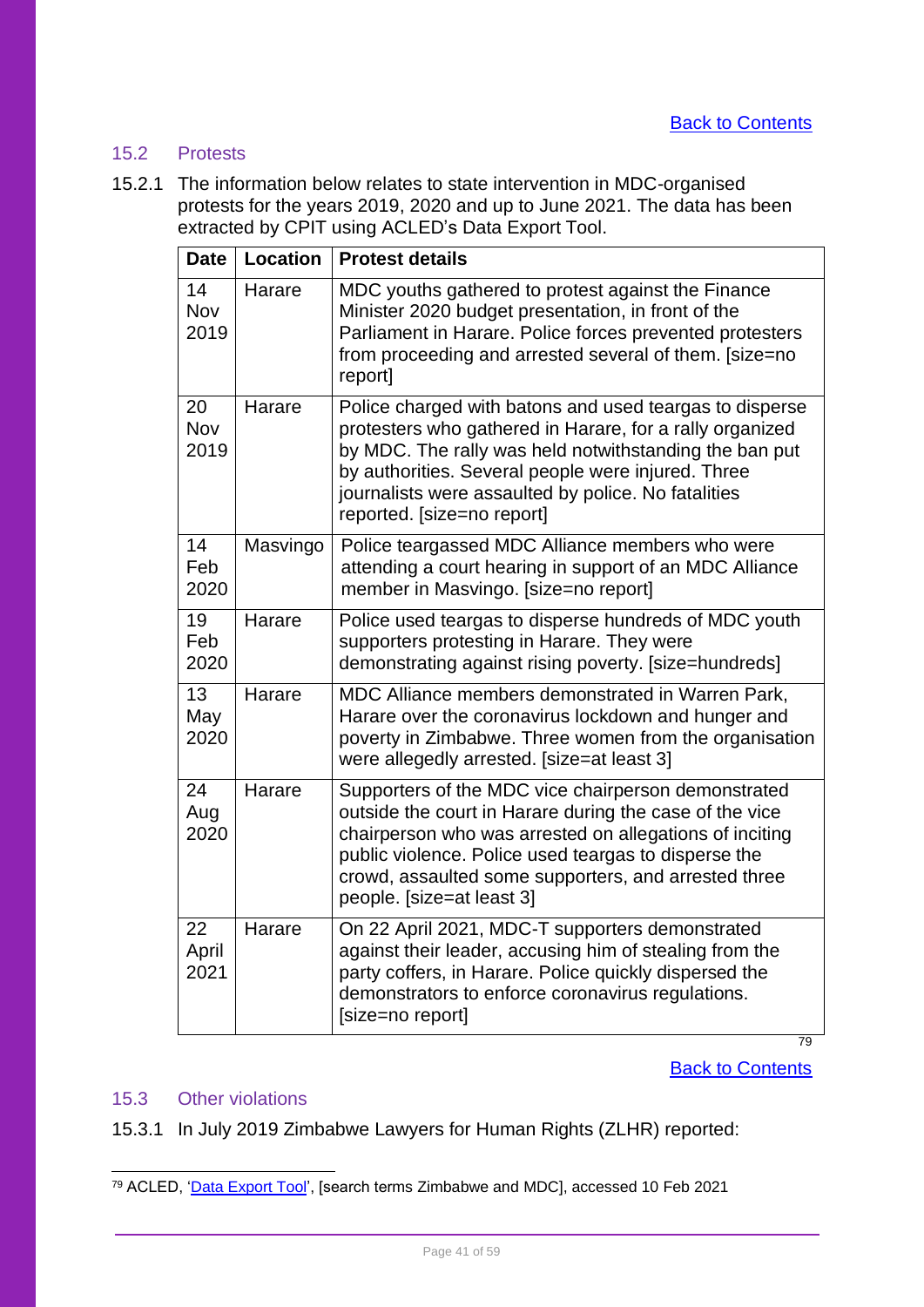'MDC National Vice-Chairperson Hon. Job Sikhala has been located in Masvingo after he was blind folded and moved from Harare by some Zimbabwe Republic Police (ZRP) officers who arrested and charged him with plotting to overthrow President Emmerson Mnangagwa's government… Meanwhile, MDC Youth Assembly Secretary-General Gift Ostallos Siziba was set to appear at Harare Magistrates Court on Thursday 11 July 2019 after he was detained on Wednesday 10 July 2019 and charged with incitement to commit public violence.' <sup>80</sup>

### 15.3.2 In December 2019, DFAT reported:

'There have been a number of recent cases in which unknown armed assailants (in most cases) have abducted, interrogated, and physically mistreated perceived critics of the government before subsequently releasing them. The MDC reported in late August [2019] that 26 officials had been subjected to such abductions and mistreatment. Examples include:

- 'On the night of 13 August 2019, unknown armed men abducted a political activist from his home on the outskirts of Harare, and severely beat him with metal rods on his feet and buttocks before dumping him. During the beating, the men accused him of being involved in the organisation of the protests scheduled for 16 August 2019. The activist, who was hospitalised following the attack, had previously been arrested (along with six others) in May 2019 upon his return from the Maldives where he had attended a capacity-building workshop on non-violent protest tactics…
- 'On the same night, unknown armed men abducted an MDC activist from his home in a Harare suburb before beating and dumping him.'<sup>81</sup>
- 15.3.3 In a January 2021 publication covering the events of 2020, HRW reported:

'In May [2020], three Movement for Democratic Change (MDC) Alliance activists, Cecilia Chambery, Netsai Marova, and member of parliament Joanna Mamombe, were abducted from police custody by suspected state agents after taking part in a peaceful protest in Harare… They were assaulted and sexually abused by their abductors. They were then dumped in Bindura, 80 kilometers from Harare. While receiving treatment for their injuries, the trio were arrested at the hospital and charged with making false reports about their abduction. At time of writing their trial was ongoing.'<sup>82</sup>

15.3.4 In a press statement dated 2 February 2021, Zimbabwe Lawyers for Human Rights (ZLHR) reported: 'Harare West constituency legislator Hon. Joana Mamombe and opposition MDC Alliance party youth leader Cecelia Chimbiri were on Tuesday 2 February 2021 detained at Chikurubi Maximum Prison after they were arrested by Zimbabwe Republic Police (ZRP) members and charged with undermining police authority.'<sup>83</sup>

<sup>&</sup>lt;sup>80</sup> ZLHR, '<u>Blind-folded Sikhala located in Masvingo as police arrest MDC...', 11 July 2019</u>

<sup>81</sup> DFAT, ['Country Information Report: Zimbabwe'](https://www.dfat.gov.au/sites/default/files/country-information-report-zimbabwe.pdf) (page 44), 19 December 2019

<sup>82</sup> Human Rights Watch, ['World report 2021: Zimbabwe',](https://www.hrw.org/world-report/2021/country-chapters/zimbabwe) 13 January 2021

<sup>83</sup> Zimbabwe Lawyers for Human Rights, ['Mamombe and Chimbiri Targeted Again',](https://www.zlhr.org.zw/?p=2278) 2 February 2021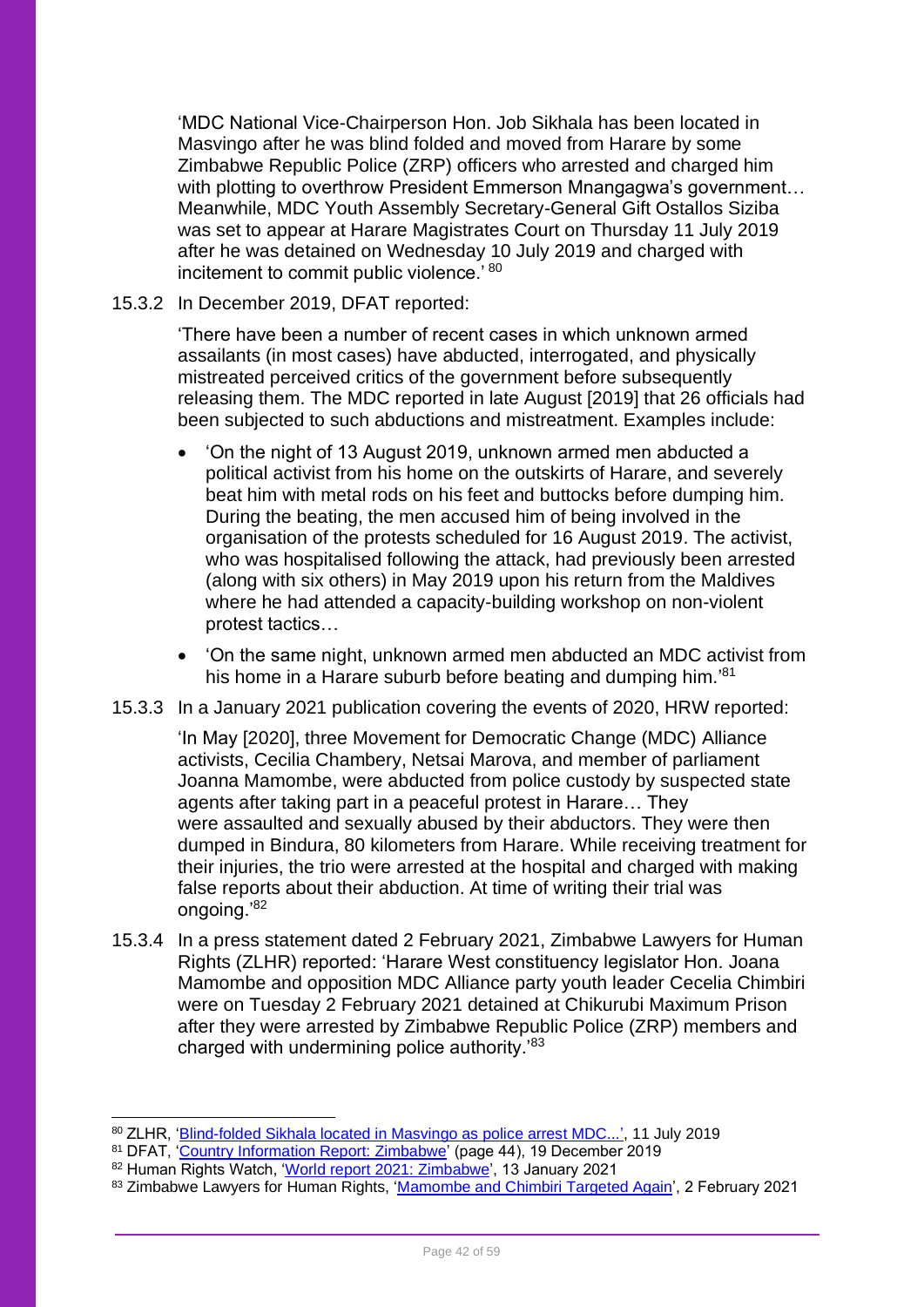15.3.5 In an update on 13 July 2021, the government-owned Herald news site reported:

'MDC-Alliance members - Joana Mamombe, Netsai Marova and Cecilia Chimbiri - yesterday made another attempt to delay their trial on allegations of faking their abductions sometime in May last year when they appeared at the Harare Magistrates Court.

'The State led by Mr Michael Reza intended to kick-start their trial with its witnesses lined up to testify, but the trio through their lawyers refused arguing that their issues were still outstanding at the High Court.<sup>'84</sup>

- 15.3.6 A September 2020 report by ZHRNGOF provided examples of violations by various actors during the COVID lockdown which involved people affiliated with the MDC:
	- 'On 27 August, the MDC Alliance reported the extrajudicial killing of the party's Karoi District Coordinating Chairperson, Councillor Lovender Chiwaya (34) of Ward 4 Hurungwe Central.'<sup>85</sup>
	- 'On 24 July, MDC Alliance member Mazwi Ndlovu was assaulted by ZANU-PF supporters in Bulilima Ward 2 in Matabeleland South. It was alleged that ZANU-PF members assaulted him for querying a partisan maize distribution list. He was taken to Plumtree Hospital where he was further referred to the United Bulawayo Hospital. He passed away on admission in Bulawayo on 25 July.'<sup>86</sup>
	- 'MDC Alliance Youth Assembly Chairperson Obey Sithole was on June 2 arrested for participating in a flash demonstration in Warren Park during the COVID -19 lockdown.'<sup>87</sup>
	- 'Bulawayo MDC Alliance activist Takunda Madzana was a victim of torture at the hands of suspected State security agents, who snatched him from his home and left him for dead after severely assaulting him.<sup>'88</sup>
	- 'MDC Alliance spokesperson Fadzayi Mahere was arrested for protesting against the government on July 31. She was arrested at Groombridge, alongside six others and spent a night in jail, to be released on August 1 on ZWL5,000 bail each. They were charged for "unnecessary movement" in violation of the COVID-19 lockdown regulations.'89
- 15.3.7 In January 2021, International Crisis Group (ICG) reported in its update for that month:

'Authorities continued crackdown on opposition and civil society through legal system**.** Authorities 8-11 Jan [2021] arrested investigative journalist Hopewell Chin'ono and two senior officials of Nelson Chamisa-led faction of main opposition party Movement for Democratic Change (MDC-A), Job Sikhala and Fadzayi Mahere, on charges of "publishing or communicating

<sup>84</sup> The Herald, ['Mamombe in bid to delay trial again'](https://www.herald.co.zw/mamombe-in-bid-to-delay-trial-again/), 13 July 2021

<sup>&</sup>lt;sup>85</sup> ZHRNGOF, '<u>180 days of what?</u>' (page 11), September 2020

<sup>&</sup>lt;sup>86</sup> ZHRNGOF, '<u>180 days of what?</u>' (page 11), September 2020

<sup>87</sup> ZHRNGOF, ['180 days of what?'](http://kubatana.net/wp-content/uploads/2020/10/180-Days-of-What-lr.pdf) (page 97), September 2020

<sup>88</sup> ZHRNGOF, ['180 days of what?'](http://kubatana.net/wp-content/uploads/2020/10/180-Days-of-What-lr.pdf) (page 46), September 2020

<sup>89</sup> ZHRNGOF, ['180 days of what?'](http://kubatana.net/wp-content/uploads/2020/10/180-Days-of-What-lr.pdf) (page 95), September 2020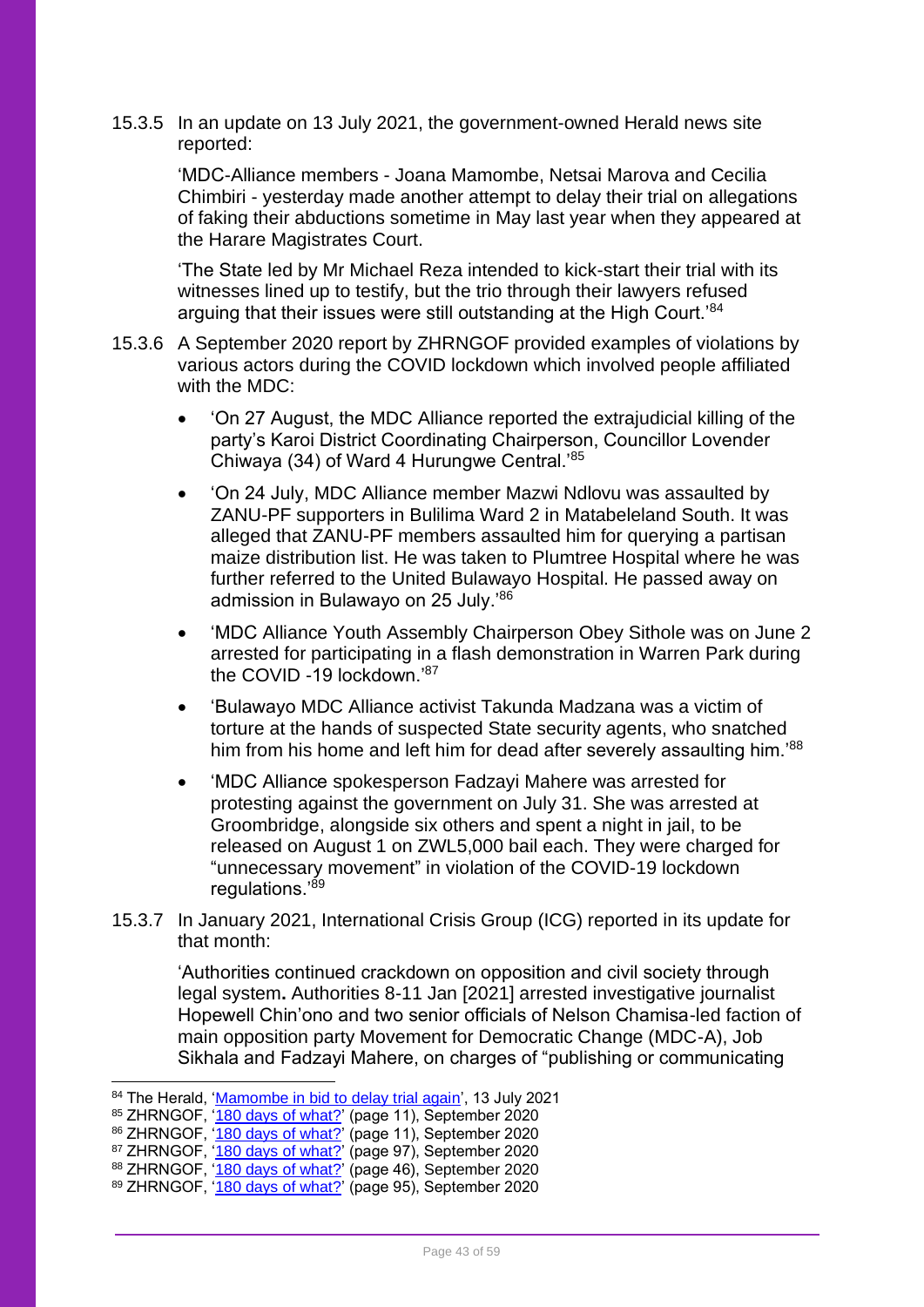false statements prejudicial to the state" which carry maximum of 20 years' imprisonment; in messages posted online, all three had accused police officer of killing baby in capital Harare.'<sup>90</sup>

- 15.3.8 In its April 2021 monthly report, ZPP stated: 'In Harare, Mabelreign police disrupted an MDC-Alliance Harare West Constituency Coordinating Committee meeting on 4 April and arrested and briefly detained former Ward 16 Councillor Denford Ngadziore. Two weeks later, on 24 April, police, without proffering any reason, disrupted another MDC Alliance provincial meeting in Epworth.'91
- 15.3.9 On 2 August 2021, online news site New Zimbabwe reported:

'Police have arrested and detained Nyaminyami Rural District Council Ward 3 MDC Alliance councillor, Taiti Busumani for deliberately sidelining traditional leaders in developmental projects in the wildlife-rich area…

'Busumani (36), was arrested last week at Mola Business Centre and spent three days in custody without charge, detained at Siakobvu Police Station.'<sup>92</sup>

15.3.10 In an update on 7 August 2021, New Zimbabwe reported:

'Police were left embarrassed Wednesday after National Prosecuting Authority (NPA) officials in Karoi declined to prosecute Nyaminyami Rural District Council (NRDC) ward 3 councillor, Taiti Busumani… saying the charges against him were non-existent at law…

'MDC Alliance Mashonaland West provincial spokesperson, Blessing Mandava welomed the outcome before accusing police of being partisan.<sup>'93</sup>

[Back to Contents](#page-2-0)

Section 16 updated: 13 Sept 2021

#### <span id="page-43-0"></span> $16<sup>1</sup>$ **Treatment of other groups opposing the state**

### <span id="page-43-1"></span>16.1 Overview

16.1.1 ACLED data for 2019 and 2020 has been searched by CPIT to identify events in which the categories of civilians referred to in the table below are specifically mentioned in relation to an incident involving interaction between state or proxy-state actors and protesters or civilians. The numbers in the table refer to the number of events which included the given search term, not the number of individuals involved in the event. For example, a protest by teachers against wages is recorded by ACLED as a single event even though the protest may have involved more than one teacher.

|                                                                                                    | 2019 | 2020 |
|----------------------------------------------------------------------------------------------------|------|------|
| Total events (involving interaction between state<br>or state proxies and protesters or civilians) | 94   | 83   |
| Category                                                                                           |      |      |

<sup>&</sup>lt;sup>90</sup> International Crisis Group, '<u>Crisis Watch - Zimbabwe</u>', January 2021

92 New Zimbabwe, ['MDC Alliance Councillor Arrested For Snubbing Chief...',](https://www.newzimbabwe.com/mdc-alliance-councillor-arrested-for-snubbing-chief-in-development-projects/) 2 Aug 2021

<sup>91</sup> ZPP, ['Monthly monitoring report'](https://data.zimpeaceproject.com/entity/ri0udzzxfp?file=1620681933488jz4l4edv13.pdf) (page 2), April 2021.

<sup>93</sup> New Zimbabwe, ['NPA Declines To Prosecute MDC Alliance Councillor'](https://www.newzimbabwe.com/npa-declines-to-prosecute-mdc-alliance-councillor/), 7 Aug 2021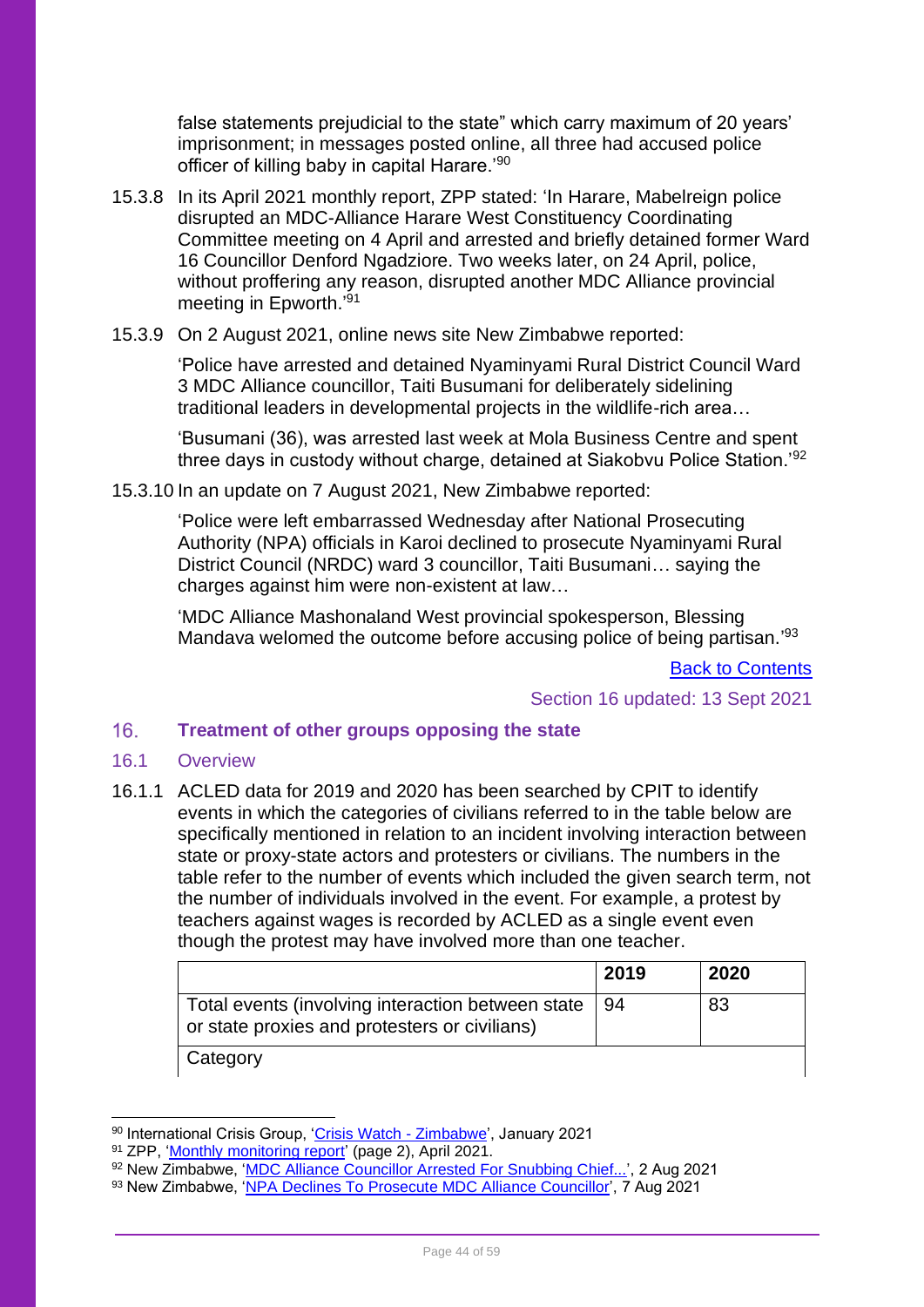| <b>Student</b><br>$\bullet$  | 3             | 3 |         |
|------------------------------|---------------|---|---------|
| Journalist<br>$\bullet$      | 3             | 5 |         |
| Lawyer<br>$\bullet$          | 1             | 2 |         |
| Teacher<br>$\bullet$         | 4             | 5 |         |
| Nurse or Doctor<br>$\bullet$ | $\mathcal{P}$ | 3 |         |
| Other activist<br>$\bullet$  | 2             |   |         |
|                              |               |   | $Q_{A}$ |

[Back to Contents](#page-2-0)

### <span id="page-44-0"></span>16.2 Journalists

16.2.1 Bertelsmann Stiftung stated in their 2020 Zimbabwe report:

'Section 61 (i) of the constitution of Zimbabwe provides for freedom of expression and the media… While initially under Zimbabwe's new dispensation, there have been some encouraging signs of tolerance and respect for political freedoms, the space is now shrinking. Despite a constitutional guarantee of rights, several laws curtail that freedom. The Criminal Law (Codification and Reform) Act criminalizes media work and freedom of expression, including prohibitions on insulting the president. The Broadcasting Services Act hinders the free establishment of broadcasting stations. The Access to Information and Protection of Privacy Act has made it difficult for journalists to investigate corruption and abuse of power, while Zimbabwe Broadcasting Corporation's monopoly over the air waves has led to poor quality programs. Other notable acts include the Public and Order Security Act (Chapter 11:17), the Official Secret Act (Chapter 97), the Censorship and Control of Entertainment Act (Chapter 78), and the Privileges Immunities and Powers of Parliament Act (Chapter 10). The problem of bias of the state-owned media has continued to occur following Emmerson Mnangagwa's ascendancy to power.' 95

- 16.2.2 In April 2020, Reporters Without Borders (RSF), a Paris-based NGO which defends freedom of information, stated: 'Zimbabwe is currently Africa's biggest press freedom violator in connection with coronavirus crisis, with no fewer than five arrests of journalists in the past 12 days…The five journalists were all arrested while covering the lockdown that went into effect on 30 March [2020] and was ordered by President Emmerson Mnangagwa with the aim of containing the spread of the virus.'<sup>96</sup>
- 16.2.3 A September 2020 ZHRNGOF report which focused on COVID-related human rights violations stated:

'Journalists Munashe Chokodza and Leopold Munhende were assaulted at Warren Park shopping centre by soldiers on the evening of 24 June on their way home from work….The two were assaulted with military whips at a shopping centre in Harare, despite media being classified as an essential service. Soldiers were beating up people to disperse them from the shops

<sup>94</sup> ACLED data downloaded from Data Export Tool, dataset available on request

<sup>95</sup> Bertelsmann Stiftung, 'BTI 2020 Country Report - Zimbabwe' (page 10), 29 April 2020

<sup>96</sup> RSF, ['Five Zimbabwean reporters arrested while covering coronavirus lockdown',](https://rsf.org/en/news/five-zimbabwean-reporters-arrested-while-covering-coronavirus-lockdown) 10 April 2020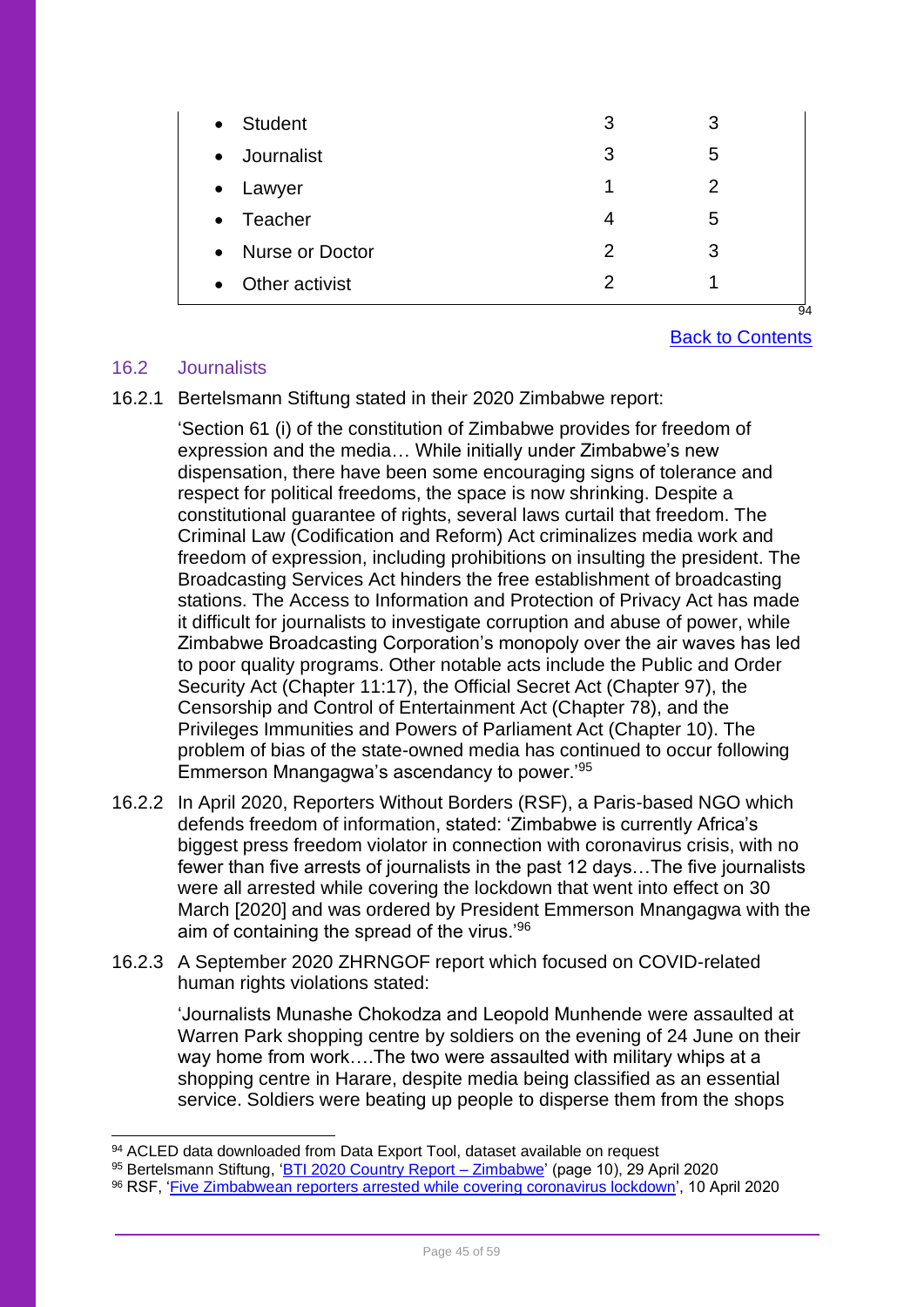when the two journalists were stopped and asked why they were not respecting lockdown restrictions. They told the soldiers they were coming from work, produced their press cards but the soldier [sic] would have none of it. $97$ 

16.2.4 In a January 2021 publication covering the events of 2020, HRW reported:

'On the eve of the July 30, anti-corruption protests, security forces raided the Bulawayo home of Mduduzi Mathuthu. Mathuthuisa prominent journalist and editor of the online newspaper Zimlive. Failing to find him, they arrested his family members, including his nephew, Tawanda Muchehiwa. The security agents allegedly tortured Muchehiwa. The torture resulted in serious injuries, including extensive bruises and an acute kidney injury.

'On September 18, Zimbabwe National Students Union (ZINASU) leader Takudzwa Ngadziore was attacked, assaulted, and abducted by unidentified men while addressing a press conference to protest the torture of Muchehiwa. He was later arrested by police on charges of inciting public violence.'<sup>98</sup>

16.2.5 In a March 2021 report covering the events of 2020, Freedom House stated:

'Journalists continued to face detention and arrest throughout the year. In May 2020, two journalists were arrested for violating COVID-19 lockdown measures when they tried to interview MDC members who alleged abuse at the hands of the authorities, even though journalists were considered essential workers. The two were bailed later that month. In late June, a freelance journalist working with Voice of America was reportedly charged with undermining the president's authority and was released pending a trial, though police denied he was a suspect.'<sup>99</sup>

16.2.6 In June 2021, the Zimbabwean arm of the Media Institute of Southern Africa (MISA) published its annual report (covering the events of 2020) and stated:

'Following the declaration of Zimbabwe's COVID-19 Regulations on 30 March 2020, the country witnessed an upsurge in the number of journalists that were harrassed, intimidated, assaulted and detained by members of the police and the army while covering their lawful professional duties.

'Violations involving 52 media workers that include journalists, vendors and media students, were recorded during the year under review.'<sup>100</sup>

16.2.7 And:

'In a positive development, a panel comprising journalists, media lecturers and representatives of civic society, noted that while relations between the media and government had relatively improved, more still needs to be done to foster media freedom and the enjoyment of freedom of expression rights.

- 98 Human Rights Watch, ['World report 2021: Zimbabwe',](https://www.hrw.org/world-report/2021/country-chapters/zimbabwe) 13 January 2021
- <sup>99</sup> Freedom House, '<u>Freedom in the world 2021: Zimbabwe</u>' (section D), March 2021

<sup>&</sup>lt;sup>97</sup> ZHRNGOF, '<u>180 days of what?</u>' (page 104), September 2020

<sup>100</sup> MISA Zimbabwe, ['State of the media 2020 report'](https://data.misa.org/en/entity/dgfc1wcg8f?page=1) (page 10), June 2021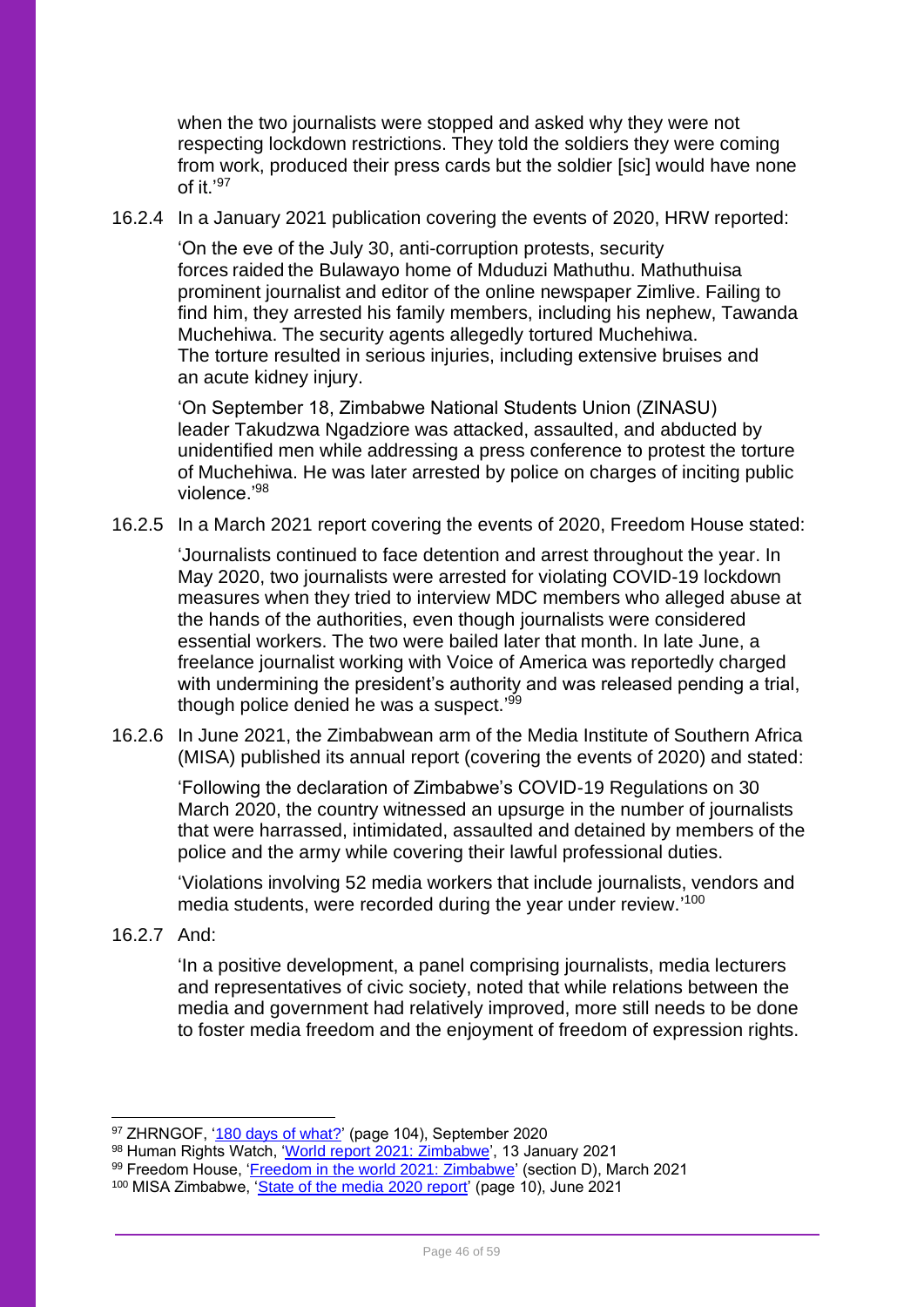'The panelists who met in January 2020… noted that the current Minister of Information, Publicity and Broadcasting Services, Monica Mutsvangwa, is "proactive" in engaging with journalists…

'In a summary of their findings [covering the period November 2015 to January 2020]… the panelists said in some instances, the Minister had intervened to prevent "threatened" arrests of journalists conducting their lawful professional duties.

'It was noted that the ongoing engagements between the media and government was a positive departure from the animosity and suspicion that existed in the past.'<sup>101</sup>

### 16.2.8 In its February 2021 monthly report, Zimbabwe Peace Project stated:

'ZRP officers also arrested Kumbirai Mafunda, a freelance journalist inside Harare Magistrates Court, where he was covering the appearance in court of [activist] Haruzivishe. Earlier in the month, police in Machipisa, Highfields, Harare, had briefly detained NewsDay journalist Simbarashe Sithole.'<sup>102</sup>

### 16.2.9 RSF, in an undated entry on its Zimbabwe country page, observed:

'Installed as president in November 2017 and then elected to the position in July 2018, Emmerson Mnangagwa, Robert Mugabe's former vice-president, pledged to reinforce the pillars of democracy including the media, which were harassed and gagged for 37 years under his dictatorial predecessor. However, Mnangagwa was notorious for suppressing dissent when he was national security minister and his first steps with regard to press freedom have been marked more by promises than anything like the concrete progress for which that journalists had hoped. Access to information has improved and self-censorship has declined, but journalists are still often attacked or arrested. The blocking of social media at the start of 2019, when major protests against a fuel price hike were being organised, shows that the regime has not renounced the use of cyber-censorship to prevent information from circulating. Hopes of journalistic renewal were further dampened in 2020 when Zimbabwe positioned itself between Nigeria and Uganda on the podium of Africa's most repressive countries with regard to the coverage of the coronavirus crisis. After helping to expose a case of overbilling for medical supplies to combat the pandemic, investigative reporter Hopewell Chin'ono spent most of the second half of the year in prison. His arbitrary detention was a glaring symbol of the government's failure to turn the page on the years-long predatory behaviour towards press freedom. The security apparatus has not yet lost the habit of harassing journalists and acts of intimidation, verbal attacks and confiscation of equipment are all still standard practice. The end of the broadcast monopoly long held by the state radio and TV broadcaster ZBC began to seem illusory when licences were granted to TV channels and community radio stations linked to military officers and the ruling party. Extremely harsh media laws are still in effect and, when new laws have been adopted, their provisions are just as draconian as those they replaced. Journalists are worried about a cyber-crime bill that is being drafted because it would allow the security

<sup>101</sup> MISA Zimbabwe, ['State of the media 2020 report'](https://data.misa.org/en/entity/dgfc1wcg8f?page=1) (page 8), June 2021

<sup>102</sup> ZPP, ['Monthly monitoring report'](https://data.zimpeaceproject.com/en/entity/8u0yiuiasg5?page=1), February 2021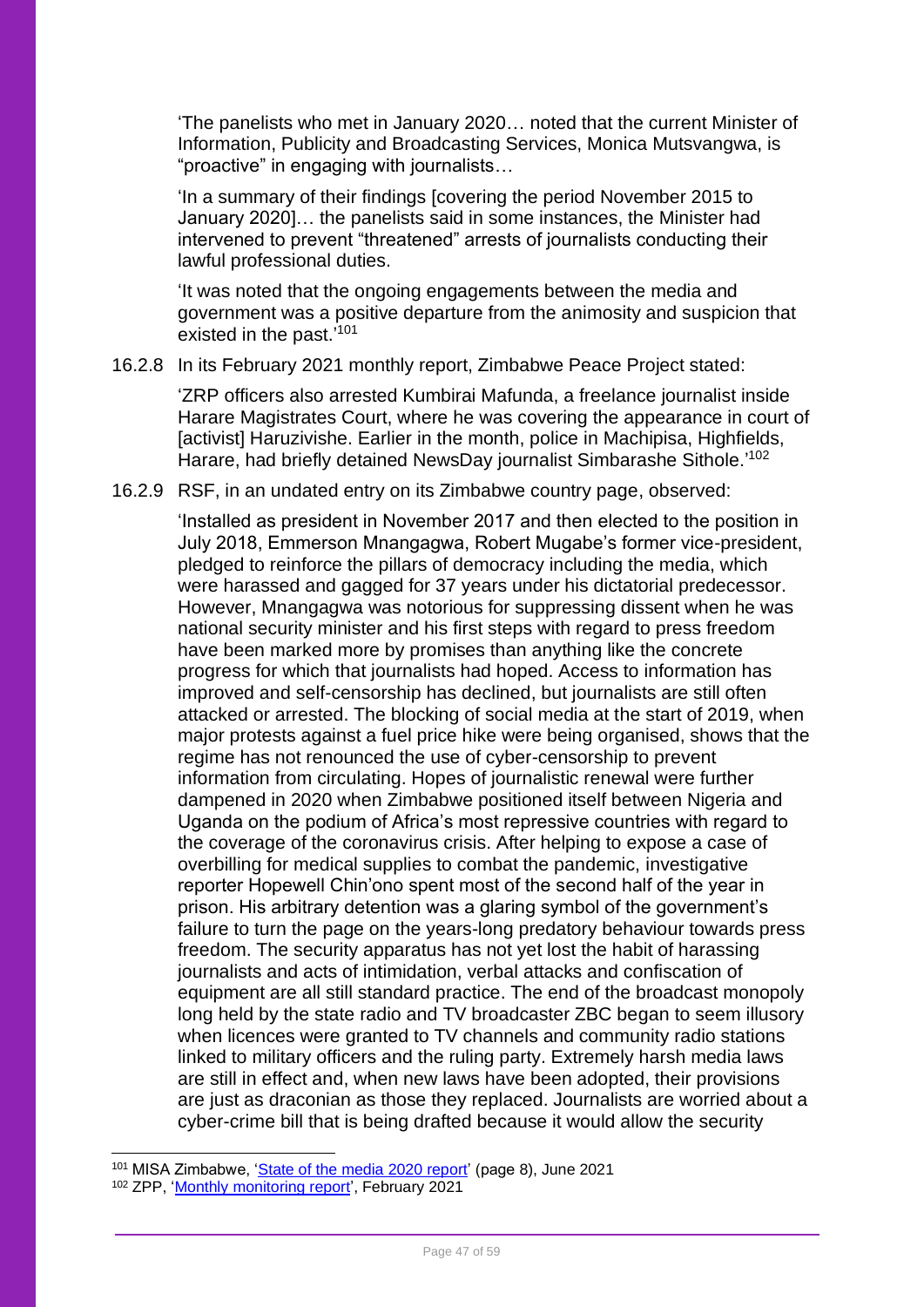apparatus to legally spy on private conversations. The army chief's reference to social media as a "threat to national security" has reinforced their fears.'<sup>103</sup>

16.2.10 The RSF website also noted that Zimbabwe is ranked 130th out of 180 countries in its 2021 World Press Freedom Index. However it also reported that no journalists, citizen journalists or media assistants had been killed or imprisoned in 2021.<sup>104 105</sup>

[Back to Contents](#page-2-0)

### <span id="page-47-0"></span>16.3 Civil society activists

### 16.3.1 In December 2019, DFAT reported:

'Unconfirmed statements by government officials put the number of [civil society organisations] CSOs operating in Zimbabwe at over 20,000. CSOs conduct activities on a wide range of social, cultural, political, and economic issues. A number of domestic and international NGOs investigate and publish their findings on human rights cases... Security authorities reportedly remain suspicious of the motivations of CSOs and see their activities as a threat to national stability, particularly in the wake of the January 2019 fuel protests. Following these protests, authorities charged an unprecedented 22 people (including prominent CSO leaders and activists) with subverting a constitutional government, which carries a penalty of up to 20 years' imprisonment. At least 10 individuals face treason charges, for which the death penalty is applicable… After the aborted August 2019 protests in Harare, authorities reportedly arrested 128 activists in Harare and an undisclosed number nationwide.' 106

- 16.3.2 In a March 2021 report covering the events of 2020, Freedom House stated: 'NGOs face restrictions under laws including the CLCRA and the Private Voluntary Organisations Act, despite rights laid out for them in the constitution. NGO leaders and members faced detentions, abductions, and continued scrutiny in 2020.'<sup>107</sup>
- 16.3.3 Online news site Bloomberg reported on 4 August 2020:

'Protests against economic turmoil, arrests and human-rights abuses in Zimbabwe have moved online with a hashtag that's plays on the #BlackLivesMatter movement. The #ZimbabweanLivesMatter tag started after security forces blocked a street demonstration last week… President Emmerson Mnangagwa labeled [sic] the planned street protests an "insurrection" meant to topple his administration. In a televised speech on Tuesday, he said "dark forces" within and outside the country were undermining economic recovery. "The bad apples that have attempted to divide our people and to weaken our systems will be flushed out," he said.'108

16.3.4 In its February 2021 monthly report, Zimbabwe Peace Project stated:

<sup>&</sup>lt;sup>103</sup> RSF, ['Zimbabwe',](https://rsf.org/en/zimbabwe) no date

<sup>&</sup>lt;sup>104</sup> RSF, '<u>Zimbabwe</u>', no date

<sup>&</sup>lt;sup>105</sup> RSF, '*Violations of press freedom barometer'*, no date

<sup>&</sup>lt;sup>106</sup> DFAT, ['Country Information Report: Zimbabwe'](https://www.dfat.gov.au/sites/default/files/country-information-report-zimbabwe.pdf) (page 29-30), 19 December 2019

<sup>&</sup>lt;sup>107</sup> Freedom House, ['Freedom in the world 2021: Zimbabwe'](https://freedomhouse.org/country/zimbabwe/freedom-world/2021) (section E), March 2021

<sup>108</sup> Bloomberg, ['Zimbabwe Protesters Draw Inspiration From Black Lives Matter',](https://www.bloomberg.com/news/articles/2020-08-04/zimbabwe-protesters-draw-inspiration-from-blacklivesmatter?sref=4YPf4uFp) 4 August 2020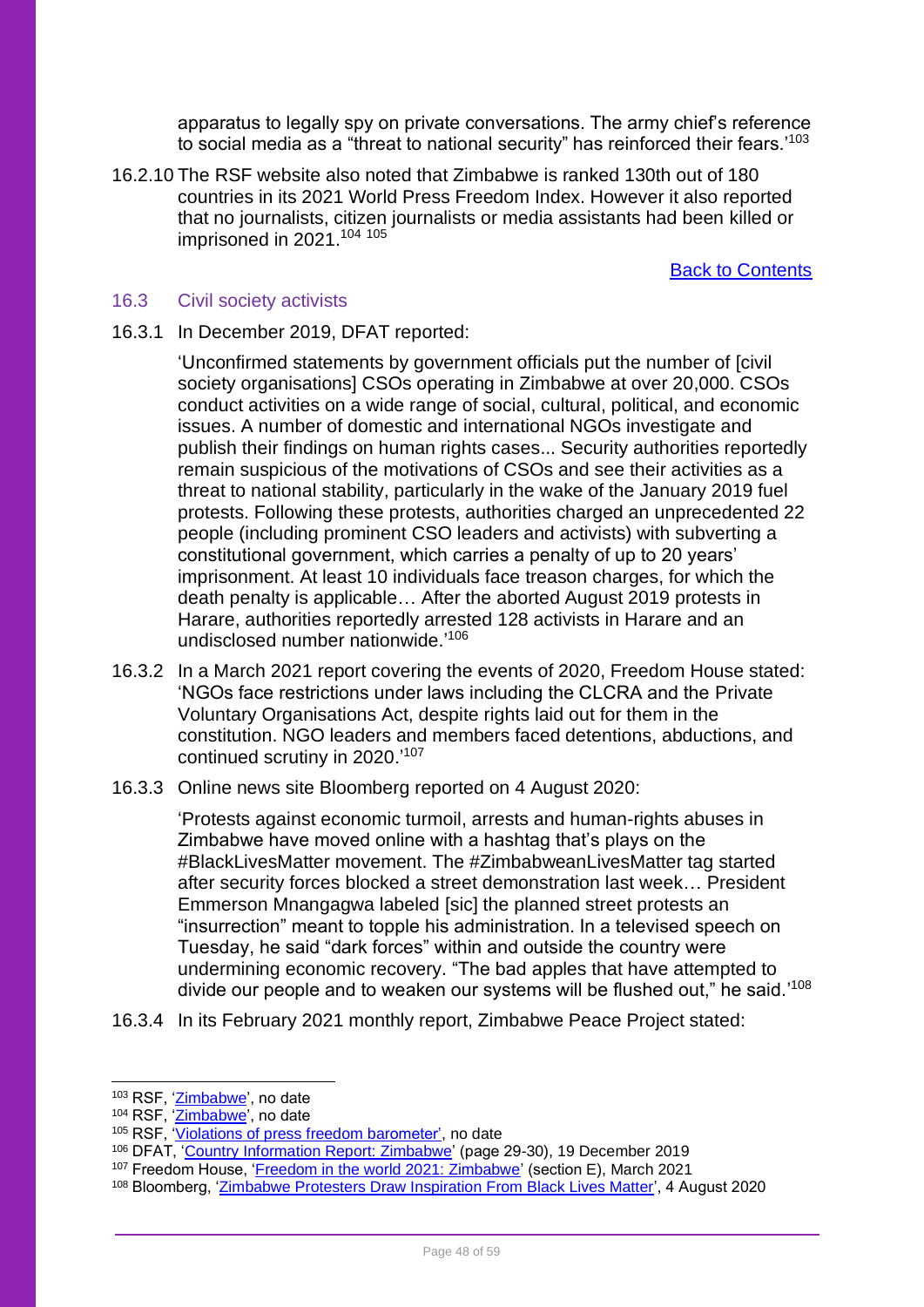'Zimbabwean authorities on Friday 26 February 2021 arrested student leaders, juveniles and a journalist in a fresh crackdown on human rights defenders. First to be arrested by ZRP officers, were three students namely Richard Paradzayi, Paidamoyo Masaraure and Liam Kanengoni, who were apprehended at Harare Magistrates Court on allegations of unnecessary movement. Paradzayi, Masaraure and Kanengoni were detained at Harare Central Police Station<sup>'109</sup>

- 16.3.5 In its March 2021 monthly report, Zimbabwe Peace Project stated: 'Opposition and pro-democracy campaigner, Makomborero Haruzivishe was arrested on 18 February 2021. Haruzivishe was arrested at gunpoint by state security agents who allegedly threatened to shoot him.'<sup>110</sup>
- 16.3.6 Online news site Voice of America reported in April 2021:

'Zimbabwe's main opposition party says the government is again cracking down on critics with a prison sentence given to 28-yearold Makomborero Haruzivishe… His arrest after months on the run, follows an accusation that he incited violence in a protest demanding the government provide more support to poor Zimbabweans…Zimbabwe's government says the conviction of Haruzivishe — who has taken part in many anti-government protests — was legitimate and legal.<sup>'111</sup>

16.3.7 On 27 June 2021, online news site Mail & Guardian reported:

'The community of Dinde in northern Zimbabwe is increasing its lobbying efforts to halt a coal mining project on ancestral land that is being explored by Chinese company Beifa investments. More than 100 civil society organisations have reaffirmed their support for the Dinde community following the court appearance of Dinde Residents Association vicechairperson Never Tshuma last week.

'Tshuma appeared at the Hwange magistrate's court on 17 June for "inciting public violence" while protesting against the proposed coal project in April.'<sup>112</sup>

16.3.8 In an address to ZANU-PF members on 14 July 2021, reported by the government-owned Herald news site, President Mnangagwa said:

'As the election season unfolds, we are observing a notable number of NGOs diverting from their operational mandates to delve into political matters, that amounts to interference in the internal affairs of our sovereign country.

'My Government will not brook any such disregard for our laws and will proceed to de-register all organisations found in the wrong.'<sup>113</sup>

[Back to Contents](#page-2-0)

111 Voice of America, 'Zimbabwe [Court Jails Opposition Activist...',](https://www.voanews.com/africa/zimbabwe-court-jails-opposition-activist-blowing-whistle-during-protest) 7 April 2021

<sup>109</sup> ZPP, ['Monthly monitoring report'](https://data.zimpeaceproject.com/en/entity/8u0yiuiasg5?page=1), February 2021

<sup>110</sup> ZPP, ['Monthly monitoring report'](https://data.zimpeaceproject.com/en/entity/gghdtbe0tbs?page=7), March 2021

<sup>112</sup> Mail & Guardian, ['Zimbabweans protest coal mine',](https://mg.co.za/environment/2021-06-27-zimbabweans-protest-coal-mine/) 27 June 2021

<sup>113</sup> The Herald, ['Clock ticks for rogue NGOs',](https://www.herald.co.zw/clock-ticks-for-rogue-ngos/) 15 July 2021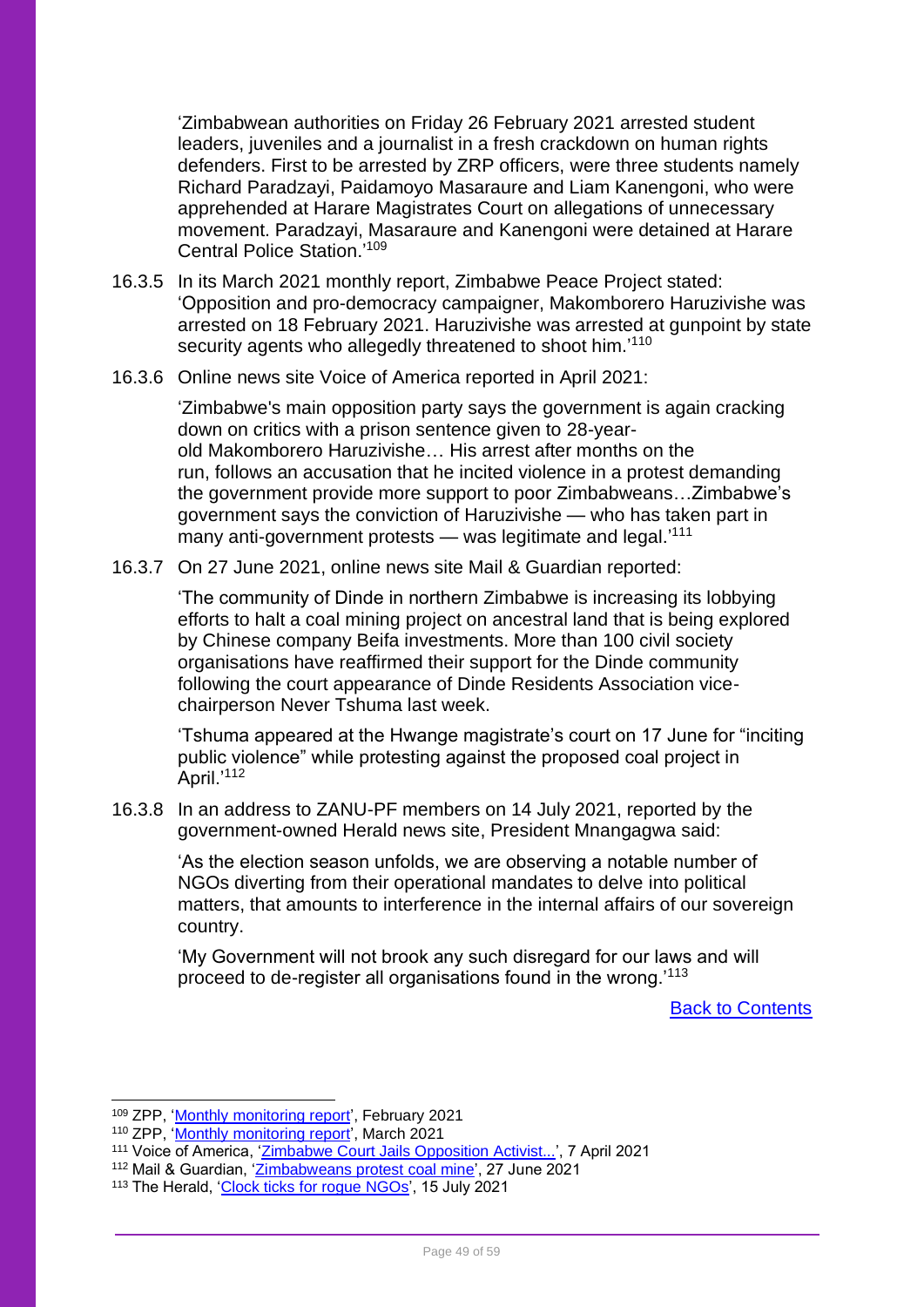### <span id="page-49-0"></span>16.4 Health professionals and teachers

### 16.4.1 In December 2019, DFAT reported:

'On the night of 14 September 2019, Dr Peter Magombeyi, the head of the Zimbabwe Hospital Doctors Association disappeared from his home. Dr Magombeyi subsequently reappeared on 20 September, after the government issued a statement of concern for his apparent abduction. Dr Magombeyi required ongoing hospitalisation after his return, with friends and colleagues alleging he had been poisoned during his abduction. Dr Magombeyi's involvement in the ongoing industrial action by doctors and nurses through 2018-19… led to widespread allegations that his abduction was state-orchestrated.

'The full facts of the recent abductions remain unclear, including the identity of the perpetrators. While the government's statement of concern in relation to Dr Magombeyi is a positive development, the government has yet to fully demonstrate its commitment to apprehending and prosecuting those responsible for the abductions, or to preventing any further incidents.'<sup>114</sup>

16.4.2 In February 2020, Newsday reported:

'Six parents and teachers in Mutoko were arrested on Thursday after staging a protest against the deterioration of standards in the education sector, before handing a copy of their grievances to government.

'The protest, which occurred at Mutoko Centre, shocked many as it was one of the few to be held within a Zanu PF stronghold.

'Some of those arrested were members of the Amalgamated Rural Teachers Union of Zimbabwe.'<sup>115</sup>

- 16.4.3 A September 2020 ZHRNGOF report which focused on COVID-related human rights violations stated: 'Not less than 35 nurses were arrested by State security agents for taking part in a strike over poor salaries and for demanding COVID-19 allowances during the lockdown. The disgruntled nurses were, however, released without charge following the intervention of the hospital leadership. The striking nurses were rounded up at Mutare General Hospital on June 19 [2020] and taken to Mutare Central Police Station<sup>'116</sup>
- 16.4.4 And: 'A 33-year-old teacher was severely tortured by police from Senga Police Station who stormed his house while he was conducting private lessons for exam class students on July 28 [2020].'<sup>117</sup>
- 16.4.5 In December 2020, Bulawayo News 24 reported:

'A Masvingo magistrate has acquitted Amalgamated Rural Teachers Union of Zimbabwe (ARTUZ) president Obert Masaraure of violence charges but convicted the union's provincial gender and welfare secretary Sheilla Chirisamhuru of a similar crime.

<sup>&</sup>lt;sup>114</sup> DFAT, ['Country Information Report: Zimbabwe'](https://www.dfat.gov.au/sites/default/files/country-information-report-zimbabwe.pdf) (page 44), 19 December 2019

<sup>&</sup>lt;sup>115</sup> Newsday, '*Mutoko protests: 6 teachers, parents nabbed'*, 22 Feb 2020

<sup>&</sup>lt;sup>116</sup> ZHRNGOF, ['180 days of what?'](http://kubatana.net/wp-content/uploads/2020/10/180-Days-of-What-lr.pdf) (page 135), September 2020

<sup>&</sup>lt;sup>117</sup> ZHRNGOF, ['180 days of what?'](http://kubatana.net/wp-content/uploads/2020/10/180-Days-of-What-lr.pdf) (page 145), September 2020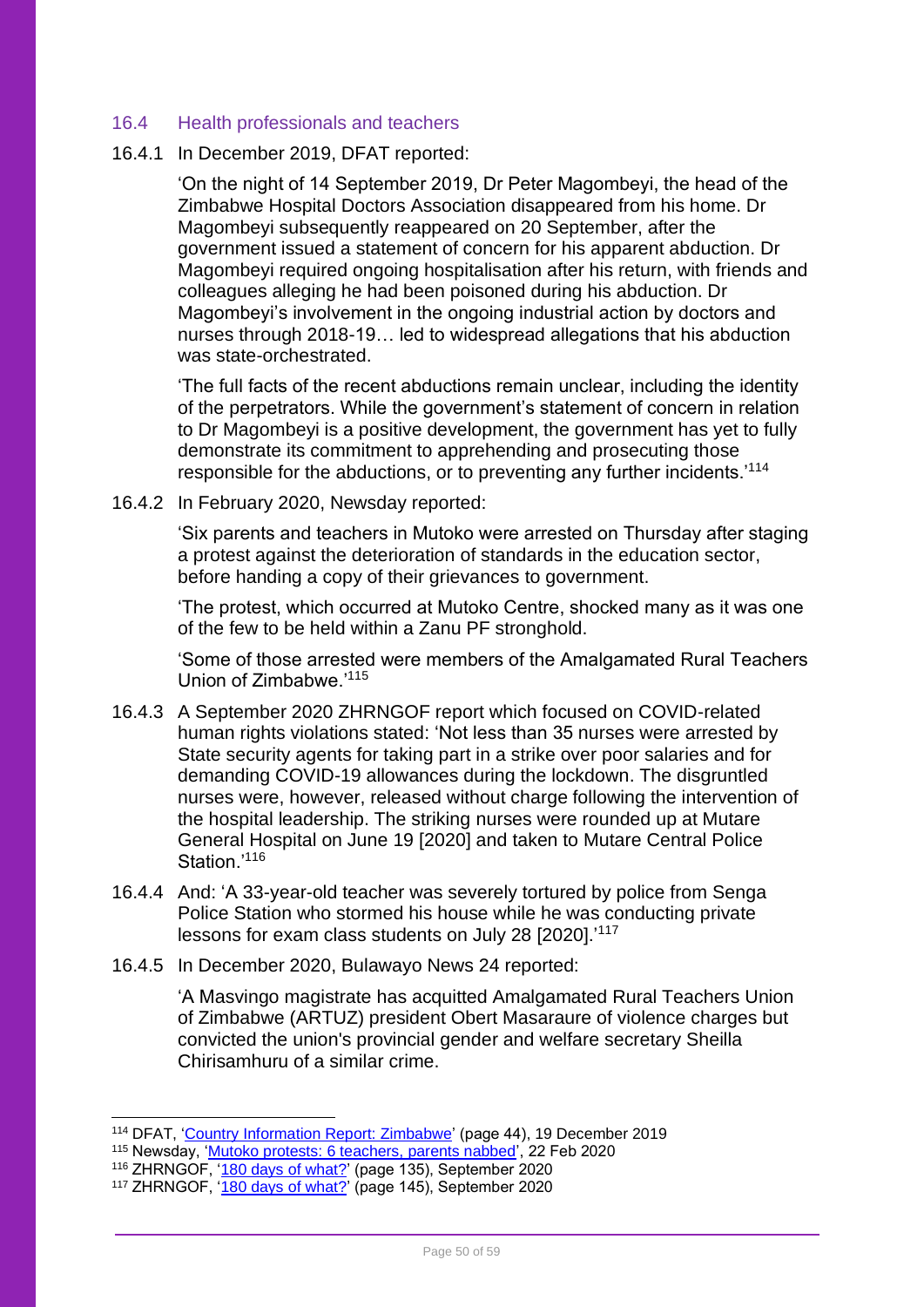'The two were arrested in June for participating in a demonstration demanding salaries in United States dollars at the Masvingo district education offices.

'They were facing charges of "participating in a gathering with the intent to cause public violence, breaches of peace or bigotry."

'Chisirimhuru was arrested at the launch of the nationwide salary protests on June 22 this year while Masaraure handed himself over at Harare Central Police Station and was whisked to Masvingo by detectives on June 26, where he spent the night in cells.<sup>'118</sup>

[Back to Contents](#page-2-0)

118 Bulawayo News 24, ['Magistrate acquits ARTUZ leader, convicts another',](https://bulawayo24.com/index-id-news-sc-local-byo-196491.html) 19 Dec 2020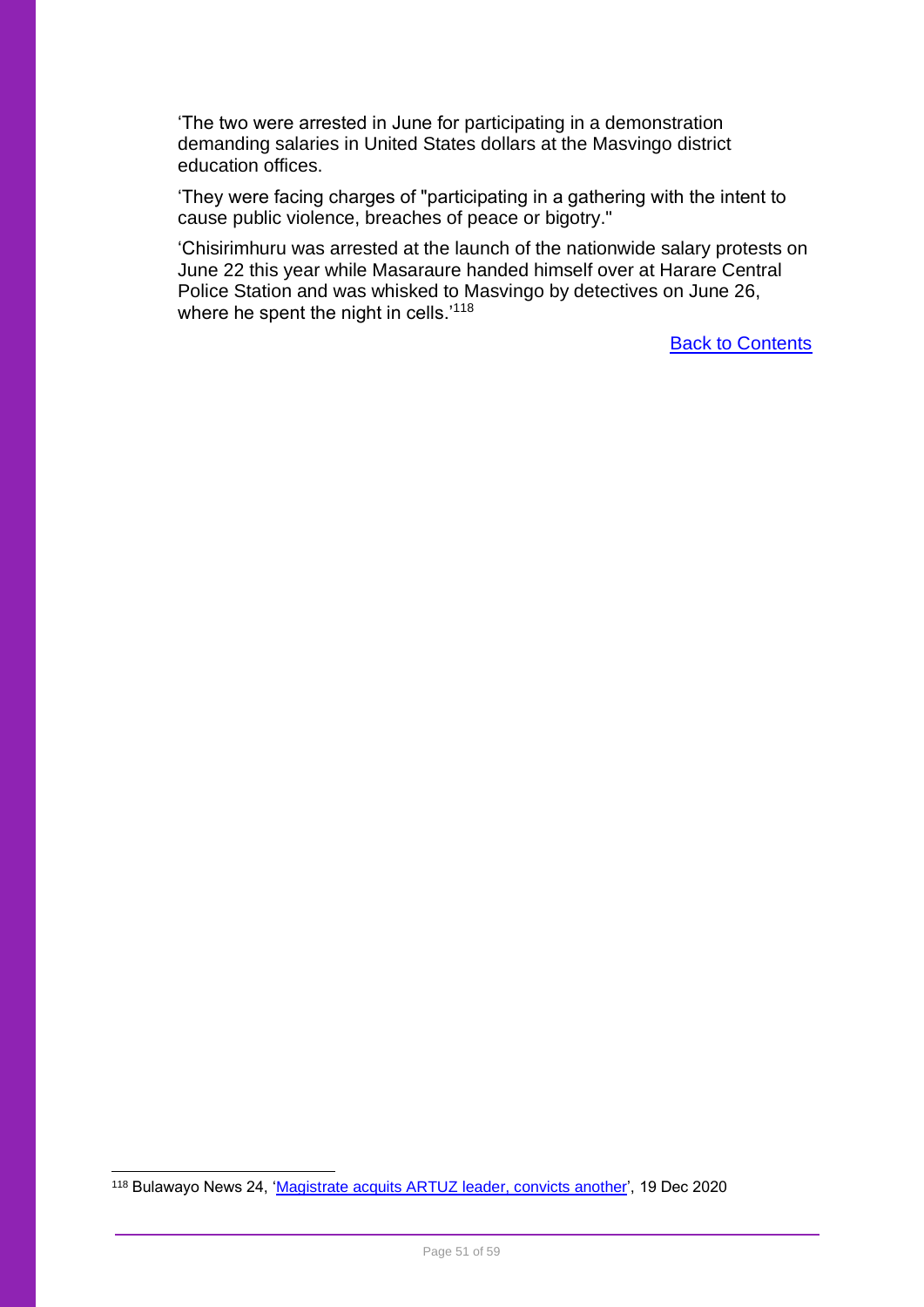## <span id="page-51-0"></span>Terms of Reference

A 'Terms of Reference' (ToR) is a broad outline of what the CPIN seeks to cover. They form the basis for the [country information section.](#page-13-0) The Home Office's Country Policy and Information Team uses some standardised ToRs, depending on the subject, and these are then adapted depending on the country concerned.

For this particular CPIN, the following topics were identified prior to drafting as relevant and on which research was undertaken:

- Political overview
	- o Recent history including election results
	- o State agents and proxies
	- o Political opposition groups, including infighting within the MDC
	- o Non-political opposition groups
- Update to human rights violations since the previous CPIN (February 2019)
	- o Human rights violations by type, target, location, victim and perpetrator
	- o Impact of COVID-19
- Review of trends in human rights violations in the period between extant Country Guidance and present

[Back to Contents](#page-2-0)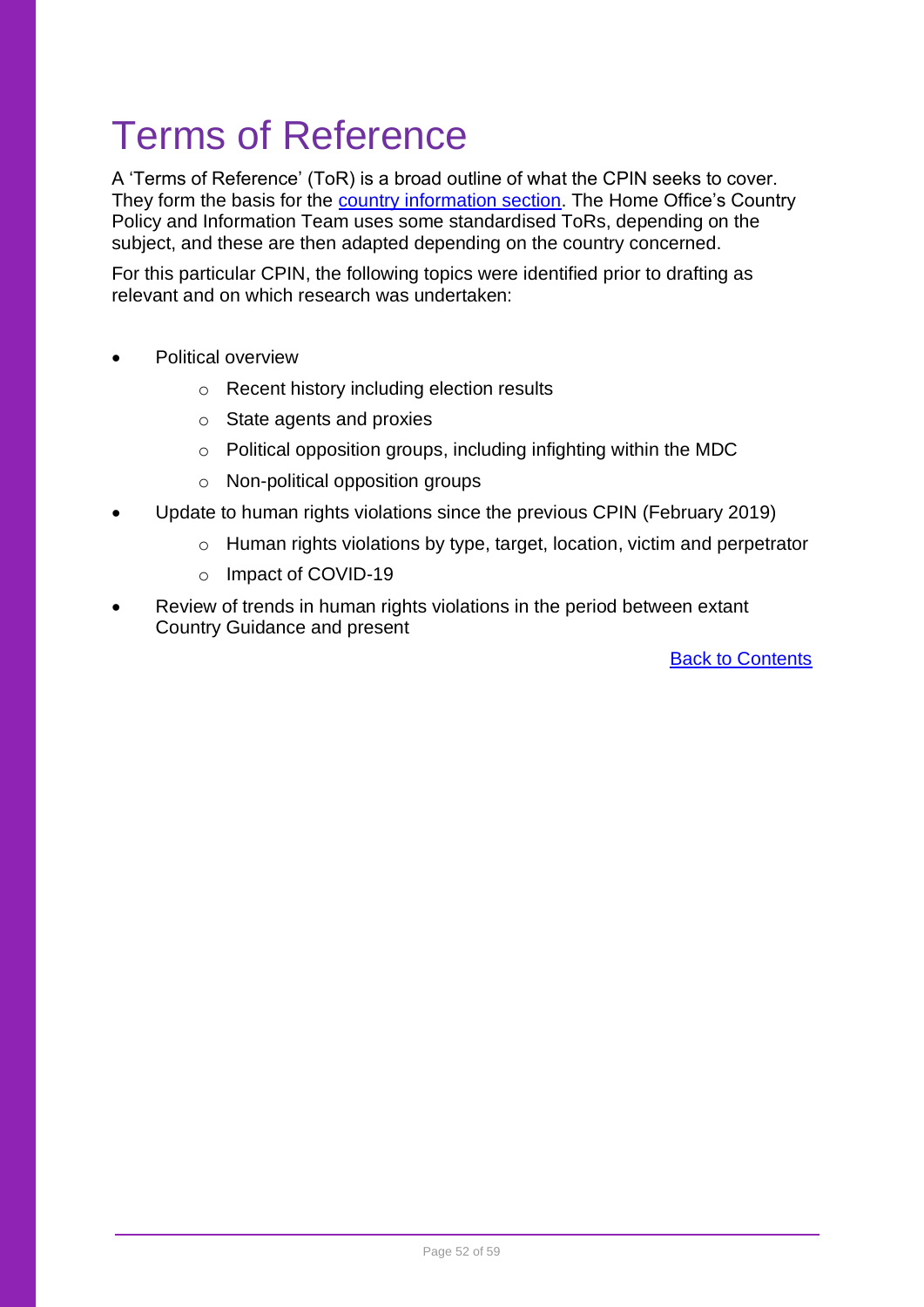# <span id="page-52-0"></span>**Bibliography**

### <span id="page-52-1"></span>**Sources cited**

The Africa Report,

['About us',](https://www.theafricareport.com/about-us/) no date. Last accessed 11 August 2021

['Zimbabwe: Will a divided MDC opposition keep the country safe from a one](https://www.theafricareport.com/57513/zimbabwe-will-a-divided-mdc-opposition-keep-the-country-safe-from-a-one-party-state/)[party state?'](https://www.theafricareport.com/57513/zimbabwe-will-a-divided-mdc-opposition-keep-the-country-safe-from-a-one-party-state/), 7 January 2021. Last accessed 11 February 2021

Afrobarometer, ['Country direction and economic situation, government performance,](https://afrobarometer.org/media-briefings/findings-afrobarometer-round-8-survey-zimbabwe)  [COVID-19, popular trust and political party affiliation and voting intentions: Findings](https://afrobarometer.org/media-briefings/findings-afrobarometer-round-8-survey-zimbabwe)  [from Afrobarometer Round 8 survey in Zimbabwe'](https://afrobarometer.org/media-briefings/findings-afrobarometer-round-8-survey-zimbabwe), 17 June 2021. Last accessed 13 September 2021

Armed Conflict Location and Event Data Project (ACLED),

['ACLED methodology'](https://acleddata.com/acleddatanew/wp-content/uploads/dlm_uploads/2019/04/Methodology-Overview_FINAL.pdf), no date. Last accessed 21 June 2021

['Definitions of political violence and protest'](https://acleddata.com/acleddatanew/wp-content/uploads/dlm_uploads/2019/04/ACLED-Event-Definitions_Final.pdf), no date. Last accessed 8 September 2021

['Codebook'](https://acleddata.com/acleddatanew/wp-content/uploads/dlm_uploads/2019/01/ACLED_Codebook_2019FINAL.docx.pdf), no date. Last accessed 11 February 2021

[Dashboard](https://acleddata.com/dashboard/#/dashboard/D01C53462E5833E91EE2B5B6A86F939D) (Zimbabwe, Violence against civilians, January 2017 to January 2021)

['Data Export Tool'](https://acleddata.com/data-export-tool/), [search terms Zimbabwe and MDC]. Last accessed 10 Feb 2021

['FAQs: ACLED sourcing methodology'](https://acleddata.com/acleddatanew/wp-content/uploads/dlm_uploads/2020/02/FAQs_ACLED-Sourcing-Methodology.pdf), no date. Last accessed 21 June 2021

Australian Government, Department of Foreign Affairs and Trade (DFAT), ['Country](https://www.dfat.gov.au/sites/default/files/country-information-report-zimbabwe.pdf)  [Information Report: Zimbabwe'](https://www.dfat.gov.au/sites/default/files/country-information-report-zimbabwe.pdf), 19 December 2019. Last accessed 11 February 2021

Bloomberg, ['Zimbabwe Protesters Draw Inspiration From Black Lives Matter'](https://www.bloomberg.com/news/articles/2020-08-04/zimbabwe-protesters-draw-inspiration-from-blacklivesmatter?sref=4YPf4uFp), 4 August 2020. Last accessed 6 May 2021

BBC, ['Coronavirus: Zimbabwe arrests 100,000 for 'violations' of measures'](https://www.bbc.co.uk/news/world-africa-53462259), 19 July 2020. Last accessed 6 May 2021

BBC Monitoring,

'Movement for Democratic Change Alliance', subscription only (copy available on request), 9 April 2021. Last accessed 26 April 2021

'ZANU-PF', subscription only (copy available on request), 26 March 2021. Last accessed 6 May 2021

Bertelsmann Stiftung, ['BTI 2020 Country Report –](https://www.bti-project.org/content/en/downloads/reports/country_report_2020_ZWE.pdf) Zimbabwe' (page 10), 29 April 2020. Last accessed 6 May 2021

Bulawayo News 24,

['Magistrate acquits ARTUZ leader, convicts another'](https://bulawayo24.com/index-id-news-sc-local-byo-196491.html), 19 December 2020. Last accessed 5 August 2021

['Police block Zanu-PF youth demo, 20 arrested'](https://bulawayo24.com/index-id-news-sc-national-byo-204558.html), 3 June 2021. Last accessed 10 August 2021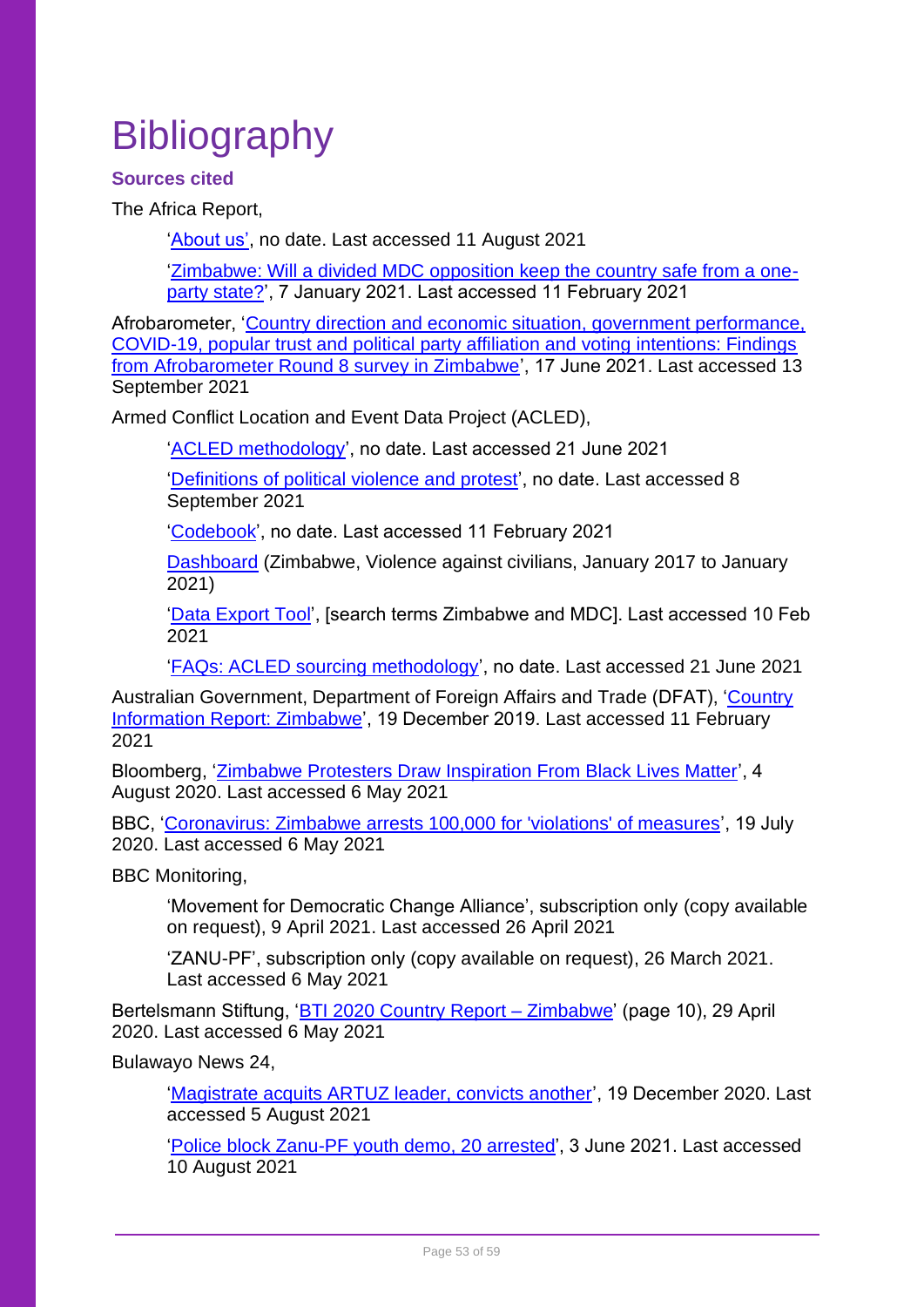Commonwealth Observer Group, 'Zimbabwe harmonised [elections: 30 July 2018'](https://thecommonwealth.org/sites/default/files/inline/Zimbabwe%202018%20COG%20Report%20-%20Final.pdf), 2 August 2018. Last accessed 11 February 2021

Freedom House, ['Freedom in the world 2021: Zimbabwe'](https://freedomhouse.org/country/zimbabwe/freedom-world/2021), March 2021. Last accessed 26 April 2021

The Herald,

['Clock ticks for rogue NGOs'](https://www.herald.co.zw/clock-ticks-for-rogue-ngos/), 15 July 2021. Last accessed 9 September 2021

['Mamombe in bid to delay trial again'](https://www.herald.co.zw/mamombe-in-bid-to-delay-trial-again/), 13 July 2021. Last accessed 11 August 2021

Human Rights Watch, ['World report 2021: Zimbabwe'](https://www.hrw.org/world-report/2021/country-chapters/zimbabwe), 13 January 2021. Last accessed 11 February 2021

Immigration and Refugee Board of Canada (IRBC), ['Zimbabwe: Movement for](https://irb-cisr.gc.ca/en/country-information/rir/Pages/index.aspx?doc=457808)  [Democratic Change \(MDC\), including political status, organizational structure,](https://irb-cisr.gc.ca/en/country-information/rir/Pages/index.aspx?doc=457808)  [leadership, activities, relationship with other political parties, and membership cards;](https://irb-cisr.gc.ca/en/country-information/rir/Pages/index.aspx?doc=457808)  [treatment of MDC members by authorities'](https://irb-cisr.gc.ca/en/country-information/rir/Pages/index.aspx?doc=457808), 11 June 2019. Last accessed 11 February 2021

International Crisis Group (ICG),

['How South Africa can nudge Zimbabwe toward stability',](https://www.crisisgroup.org/africa/southern-africa/zimbabwe/b164-how-south-africa-can-nudge-zimbabwe-toward-stability) 17 December 2020. Last accessed 17 February 2021

['Zimbabwe'](https://www.crisisgroup.org/crisiswatch/february-alerts-and-january-trends-2021#zimbabwe), January 2021. Last accessed 11 February 2021

Mail & Guardian, ['Zimbabweans protest coal mine'](https://mg.co.za/environment/2021-06-27-zimbabweans-protest-coal-mine/), 27 June 2021. Last accessed 10 August 2021

Media Institute of Southern Africa (MISA) Zimbabwe, ['State of the media 2020](https://data.misa.org/en/entity/dgfc1wcg8f?page=1)  [report'](https://data.misa.org/en/entity/dgfc1wcg8f?page=1), 21 June 2021. Last accessed 5 August 2021

Movement for Democratic Change (MDC) Alliance, ['Home page,](https://www.mdcallianceparty.org/)' no date. Last accessed 11 February 2021

Newsday, ['Mutoko protests: 6 teachers, parents nabbed'](https://www.newsday.co.zw/2020/02/mutoko-protests-6-teachers-parents-nabbed/), 22 February 2020. Last accessed 5 August 2021

New Zimbabwe,

['MDC Alliance Councillor Arrested For Snubbing Chief In Development](https://www.newzimbabwe.com/mdc-alliance-councillor-arrested-for-snubbing-chief-in-development-projects/)  [Projects'](https://www.newzimbabwe.com/mdc-alliance-councillor-arrested-for-snubbing-chief-in-development-projects/), 2 August 2021. Last accessed 10 August 2021

['NPA Declines To Prosecute MDC Alliance Councillor'](https://www.newzimbabwe.com/npa-declines-to-prosecute-mdc-alliance-councillor/), 7 August 2021. Last accessed 10 August 2021

Reporters Without Borders (RSF),

['Five Zimbabwean reporters arrested while covering coronavirus lockdown'](https://rsf.org/en/news/five-zimbabwean-reporters-arrested-while-covering-coronavirus-lockdown), 10 April 2020. Last accessed 26 April 2021

['Violations of press freedom barometer',](https://rsf.org/en/barometer?year=2021&type_id=236#list-barometre) no date. Last accessed 11 August 2021

['Zimbabwe'](https://rsf.org/en/zimbabwe), no date. Last accessed 11 August 2021

UK Foreign, Commonwealth and Development Office (FCDO),

['Corporate report: Zimbabwe -](https://www.gov.uk/government/publications/zimbabwe-country-of-concern/zimbabwe-country-of-concern#access-to-justice-and-the-rule-of-law) Country of Concern', 21 January 2015. Last accessed 4 May 2021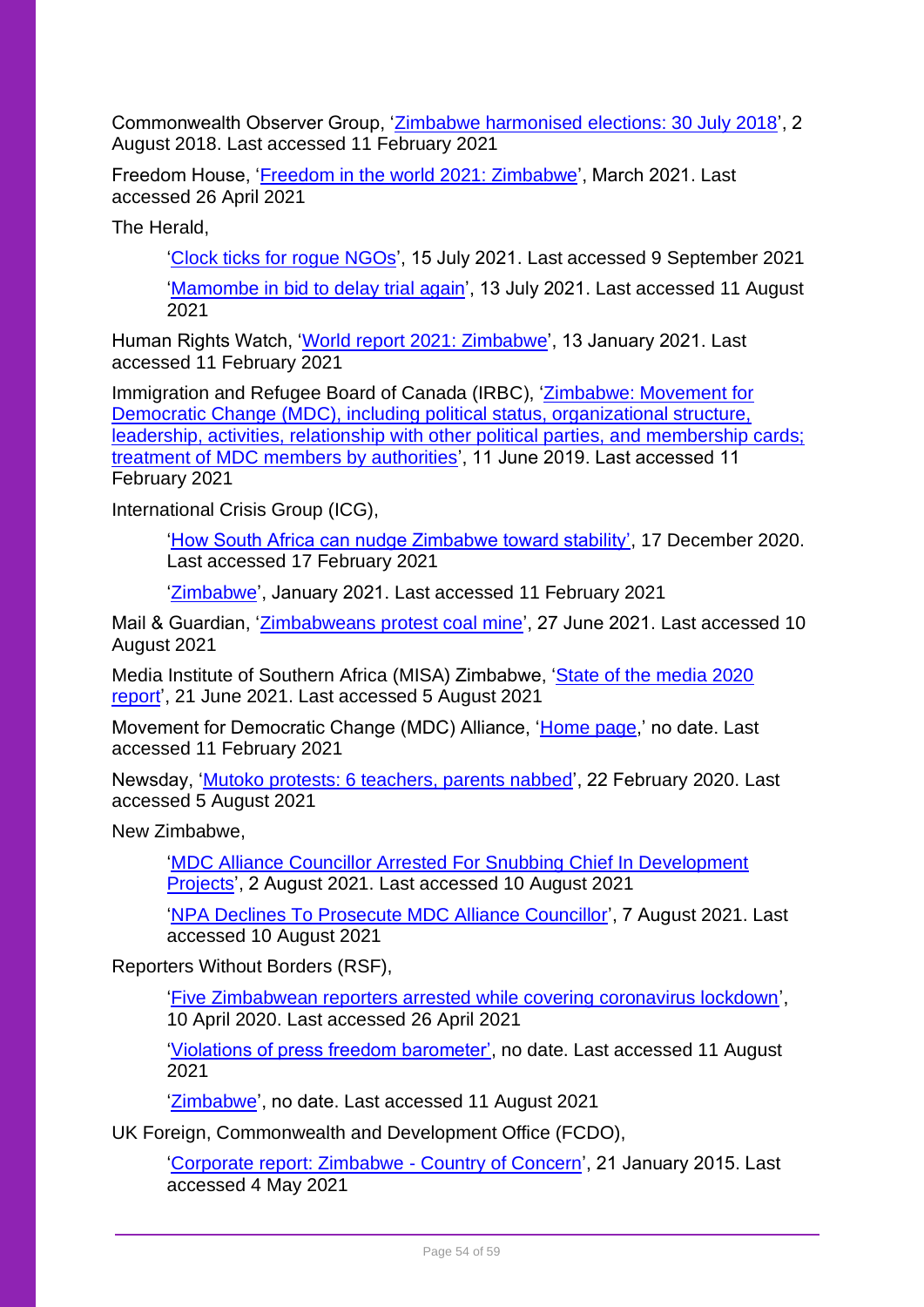['Human rights & democracy. The 2020 FCDO report](https://assets.publishing.service.gov.uk/government/uploads/system/uploads/attachment_data/file/999607/Human_Rights_and_Democracy_the_2020_Foreign__Commonwealth___Development_Office_report.pdf)', July 2021. Last accessed 5 August 2021

UK Home Office,

['Zimbabwe COI report'](https://www.ecoi.net/en/file/local/1164902/1226_1303900727_report-03-11.pdf), 25 March 2011. Last accessed 18 February 2021

['Zimbabwe COI Report'](https://www.ecoi.net/en/file/local/1177804/90_1342423801_ukba-2012-07-13-zimbabwe-coi-report.pdf), 13 July 2012. Last accessed 4 May 2021

UN Office of the High Commissioner for Human Rights (OHCHR), ['Press briefing on](https://www.ohchr.org/en/NewsEvents/Pages/DisplayNews.aspx?NewsID=26121&LangID=E)  [Zimbabwe'](https://www.ohchr.org/en/NewsEvents/Pages/DisplayNews.aspx?NewsID=26121&LangID=E), 24 July 2020. Last accessed 6 May 2021

US Department of State (USSD), ['2020 country reports on human rights practices:](https://www.state.gov/reports/2020-country-reports-on-human-rights-practices/zimbabwe/)  [Zimbabwe'](https://www.state.gov/reports/2020-country-reports-on-human-rights-practices/zimbabwe/), 30 March 2021. Last accessed 6 May 2021

Voice of America, ['Zimbabwe Court Jails Opposition Activist for Blowing Whistle](https://www.voanews.com/africa/zimbabwe-court-jails-opposition-activist-blowing-whistle-during-protest)  [During Protest'](https://www.voanews.com/africa/zimbabwe-court-jails-opposition-activist-blowing-whistle-during-protest), 7 April 2021. Last accessed 6 May 2021

Zimbabwe Electoral Commission, ['2018 harmonised elections results'](https://www.zec.org.zw/pages/election_results2018), no date. Last accessed 11 February 2021

Zimbabwe Human Rights NGO Forum (ZHRNGOF),

['180 days of what?'](http://kubatana.net/wp-content/uploads/2020/10/180-Days-of-What-lr.pdf), September 2020. Last accessed 17 February 2021

['A call to uphold human rights and observe the law during the national lock](http://kubatana.net/2021/01/05/a-call-to-uphold-human-rights-and-observe-the-law-during-the-national-lock-down/)[down'](http://kubatana.net/2021/01/05/a-call-to-uphold-human-rights-and-observe-the-law-during-the-national-lock-down/), 5 January 2021. Last accessed 17 February 2021

['31 July protest monitoring report –](http://kubatana.net/2020/07/31/31-july-protest-monitoring-report-abridged-version/) abridged version', 31 July 2020. Last accessed 17 February 2021

Zimbabwe Human Rights NGO Forum (ZHRNGOF) and Zimbabwe Peace Project (ZPP), ['The Politics of Food: A Contextual Analysis of the Distribution of Food Aid in](https://reliefweb.int/sites/reliefweb.int/files/resources/1615803851127r38eqzh83co.pdf)  [Zimbabwe'](https://reliefweb.int/sites/reliefweb.int/files/resources/1615803851127r38eqzh83co.pdf), March 2021. Last accessed 26 April 2021

Zimbabwe Lawyers for Human Rights,

['Blind-Folded Sikhala Located in Masvingo as Police Arrest MDC Youth](https://www.zlhr.org.zw/?p=1760)  [Leader'](https://www.zlhr.org.zw/?p=1760), 11 July 2019. Last accessed 11 February 2021

['Mamombe and Chimbiri Targeted Again'](https://www.zlhr.org.zw/?p=2278), 2 February 2021. Last accessed 11 February 2021

Zimbabwe National Statistics Agency (ZIMSTAT) and United Nations Population Fund (UNFPA), ['Population projections thematic report'](https://zimbabwe.unfpa.org/sites/default/files/pub-pdf/population_projection_1.pdf), August 2015. Last accessed 6 May 2021

Zimbabwe Peace Project (ZPP),

['About our organisation'](https://zimpeaceproject.com/about-our-company/), no date. Last accessed 17 February 2021

['Monthly monitoring report'](https://reliefweb.int/report/zimbabwe/zpp-monthly-monitor-january-2014), January 2014. Last accessed 5 May 2021

['Monthly monitoring report'](https://reliefweb.int/report/zimbabwe/zpp-monthly-monitor-february-2014), February 2014. Last accessed 5 May 2021

['Monthly monitoring report'](https://reliefweb.int/report/zimbabwe/zpp-monthly-monitor-march-2014), March 2014. Last accessed 5 May 2021

['Monthly monitoring report'](https://reliefweb.int/report/zimbabwe/zpp-monthly-monitor-april-2014), April 2014. Last accessed 5 May 2021

['Monthly monitoring report'](https://reliefweb.int/report/zimbabwe/zpp-monthly-monitor-may-2014), May 2014. Last accessed 5 May 2021

['Monthly monitoring report'](https://reliefweb.int/report/zimbabwe/zpp-monthly-monitor-june-2014), June 2014. Last accessed 5 May 2021

['Monthly monitoring report'](https://reliefweb.int/report/zimbabwe/zpp-monthly-monitor-july-2014), July 2014. Last accessed 5 May 2021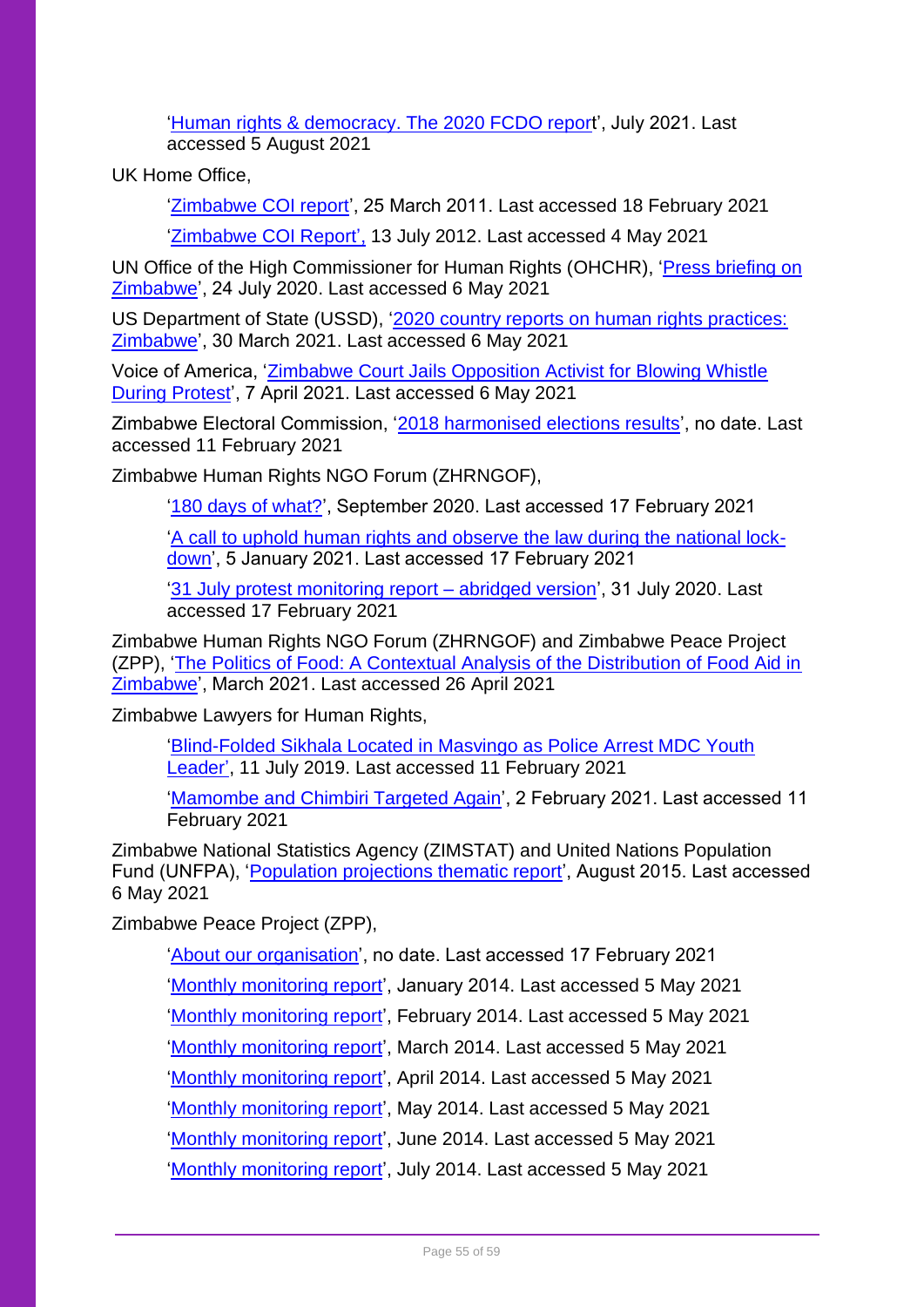['Monthly monitoring report'](https://reliefweb.int/report/zimbabwe/zpp-monthly-monitor-august-2014), August 2014. Last accessed 5 May 2021 ['Monthly monitoring report'](https://reliefweb.int/report/zimbabwe/zpp-monthly-monitor-september-2014), September 2014. Last accessed 5 May 2021 ['Monthly monitoring report'](https://reliefweb.int/report/zimbabwe/zpp-monthly-monitor-october-2014), October 2014. Last accessed 5 May 2021 ['Monthly monitoring report'](https://reliefweb.int/report/zimbabwe/zpp-monthly-monitor-november-2014), November 2014. Last accessed 5 May 2021 ['Monthly monitoring report'](https://reliefweb.int/report/zimbabwe/zpp-monthly-monitor-december-2014), December 2014. Last accessed 5 May 2021 ['Monthly monitoring report'](https://data.zimpeaceproject.com/entity/7qarxwlpofx?file=1600266127448msdv0grxn9j.pdf&page=1), January 2015. Last accessed 4 May 2021 ['Monthly monitoring report'](https://data.zimpeaceproject.com/en/entity/t2aimiadxy?page=17), February 2015. Last accessed 4 May 2021 ['Monthly monitoring report'](https://data.zimpeaceproject.com/en/entity/er5irwlq02k?page=13), March 2015. Last accessed 4 May 2021 ['Monthly monitoring report'](https://data.zimpeaceproject.com/en/entity/5uc80nhjqht?page=18), April 2015. Last accessed 4 May 2021 ['Monthly monitoring report'](https://data.zimpeaceproject.com/en/entity/rn11xts99u?page=3), May 2015. Last accessed 4 May 2021 ['Monthly monitoring report'](https://data.zimpeaceproject.com/en/entity/gy5oez6isbi?page=4), June 2015. Last accessed 4 May 2021 ['Monthly monitoring report'](https://data.zimpeaceproject.com/en/entity/dtzthc3fgd?page=1), July 2015. Last accessed 4 May 2021 ['Monthly monitoring report'](https://data.zimpeaceproject.com/en/entity/ksiumq33jfi?page=9), August 2015. Last accessed 4 May 2021 ['Monthly monitoring report'](https://data.zimpeaceproject.com/en/entity/bi2tm7gwtfe?page=1), September 2015. Last accessed 4 May 2021 ['Monthly monitoring report'](https://data.zimpeaceproject.com/en/entity/lksotktln), October 2015. Last accessed 4 May 2021 ['Monthly monitoring report'](https://data.zimpeaceproject.com/en/entity/47ht7sjvn4n?page=1), November 2015. Last accessed 4 May 2021 ['Monthly monitoring report'](https://data.zimpeaceproject.com/en/entity/tafqsdfmex?page=1), December 2015. Last accessed 4 May 2021 ['Monthly monitoring report'](https://data.zimpeaceproject.com/en/entity/0ytqn92e343?page=1), January 2016. Last accessed 4 May 2021 ['Monthly monitoring report'](https://data.zimpeaceproject.com/en/entity/adf72wt4mod?page=12), February 2016. Last accessed 4 May 2021 ['Monthly monitoring report'](https://data.zimpeaceproject.com/en/entity/hoe5jfzmvoi), March 2016. Last accessed 4 May 2021 ['Monthly monitoring report'](https://data.zimpeaceproject.com/en/entity/e36xg5sk8i?page=11), April 2016. Last accessed 4 May 2021 ['Monthly monitoring report'](https://data.zimpeaceproject.com/en/entity/l6gkm3g8en?page=11), May 2016. Last accessed 4 May 2021 ['Monthly monitoring report'](https://data.zimpeaceproject.com/en/entity/veqinmmaxa?page=11), June 2016. Last accessed 4 May 2021 'Monthly [monitoring report'](https://data.zimpeaceproject.com/en/entity/u7kqog5893?page=12), July 2016. Last accessed 4 May 2021 ['Monthly monitoring report'](https://data.zimpeaceproject.com/en/entity/pdq98z9x37f?page=10), August 2016. Last accessed 4 May 2021 ['Monthly monitoring report'](https://data.zimpeaceproject.com/en/entity/4m44na65swp?page=10), September 2016. Last accessed 4 May 2021 ['Monthly monitoring report'](https://data.zimpeaceproject.com/en/entity/znz34vadtmi?page=10), October 2016. Last accessed 4 May 2021 ['Monthly monitoring report'](https://data.zimpeaceproject.com/en/entity/4s4a5nwq62x?page=9), November 2016. Last accessed 4 May 2021 ['Monthly monitoring report'](https://data.zimpeaceproject.com/en/entity/ct4xak1c3y9?page=9), December 2016. Last accessed 4 May 2021 ['Monthly monitoring report'](https://data.zimpeaceproject.com/en/entity/bym3prt0j67), January 2017. Last accessed 5 May 2021 ['Monthly monitoring report'](https://data.zimpeaceproject.com/en/entity/md386l4wpz), February 2017. Last accessed 5 May 2021 ['Monthly monitoring report'](https://data.zimpeaceproject.com/en/entity/vd29izph5tb), March 2017. Last accessed 5 May 2021 ['Monthly monitoring report'](https://data.zimpeaceproject.com/en/entity/mnkvdut6sal), April 2017. Last accessed 5 May 2021 ['Monthly monitoring report'](https://data.zimpeaceproject.com/en/entity/o8j68ijr5kk), May 2017. Last accessed 5 May 2021 ['Monthly monitoring report'](https://data.zimpeaceproject.com/en/entity/1u4bhjm029s), June 2017. Last accessed 5 May 2021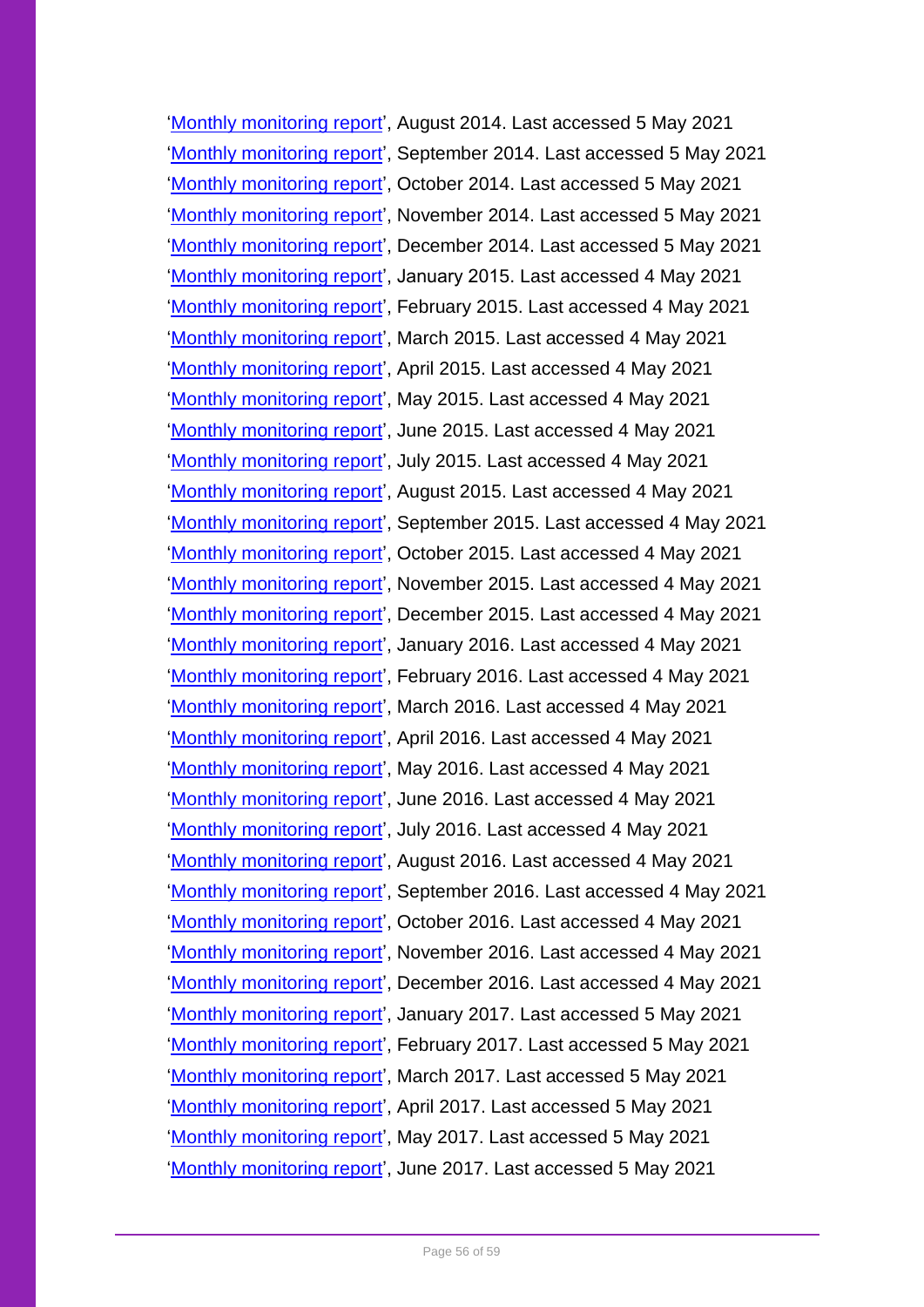['Monthly monitoring report'](https://data.zimpeaceproject.com/en/entity/vyqky9619v), July 2017. Last accessed 5 May 2021 ['Monthly monitoring report'](https://data.zimpeaceproject.com/entity/s3tgknp0nmn?file=1604568296838bqv08j3dr8c.pdf), August 2017. Last accessed 5 May 2021 ['Monthly monitoring report'](https://data.zimpeaceproject.com/entity/4j2f8wfjaeh?file=1604568335309uyw82c1pyt9.pdf), September 2017. Last accessed 5 May 2021 ['Monthly monitoring report'](https://data.zimpeaceproject.com/entity/o6wmrdu5899?file=1604568318062lz5grqrthub.pdf), October 2017. Last accessed 5 May 2021 ['Monthly monitoring report'](https://reliefweb.int/report/zimbabwe/zpp-monthly-monitoring-report-human-rights-violations-november-2017), November 2017. Last accessed 5 May 2021 ['Monthly monitoring report'](https://reliefweb.int/report/zimbabwe/zpp-monthly-monitoring-report-muddy-waters-december-2017), December 2017. Last accessed 5 May 2021 ['Monthly monitoring report'](https://data.zimpeaceproject.com/en/entity/xw9b4fgeax?page=10), January 2018. Last accessed 4 May 2021 ['Monthly monitoring report'](https://data.zimpeaceproject.com/en/entity/cuud1xh1osa?page=6), February 2018. Last accessed 4 May 2021 ['Monthly monitoring report'](https://data.zimpeaceproject.com/en/entity/03lyqmye4ovh?page=11), March 2018. Last accessed 4 May 2021 ['Monthly monitoring report'](https://data.zimpeaceproject.com/en/entity/vvf99hqcmjr?page=9), April 2018. Last accessed 4 May 2021 ['Monthly monitoring report'](https://data.zimpeaceproject.com/en/entity/n8114bx604k?page=6), May 2018. Last accessed 4 May 2021 ['Monthly monitoring report'](https://data.zimpeaceproject.com/en/entity/l90hcfvlkyd?page=6), June 2018. Last accessed 4 May 2021 ['Monthly monitoring report'](https://data.zimpeaceproject.com/en/entity/xbe92besk3m?page=2), July 2018. Last accessed 4 May 2021 ['Monthly monitoring report'](https://data.zimpeaceproject.com/en/entity/diz0rcvh7sg?page=6), August 2018. Last accessed 4 May 2021 ['Monthly monitoring report'](https://data.zimpeaceproject.com/en/entity/82vcvt2afor?page=1), September 2018. Last accessed 4 May 2021 ['Monthly monitoring report'](https://data.zimpeaceproject.com/en/entity/c0hrprtkcow?page=12), October 2018. Last accessed 4 May 2021 ['Monthly monitoring report'](https://data.zimpeaceproject.com/en/entity/426f25z2s13?page=7), November 2018. Last accessed 4 May 2021 ['Monthly monitoring report'](https://data.zimpeaceproject.com/en/entity/wkkew6mzq3r?page=5), December 2018. Last accessed 4 May 2021 ['Monthly monitoring report'](https://reliefweb.int/report/zimbabwe/zpp-monthly-monitoring-report-human-rights-violations-january-2019), January 2019. Last accessed 18 February 2021 ['Monthly monitoring report'](https://reliefweb.int/report/zimbabwe/zpp-monthly-monitoring-report-human-rights-violations-february-2019), February 2019. Last accessed 18 February 2021 ['Monthly monitoring report'](https://reliefweb.int/report/zimbabwe/zpp-monthly-monitoring-report-human-rights-violations-march-2019), March 2019. Last accessed 18 February 2021 ['Monthly monitoring report'](https://reliefweb.int/report/zimbabwe/zpp-monthly-monitoring-report-human-rights-violations-april-2019), April 2019. Last accessed 18 February 2021 ['Monthly monitoring report'](https://reliefweb.int/report/zimbabwe/zpp-monthly-monitoring-report-human-rights-violations-may-2019), May 2019. Last accessed 18 February 2021 ['Monthly monitoring report'](https://reliefweb.int/report/zimbabwe/zpp-monthly-monitoring-report-july-2019), July 2019. Last accessed 18 February 2021 ['Monthly monitoring report'](https://reliefweb.int/report/zimbabwe/zpp-monthly-monitoring-report-august-2019), August 2019. Last accessed 18 February 2021 ['Monthly monitoring report'](https://reliefweb.int/report/zimbabwe/zpp-monthly-monitoring-report-september-2019), September 2019. Last accessed 18 February 2021 ['Monthly monitoring report'](https://reliefweb.int/sites/reliefweb.int/files/resources/October%202019%20MMR%20.pdf), October 2019. Last accessed 18 February 2021 ['Monthly monitoring report'](https://reliefweb.int/report/zimbabwe/zpp-monthly-monitoring-report-november-2019), November 2019. Last accessed 18 February 2021 ['Monthly monitoring report'](https://reliefweb.int/report/zimbabwe/zpp-monthly-monitoring-report-december-2019), December 2019. Last accessed 18 February 2021 ['Monthly monitoring report'](https://data.zimpeaceproject.com/en/entity/xczs6msvh8p), January 2020. Last accessed 18 February 2021 ['Monthly monitoring report'](https://data.zimpeaceproject.com/en/entity/blkyb8gco1?page=1), February 2020. Last accessed 18 February 2021 ['Monthly monitoring report'](https://data.zimpeaceproject.com/en/entity/b3itqp5xra), March 2020. Last accessed 18 February 2021 ['Monthly monitoring report'](https://data.zimpeaceproject.com/en/entity/t8gzuaee4p?page=1), April 2020. Last accessed 18 February 2021

['Monthly monitoring report'](https://data.zimpeaceproject.com/en/entity/3krg8b1a4vz), May 2020. Last accessed 18 February 2021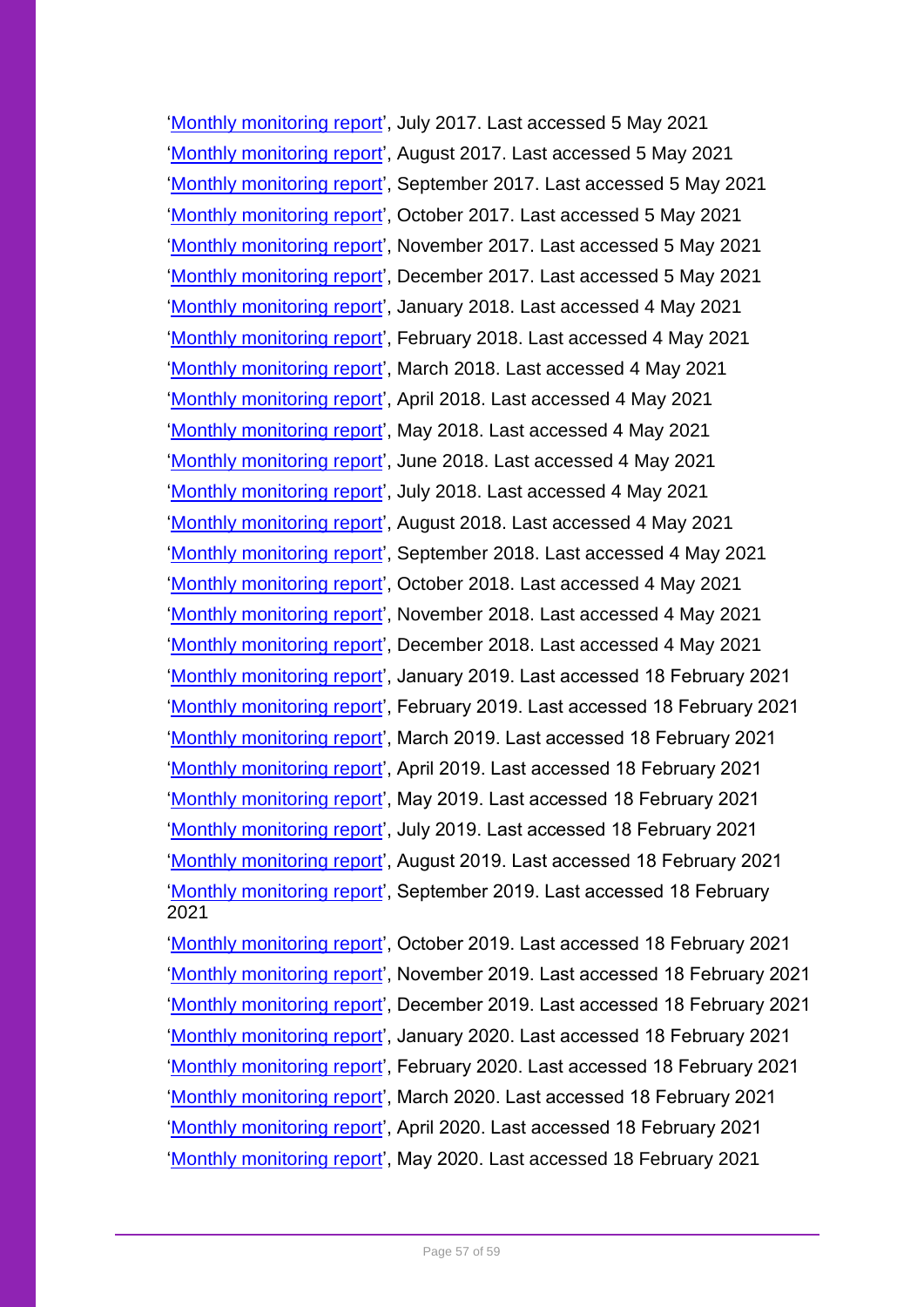['Monthly monitoring report'](https://data.zimpeaceproject.com/en/entity/ns8aa4haim?page=1), June 2020. Last accessed 18 February 2021 ['Monthly monitoring report'](https://data.zimpeaceproject.com/en/entity/32dfa0xfux3), July 2020. Last accessed 18 February 2021 ['Monthly monitoring report'](https://data.zimpeaceproject.com/en/entity/d8wh2rqnqvr), August 2020. Last accessed 18 February 2021 ['Monthly monitoring report'](https://data.zimpeaceproject.com/en/entity/sdhdembnhie), September 2020. Last accessed 18 February 2021 ['Monthly monitoring report'](https://data.zimpeaceproject.com/en/entity/2mq0fwd7guo), October 2020. Last accessed 18 February 2021 ['Monthly monitoring report'](https://data.zimpeaceproject.com/en/entity/tofqx5o4qnd), November 2020. Last accessed 18 February 2021 ['Monthly monitoring report'](https://data.zimpeaceproject.com/en/entity/l70n2lerjbn), December 2020. Last accessed 18 February 2021 ['Monthly monitoring report'](https://data.zimpeaceproject.com/en/entity/vhdaynazhwa?page=7), January 2021. Last accessed 26 April 2021 ['Monthly monitoring report'](https://data.zimpeaceproject.com/en/entity/8u0yiuiasg5), February 2021. Last accessed 26 April 2021 ['Monthly monitoring report'](https://data.zimpeaceproject.com/en/entity/gghdtbe0tbs?page=7), March 2021. Last accessed 26 April 2021 ['Monthly monitoring report'](https://data.zimpeaceproject.com/entity/ri0udzzxfp?file=1620681933488jz4l4edv13.pdf), April 2021. Last accessed 7 June 2021 ['Monthly monitoring report'](https://data.zimpeaceproject.com/en/entity/wn3ojgtt1bp?page=2), May 2021. Last accessed 21 June 2021 ['Monthly monitoring report'](https://data.zimpeaceproject.com/en/entity/txchw6qpnc), June 2021. Last accessed 4 August 2021

['Monthly monitoring report'](https://data.zimpeaceproject.com/entity/gifv29gzmap?file=16286787053243czek2yjw2k.pdf&page=22), July 2021. Last accessed 9 September 2021

['Monthly monitoring report'](https://data.zimpeaceproject.com/en/entity/hu9wjgdw0wr?page=8), August 2021. Last accessed 9 September 2021

ZimLive, ['Jacob Ngarivhume: the unlikely Christian leader of Zimbabwe resistance'](https://www.zimlive.com/2020/08/20/jacob-ngarivhume-the-unlikely-christian-leader-of-zimbabwe-resistance/), 20 Aug 2020. Last accessed 17 February 2021

[Back to Contents](#page-2-0)

### <span id="page-57-0"></span>**Sources consulted but not cited**

Congressional Research Service, ['Zimbabwe: a continuing crisis'](https://crsreports.congress.gov/product/pdf/IF/IF11268), 27 November 2019

[Back to Contents](#page-2-0)